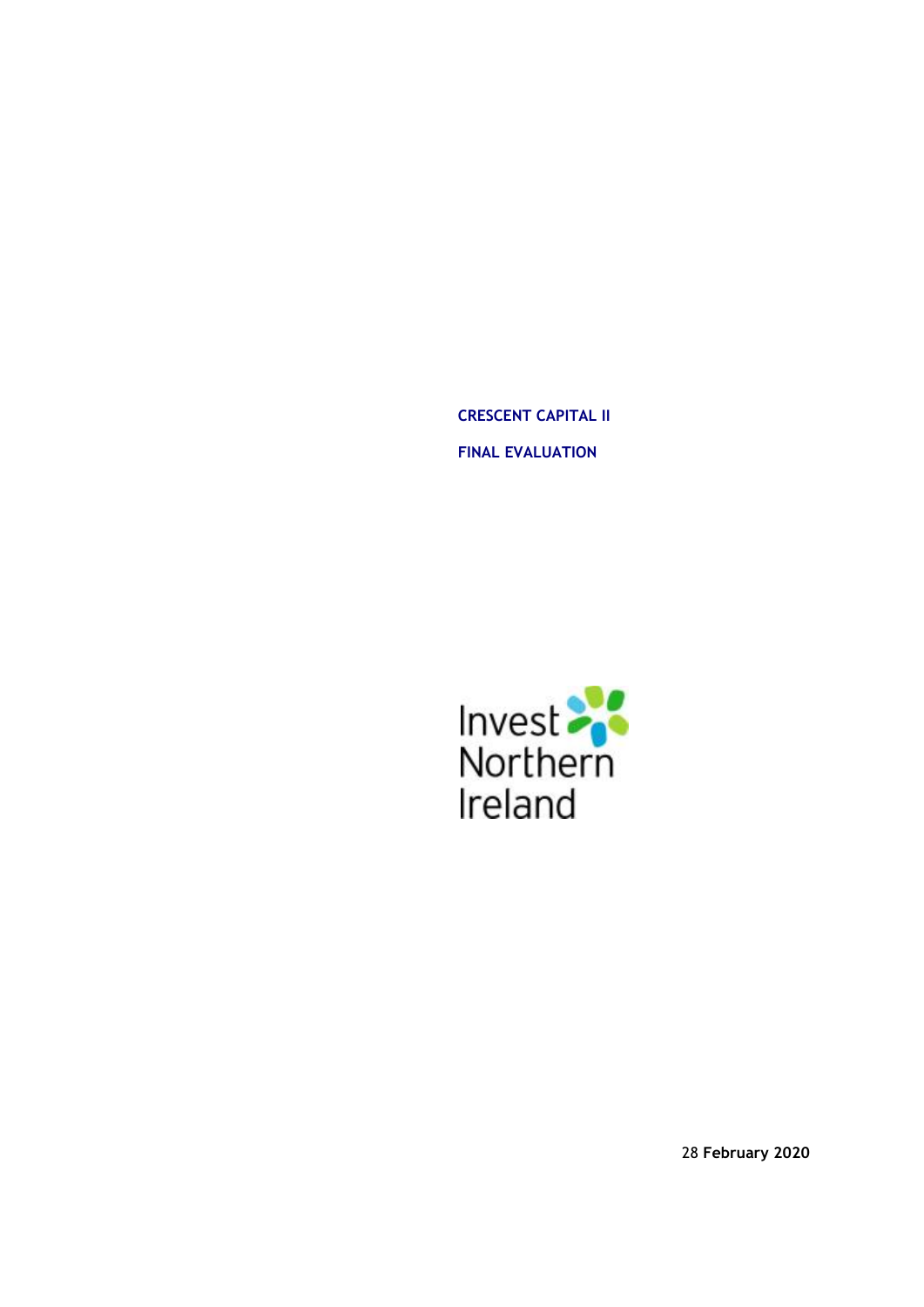# **OFFICIAL-SENSITIVE-COMMERCIAL**

## **INVEST NI**

## **CRESECENT CAPITAL II**

## **FINAL EVALUATION**

## **CONTENTS**

|                                        | Page No |
|----------------------------------------|---------|
| <b>Executive Summary</b>               |         |
| Introduction and Background            |         |
| <b>Strategic Context and Rationale</b> |         |
| Operation and Delivery                 | 10      |
| Performance and Impact                 | 28      |
| Return on Investment & Value for Money | 42      |
| Overall assessment and lessons learned | 50      |

## **APPENDICES**

| Appendix I | Terms of reference |
|------------|--------------------|
|------------|--------------------|

- Company consultation responses
- Appendix II Consultations<br>Appendix III Company cons<br>Appendix IV Additionality Additionality and GVA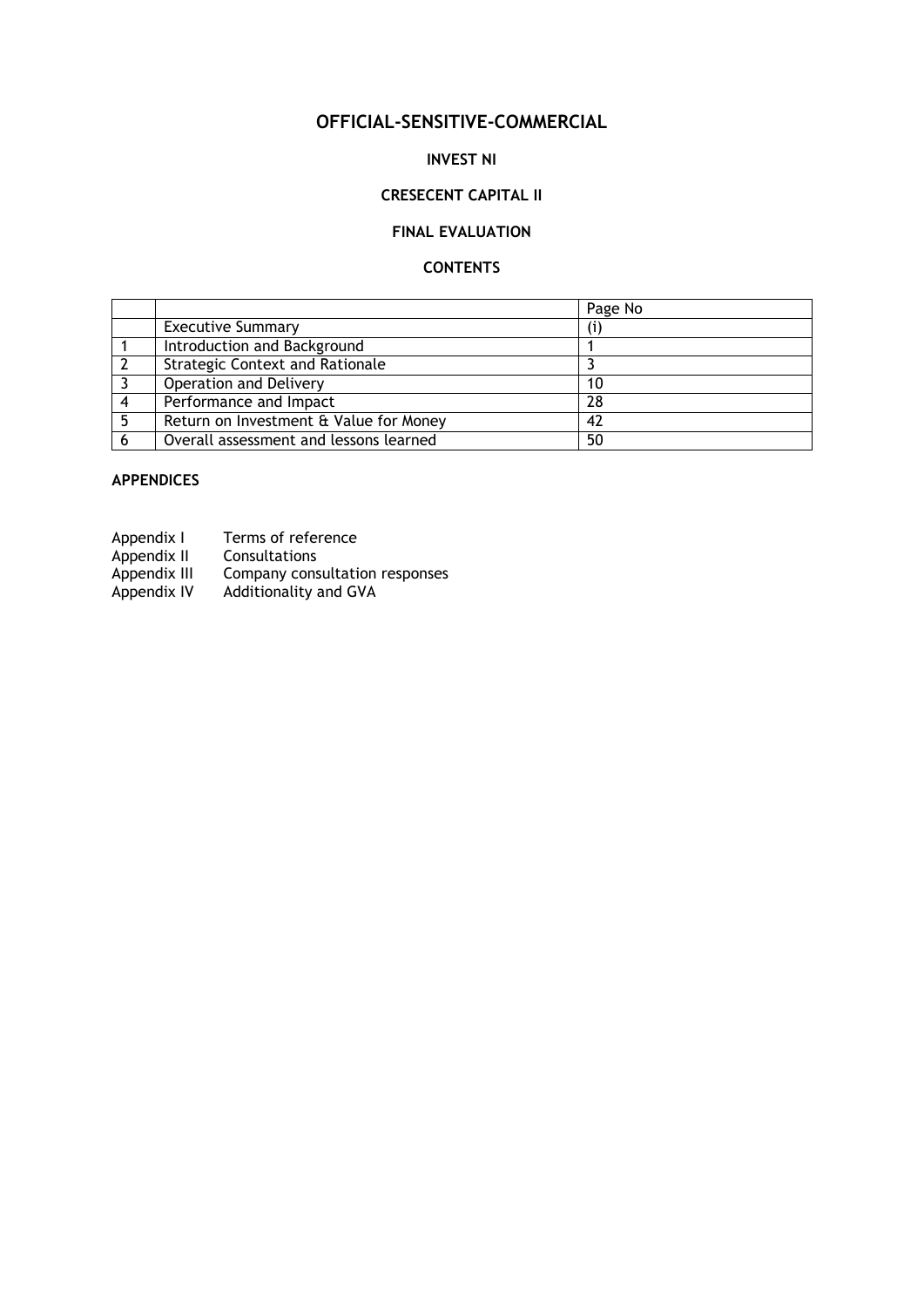## **INVEST NI**

## **CRESCENT CAPITAL II**

## **FINAL EVALUATION**

## **GLOSSARY OF TERMS**

| AIM            | <b>Alternative Investment Market</b>                  |
|----------------|-------------------------------------------------------|
| <b>ASHE</b>    | Annual Survey of Hours and Earnings                   |
| BBB            | <b>British Business Bank</b>                          |
| <b>BGF</b>     | <b>Business Growth Fund</b>                           |
| BoA            | <b>Board of Advisors</b>                              |
| <b>BVCA</b>    | <b>British Venture Capital Association</b>            |
| CCII           | Crescent Capital II                                   |
| <b>CFM</b>     | <b>Clarendon Fund Management</b>                      |
| Co-Fund        | Northern Ireland Co-Investment Fund                   |
| <b>CPJ</b>     | Cost per Job                                          |
| DETI           | Department for Enterprise, Trade & Investment         |
| EBT            | <b>Emerging Business Trust</b>                        |
| <b>ECF</b>     | <b>Enterprise Capital Funds</b>                       |
| EE             | <b>Enterprise Equity</b>                              |
| EI.            | Enterprise Ireland                                    |
| <b>EIF</b>     | European Investment Fund                              |
| <b>ERDF</b>    | European Regional Development Fund                    |
| <b>FDI</b>     | Foreign Direct Investment                             |
| <b>GDP</b>     | <b>Gross Domestic Product</b>                         |
| IC             | <b>Investment Committee</b>                           |
| <b>IDB</b>     | Industrial Development Board                          |
| <b>IPO</b>     | Initial Public Offering                               |
| <b>IRR</b>     | Internal Rate of Return                               |
| <b>IUL</b>     | <b>Innovation Ulster Limited</b>                      |
| <b>KPIs</b>    | Key Performance Indicators                            |
| MBI            | Management Buy In                                     |
| <b>MBO</b>     | Management Buy Outs                                   |
| <b>NECOIF</b>  | North East Co-Investment Fund                         |
| ΝI             | Northern Ireland                                      |
| <b>NILGOSC</b> | NI Local Government Officers Superannuation Committee |
| <b>PSA</b>     | <b>Public Service Agreement</b>                       |
| <b>SCF</b>     | Scottish Co-Investment Fund                           |
| <b>SME</b>     | Small, Medium Enterprise                              |
| <b>UCF</b>     | University Challenge Fund                             |
| <b>VFM</b>     | Value for Money                                       |
| VC             | Venture Capital                                       |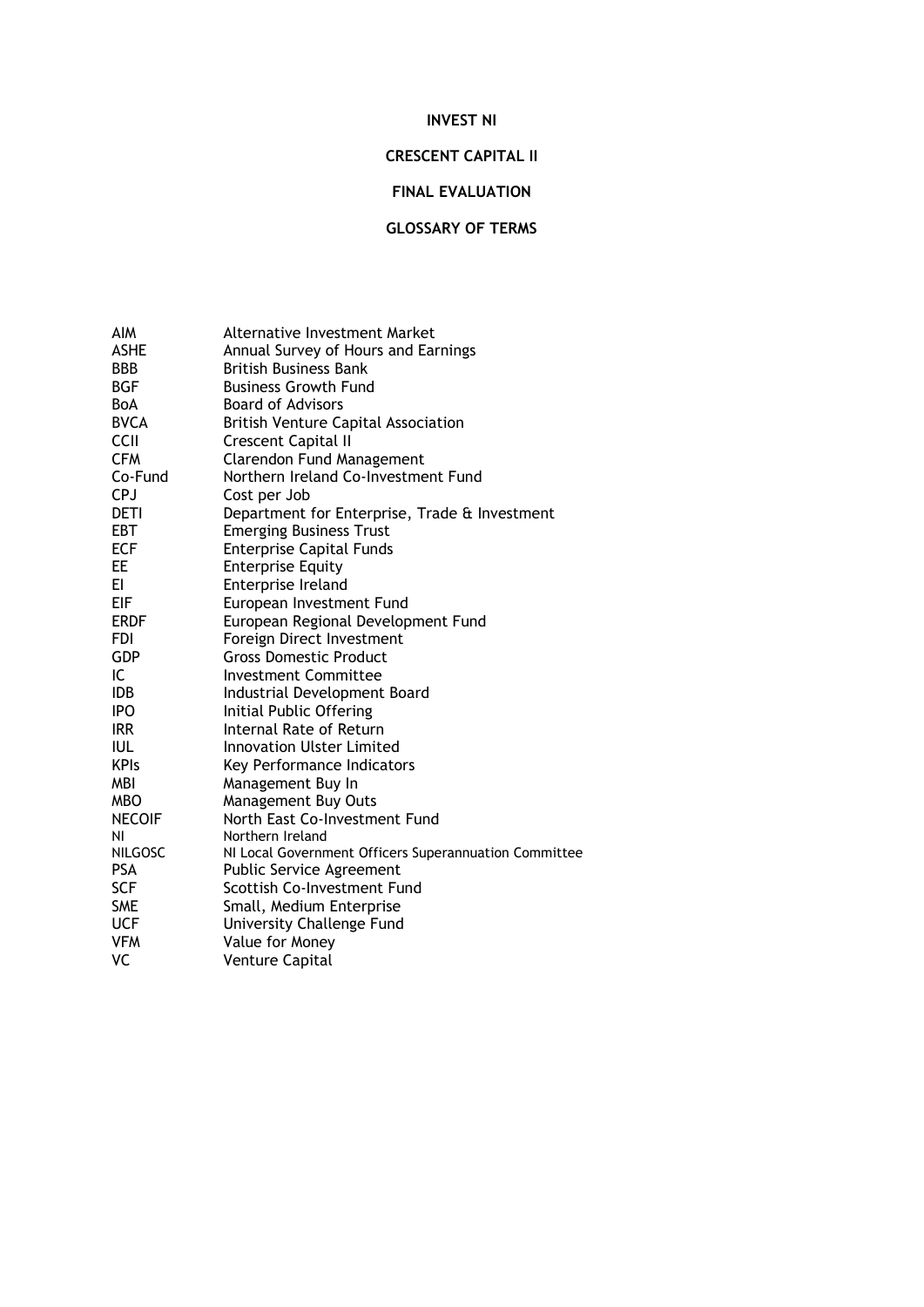#### **EXECUTIVE SUMMARY**

#### **Introduction**

Invest NI commissioned Capaxo Ltd and its associate Maureen O'Reilly, to undertake an independent Evaluation of Crescent Capital II (Crescent II), covering the period from March 2004 to March 2019. Crescent II is managed by Crescent Capital.

This £22.5m fund, launched in 2004, was funded one third:two thirds public to private, with Invest NI investing £7.5m (by way of a subordinated loan) and the matching £15m funded by a range of investors including international investors (NY State Retirement Fund), the European Investment Fund, the two NI Universities and other private investors. Fees and costs of £5.9m were paid from the £22.5m fund.

Market failure was justified on the basis of evidence of a notable gap in the provision of Venture Capital (VC) funds for SMEs in Northern Ireland (NI), particularly in the deal size range £0.25m to £1.5m. There were no purely private sector driven VC funds established in NI. NI secured 0.70% of the UK total VC investment in 1985 to 2002 as compared with NI's share of UK Gross Domestic Product ("GDP") of 2.2%.

The period of the fund coincided with a particularly volatile period from a global financial/economic perspective. The early years of Crescent II coincided with a period of high availability of bank debt to businesses and individuals, with limited demand for funding from mature companies. Funding requests were largely driven by early stage technology companies as well as two Management Buy outs (MBOs). This was followed by the global financial crisis from 2008, with resultant impacts on the performance of portfolio companies and the value and timing of exits.

#### **Delivery and Performance against Targets**

12 companies were invested in under Crescent II between 2004 and 2010. Of these 12 companies:

- Three have yet to exit, with returns expected from two, these having also been supported under Crescent III (one of the subsequent Development Funds). One company floated in 2017 on the Alternative Investment (AIM) market;
- Seven companies were sold at a positive valuation, with all seven sold to external investors mainly US Foreign Direct Investments (FDI). There has been an overall surplus on exited companies of £7.2m (sale proceeds in excess of investment cost but excluding management fees);
- Six of the companies with a successful exit are still trading. A number of companies now trade as cost centres and while turnover is not directly attributed to the NI operation, employment has increased, and the NI economy has benefitted from further investment made by the FDI parent; and
- One company failed and one was sold for a nominal sum.

#### Overall:

<u>.</u>

- Nine of the 12 investments (62% by investment cost) have resulted or are anticipated to result in a benefit to the Fund; and
- Nine of the 12 investments (72% by investment cost) have resulted in a benefit to the NI economy in terms of NI jobs created (343) or NI jobs safeguarded  $(27)^{1}$ . Two of the investments, with investment of £1,626k, surplus of £609k and NI employment at investment of 23, were acquired by FDI companies and the technology and employment were fully or mainly exited from NI.

All of the privates' capital (£15m) has been returned plus all of the £3.4m Priority Preferred Return (based on a 4.7% coupon). £0.78m has been returned to Invest NI (out of its £7.5m investment).

 $1$  Note that these reflect current employment where known.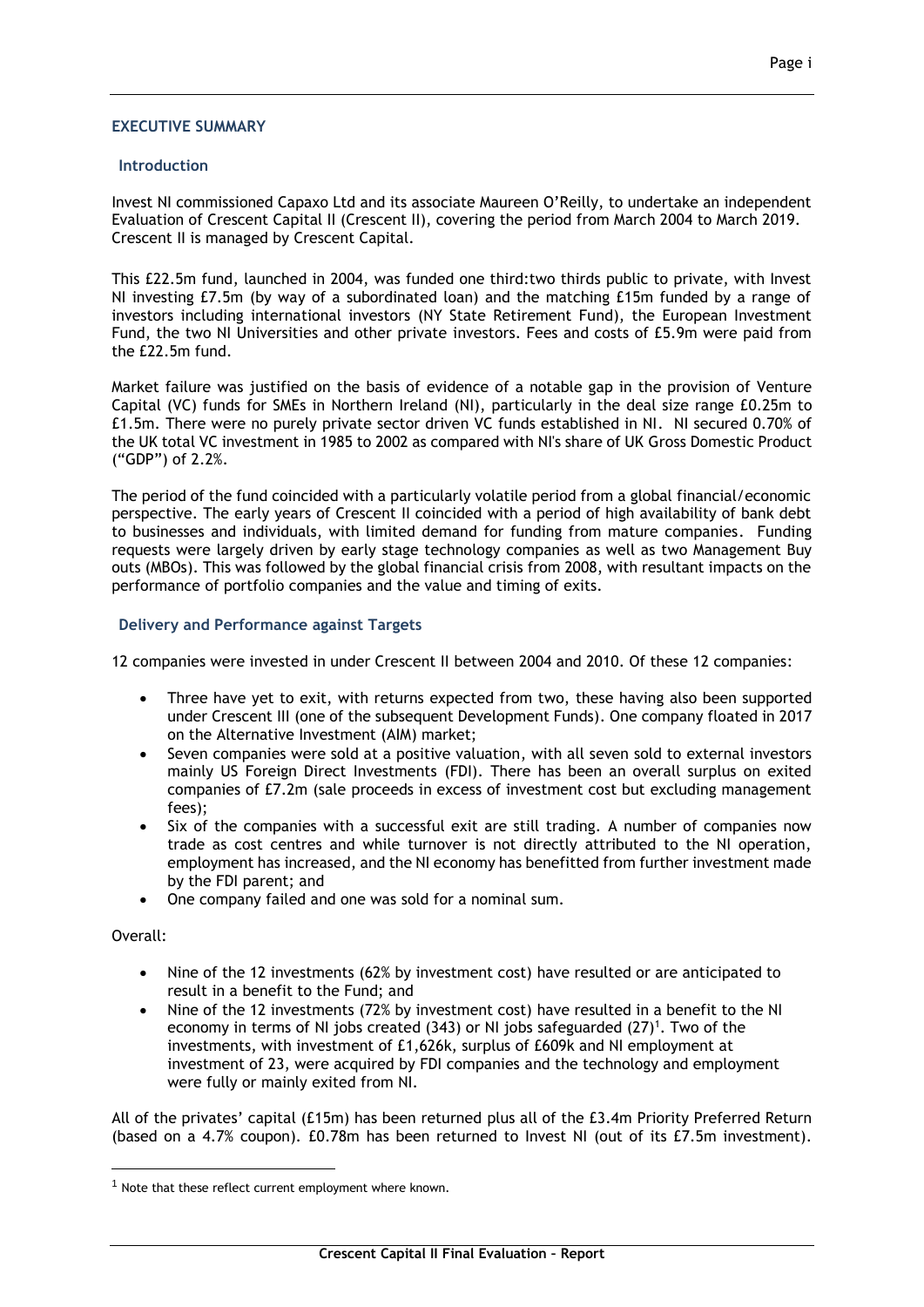c£5.1m is anticipated to be realised from two of the remaining three exits, all of which will be to the benefit of Invest NI. The fund has therefore the potential to return c88% of the Invest NI capital. The overall Crescent II fund Internal Rate of Return ("IRR") will, at best, be in the order of 1%.

Crescent II was established as a 10-year limited partnership, with the option of extending the fund if required. With companies yet to exit, the fund's life has been extended on three occasions to April 2020, is now at 16 years, and is potentially going to run to 18 years to secure appropriate valuations. The extensions in 2014 and 2015 were for a fee. There has been no fee paid to Crescent since 2015.

Feedback from Crescent management is that a fund period of ten years, with flexibility for extensions, continues to be appropriate, on the basis that an initial fund term beyond ten years may act as a deterrent to private investors. Under Crescent II, the subordinate structure with Invest NI has meant that privates have exited within a 12-year period.

This intervention by Invest NI has met its key strategic objectives, meeting the market demand from SMEs for funding, and with additionality deemed to be reasonable at 49%. It has also been successful in achieving returns for investors. While some investors have noted a lower financial return than anticipated, in a period that straddled the financial crisis beginning in 2008, the financial return is at least comparable to other regional funds.

Crescent II has achieved two of its five stated target KPIs (to raise £10m through private investment and with no more than 29% failures); partially achieved one KPI (make 17 investments by Year 8 totaling £15.55m, although the fund was fully invested in 12 companies); not achieved one target (exit from 53% (nine) companies by year 10); and is not anticipated to achieve the outstanding target of an IRR of 10%. This latter target is not, however, deemed to be realistic.

There is evidence of:

- Commercial Performance of investee companies: at an overall level, there were increases in sales and employment.
- For the companies where information is available, turnover is estimated to have increased from £6.8m to £31m at exit or current, an increase of £24.4m, with export sales of £30.8m.
- NI employment increased from 153 to 366, an increase of 213. 153 Full Time Equivalent (FTE) jobs have been safeguarded in NI.
- The Cost per Job (CPJ) under Crescent II (at £68.7k per job) is higher than that for benchmarked funds. There were some inconsistencies: some benchmarked funds include significant loans as compared to the primarily equity in Crescent II; in some benchmarked funds, private investors may have invested as a matched deal rather than into the fund. In both such instances, the loans and private funds invested in benchmarked funds may not have been included in the CPJ calculation, resulting in these reporting lower CPJ figures than under the Crescent II calculation. When the Invest NI capital cost only is taken into account, the cost per job to Invest NI is £22.9k for Crescent II, as compared to £13k for Crescent I.
- The financial return (at 119% of fund invested) is higher than for the Northern English Jeremie fund.
- The total Gross Value Added (GVA) generated is £9.08 per £1 INI investment in Crescent II and £1.72 GVA per £1 from all investments – Crescent II and others. We note that for the 12 companies in the Crescent II portfolio, there has been £25.616m invested from other sources, including NITECH/Viridian, and Co-Fund for two of the companies.
- Value Add to investee companies: There is evidence that Crescent II has had a positive impact on investee companies in terms of non-financial supports provided.
- Wider and regional impacts: There is evidence of positive wider and regional impact:
	- $\triangleright$  Crescent II has been instrumental in addressing gaps in the availability of early stage and development capital and increased the number of visible and sustainable sources of finance for SMEs, including external international investment into NI at a time when there were limited equity sources.
	- It has helped to facilitate a sustainable VC and Fund Management community in NI.
	- It has introduced VC funds as a mainstream funding mechanism.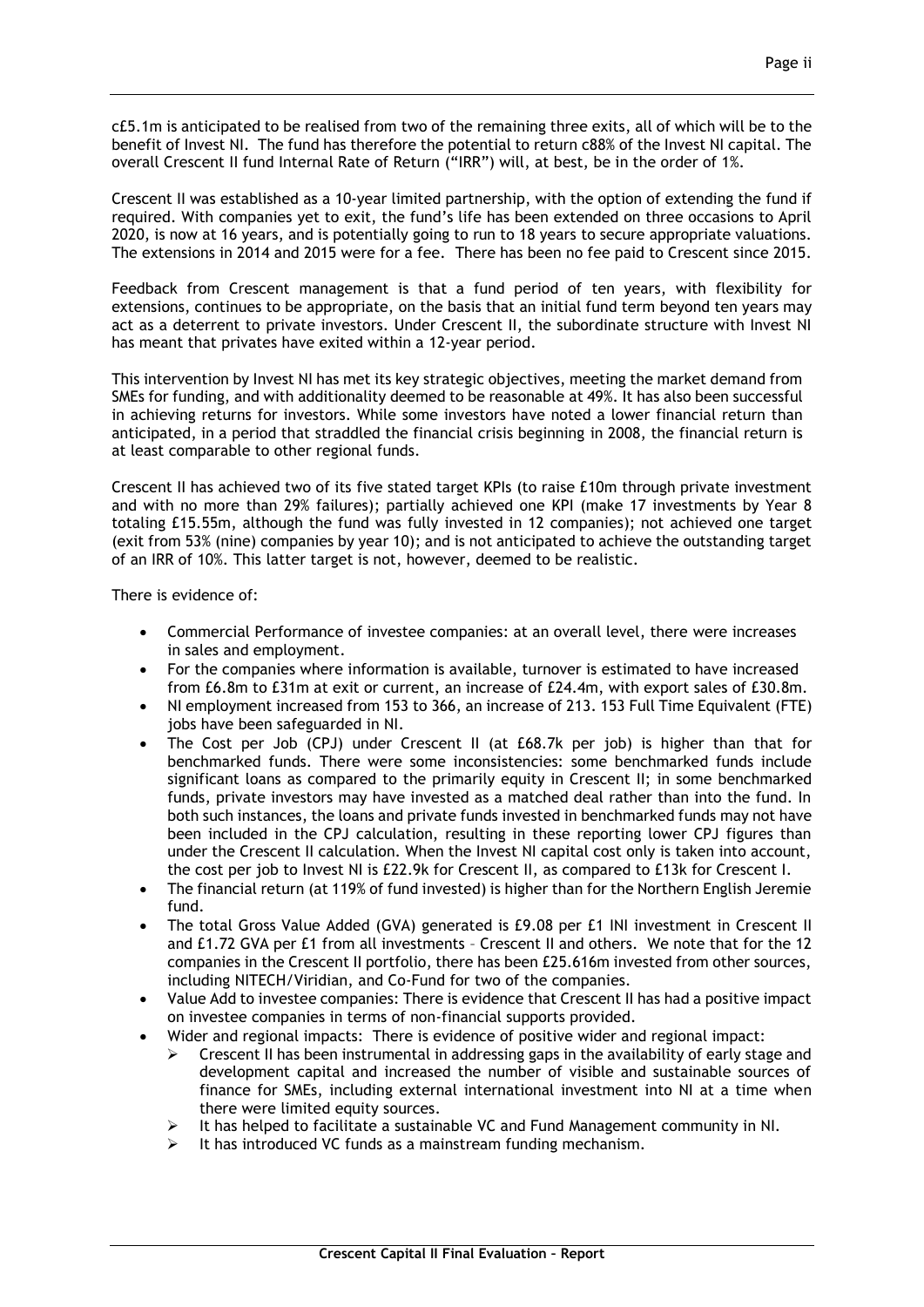- $\triangleright$  Seven companies have attracted FDI as acquirers, and showcased NI's R&D capabilities. Of the six companies acquired by US firms, three have NI employment, actual and forecast, between 100 and 150.
- Finance and strategic advice have helped to scale companies in NI.<br>
It has introduced VC funds as a mainstream funding mechanism
- It has introduced VC funds as a mainstream funding mechanism.
- It has successfully brought a company to IPO and supported MBOs.<br>
It has beloed to develop the skill base in NI
- It has helped to develop the skill base in NI.
- $\triangleright$  It has had a positive impact on the investment culture in NI, encouraging access to new VC capital markets.
- $\triangleright$  Successful exits have enabled founders to support growth in further companies.

Note that there have been further VC funds supported by Invest NI, with Crescent III and Kernel Capital launched in 2013 and Crescent IV launched in 2019.

## **Recommendations**

<u>.</u>

The recommendations from the evaluation of Crescent II (not dealt with within subsequent funds) are:

- 1) There should be annual monitoring of NI employment (as well as total employment).
- 2) Invest NI should track the post exit performance of exited companies (turnover, employment including NI employment) until the final evaluation, recognizing that there may be limitations<sup>2</sup>.
- 3) The Fund Manager should include Marketing as an agenda item in the quarterly monitoring meetings with Invest NI as well as the six-monthly Advisory Board Meetings attended by the Invest NI representatives.
- 4) As appropriate, the Fund Manager should ensure that its Term Sheets includes references, at a high level, to clauses likely to be included in the Investment Agreement (for example warranties, anti-dilution terms, good leaver and bad leaver terms, drag along and tag along clauses); the Fund Manager should also offer discussions on the same with management and, as appropriate, other existing shareholders.
- 5) The Fund Manager should also continue to present details to Invest NI on the pipeline of new companies, and the portfolio companies' requests for funding.
- 6) It is recommended that Invest NI organise a forum (at least annually) to enable all Access to Finance Fund Managers to improve dialogue, work more collaboratively and identify companies that may be ready to move up the funding escalator. Crescent Capital should actively participate in these future forums.

<sup>&</sup>lt;sup>2</sup> For example, if an exited company is acquired and ceases to be an Invest NI client then INI will also have no leverage for obtaining the information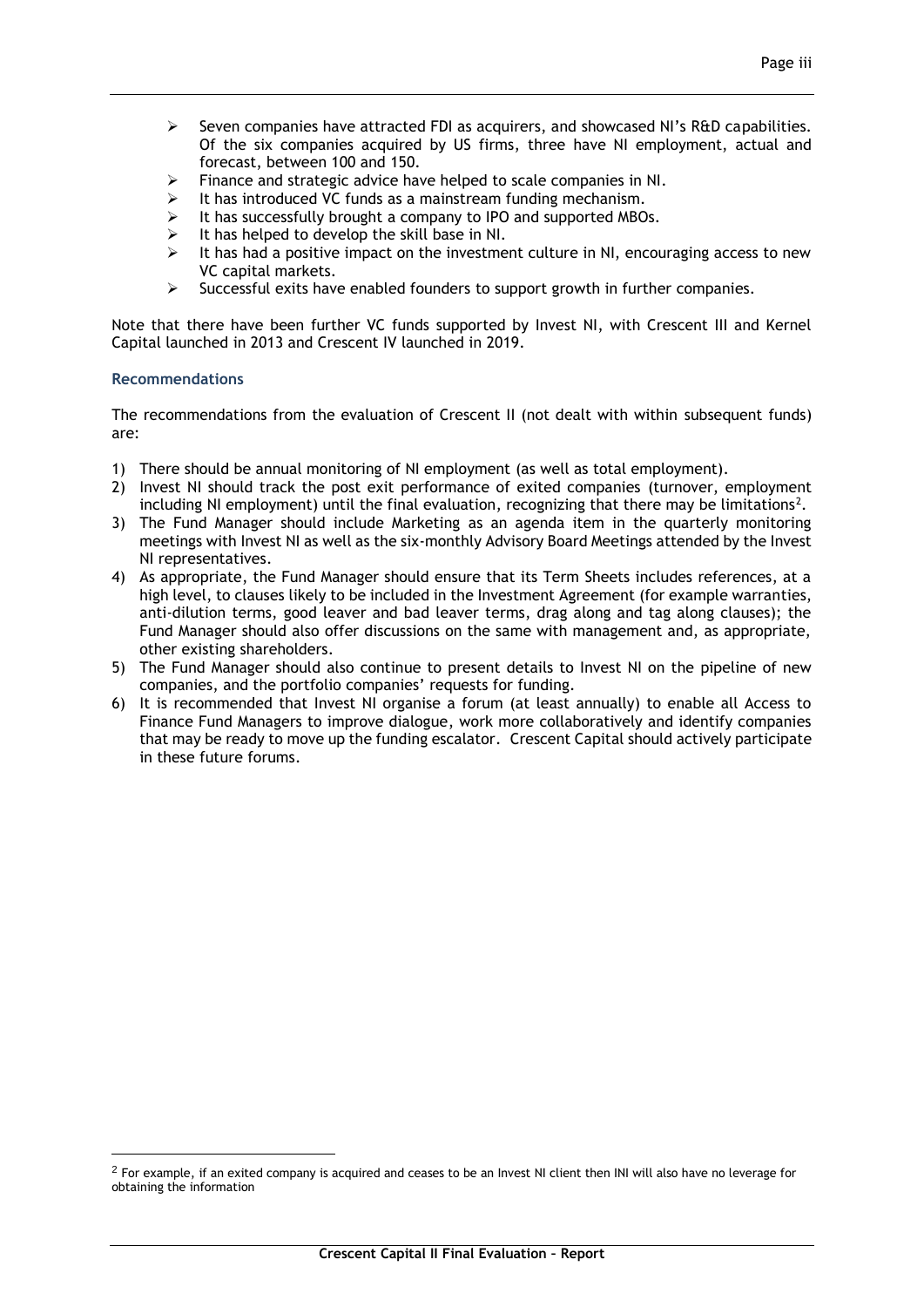### 1 **INTRODUCTION AND BACKGROUND**

## 1.1 **Introduction**

Invest NI commissioned Capaxo Ltd and its associate Maureen O'Reilly, to undertake an independent Evaluation of Crescent Capital II ("Crescent II" or "CCII"), covering the period from March 2004 to March 2019.

Crescent II commenced in March 2004 and was constituted as a Limited Partnership. Its purpose was to continue the work of its predecessor fund - Crescent I - in identifying, negotiating, making, monitoring and realising investments in SMEs located in NI which operate in the manufacturing, IT or tradable services sectors.

The £22.5m Fund was made up of Invest NI's contribution of £7.5m (subordinated), the European Investment Fund (EIF) £6m, £1m from each of the two Northern Ireland "NI" universities and £7m from other private sector investors including £3.75m from the New York State Common Retirement Fund. A full list of investors is included at para 3.2.3.

The Fund made investments in the range of £250k up to £1.5m. The total amount available for investment was £17.5m after deduction of Crescent Capital fees and costs of  $£5.9m<sup>3</sup>$ . Crescent Capital was selected under competitive tender to manage the Fund. Crescent Capital has also successfully bid for and managed one of the subsequent Development Funds (Crescent III – 2013-2023) and has, in 2019, been awarded the Development Fund for 2019-2029 (to be known as Crescent IV).

12 companies were invested in under Crescent II. Of the 12 companies invested in, all bar three have been exited, with two of these having been supported also under Crescent III.

An Interim Evaluation was conducted in 2009.

#### 1.2 **Aim, Objectives and Targets of Crescent II**

## *Aim and Objectives of Crescent II*

Crescent II's objective was to achieve returns for investors, primarily through capital growth, by investing in SMEs - with the Fund Manager seeking to realise investments by way of trade sales, flotations etc. Realisations therefore usually occur during the second half of the Fund's life.

The following SMART objectives were set out for Crescent II<sup>4</sup>:

- Raise £10m through private investment in the fund of which £5m is to be raised by December 2003 and a further £5m from 12 months thereafter;
- Make 17 investments by Year 8 totaling £15.55m;
- Experience no more than 29% (five) failures by year 10;
- Exit from 53% (nine) companies by Year 10; and
- Achieve a net Internal Rate of return "IRR" of 10% over the life of the funds.

As at January 2013, the date of the final drawdown, 100% of the committed £22.5m had been drawn and invested<sup>5</sup>.

- 1. £19.2m had been returned from investment realisations, equating to approximately 85% of the initial investment. The private investors have received all of their initial £15m commitment and all of the £3.4m Priority Preferred Return (based on a 4.7% coupon).
- 2. Invest NI has received a number of distributions, and to date has had £0.78m of its £7.5m (10%) commitment returned. The three companies remaining in the portfolio had a £5.1m valuation

1

<sup>&</sup>lt;sup>3</sup> Allowance also for bank interest earned and realisations reinvested

<sup>4</sup> 2004 Business Case and Economic Appraisal

<sup>5</sup> The TOR states 16 companies but this includes loans into 2 portfolio companies, and a loan to the acquirer of one portfolio company. Of the remaining 13 companies, one had an investment of only £23k when the investment was acquired from the Emerging Business Trust (EBT) a £750k local VC fund funded in 2000 by the International Fund for Ireland ("IFI") and the Local Enterprise Development Unit ("LEDU").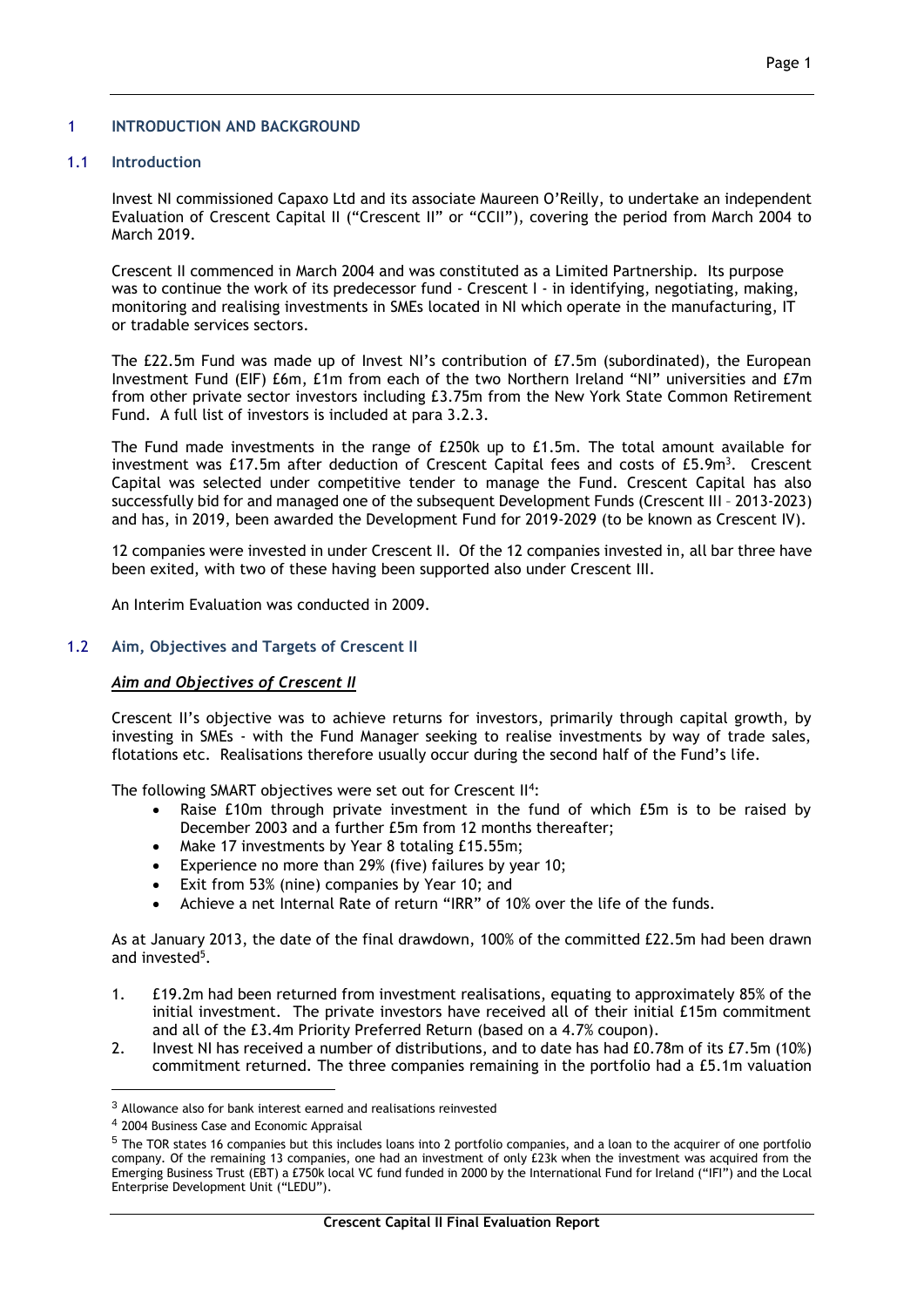as at 31 March 2019. One company was held above cost at that date, and two below, although with one company's shares trading on the AIM, share prices have been fluctuating and valuations have been generally upwards. Invest NI will continue to receive all future realisations until its full £7.5m commitment is returned (see para 3.2.3).

## 1.3 **Delivery of Crescent II**

Following a competitive tendering process, Invest NI appointed Crescent Capital to manage Crescent II. Crescent II was established as a 10-year limited partnership, with the option of extending the Fund if required. The Fund's life has been extended on three occasions, most recently to April 2020.

The responsibilities of the Fund Manager were to raise private sector funding and to select and invest in companies which demonstrated high growth potential with a view to exiting during the life of the fund, making a return on investment in the region of 10%. Crescent II commenced investing in 2004.

Crescent II had eight Limited Partners and one General Partner. According to its Limited Partnership Agreement, Crescent Capital's *investment policy* for the Partnership highlighted that it would seek to:

- Identify investments with the potential to generate high returns, yet which also represent manageable risks;
- Invest in businesses where the entry price is attractive and where clear exit routes can be identified; and
- Back management teams with good track records who are prepared to commit their own capital to transactions.

Limited Partners were passive with regard to investment decisions. Crescent II had an Investment Committee ("IC") and a Board of Advisors ("BoA").

The role of the IC was to provide a forum for investment making decisions rather than monitoring investments once made. As part of submissions to the IC, the structure and pricing of investments were addressed in the context of the risks of the project and the scale of upside that the project offered. The IC comprised former CEO of Hambros VC<sup>6</sup> and former CEO of IDB (one of the predecessor agencies that formed Invest NI).

The BoA had a role in monitoring the performance of the fund and the fund manager vis-à-vis the portfolio of investments. The BoA comprised investors and their representatives and its role was to protect investor interest. The BoA met every six months and received updates on each of the portfolio companies, interim and annual accounts of the fund and also a schedule outlining the performance of the fund as a whole.

## 1.4 **The scope, purpose and objective of the Final Evaluation of Crescent II**

The scope of the final evaluation of Crescent II is set out in Appendix I.

The methodology followed is summarised as follows:

- Desk top review of strategic context and the Crescent II database;
- Benchmarking with other Development Fund models;
- Consultations with participant company representatives, investors and key stakeholders;
- Review of Crescent II Portfolio and Additionality;
- Findings and conclusions.

<u>.</u>

<sup>6</sup> Crescent I was set up under the terms of the Hambro Northern Ireland Ventures LP Limited Partnership Agreement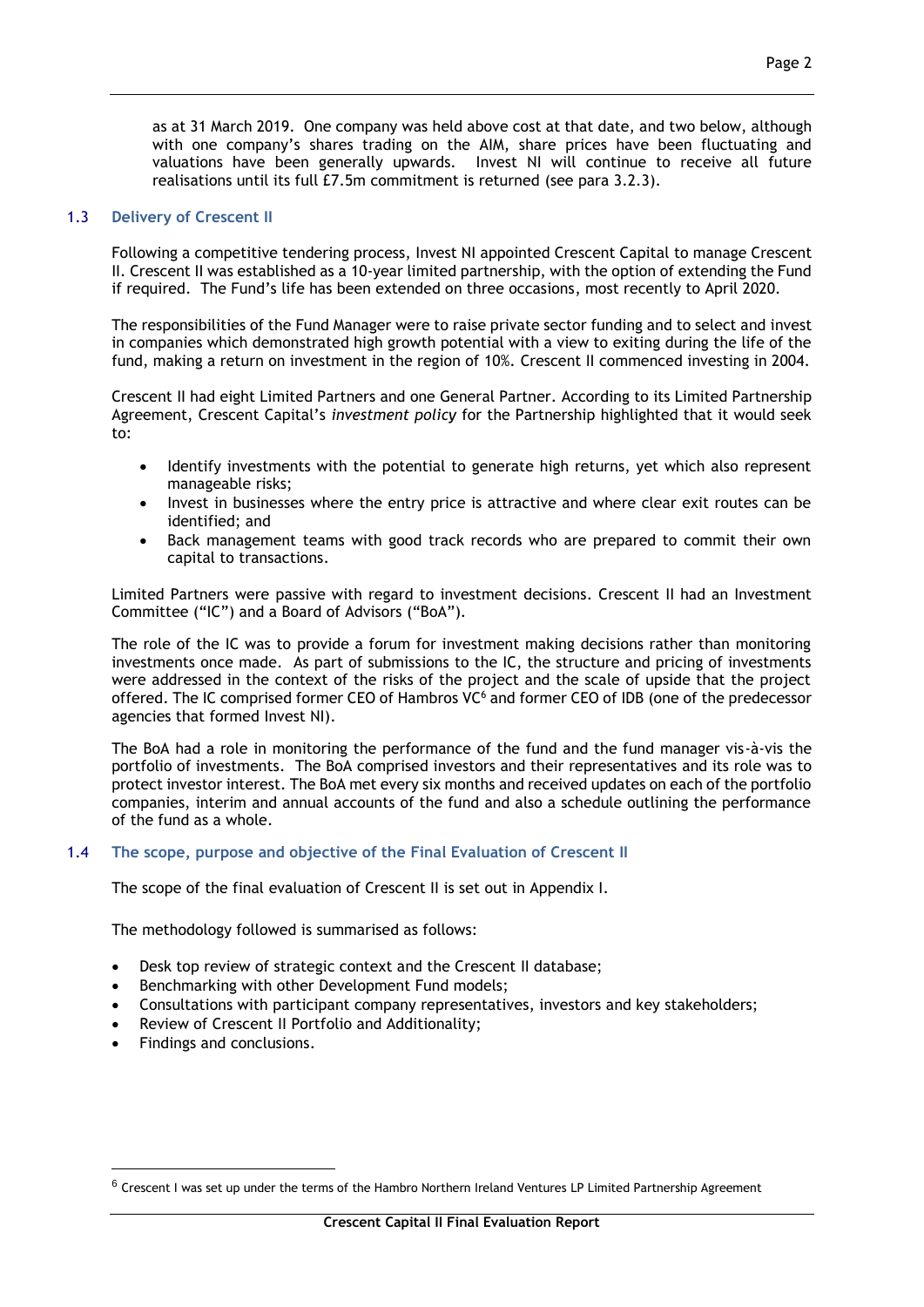## 2 **STRATEGIC CONTEXT & RATIONALE**

### 2.1 **Introduction**

Section 2 is concerned with an assessment of the strategic context and rationale in which Crescent II was launched.

#### 2.2 **Strategic Context**

#### 2.2.1 **Assess how Crescent II contributed to Government strategic aims, objectives, targets and actions**

The relevant economic development strategies of the NI Executive, the Department for Enterprise, Trade & Investment ("DETI") and Invest NI at that time recognised the need for active finance markets to stimulate economic development, particularly in the knowledge-based industries.

In its Priorities and Budget 2004-2006, the NI Government retained the five priorities which were set out in the former Executive's last Draft Programme for Government (in September 2002) – with a focus on the economy included as one of these: "Securing a Competitive Economy".

The Priorities and Budget 2006-2008 also noted the emphasis on supporting R&D:

## **Priorities and Budgets 2006-2008 (Extracts)**

| <b>Strategic</b><br>Priority | <b>Priority</b><br>Outcome     | (Selected) Associated PSA <sup>7</sup> Targets                                                                                                                                                    |
|------------------------------|--------------------------------|---------------------------------------------------------------------------------------------------------------------------------------------------------------------------------------------------|
| Economic<br>Growth           | Competitive<br><b>Business</b> | By March 2008, reduce the productivity gap (measured by GVA per hour<br>worked) with the UK.                                                                                                      |
|                              |                                | By March 2008, business expenditure on R&D to have increased at a rate<br>faster than that of comparable UK regions so as to reduce the current gap<br>in R&D expenditure as a percentage of GVA. |
|                              |                                | During the period 2005-08, support the establishment of 10,000<br>sustainable new businesses, of which 40% will be in New Targeting Social<br>Need areas.                                         |

**DETI's Corporate Plan 2002-2005** included a target which is relevant to Financial Infrastructure in support of Economic Development: "By March 2004, establish and promote new financial products with a view to increasing the number of mature capital funds promoted by DETI and also to increase the proportion of repayable finance in relation to total Selective Financial Assistance."

Under the Promote and Encourage Enterprise driver of the **DETI 2005 to 2008 Corporate Plan**, the plan set a key action with direct relevance to the Crescent Capital funds, '*to promote and develop more extensive use of equity by Northern Ireland businesses*'.

The Department's main aim in its **Corporate Plan 2008-2011** was, '*to promote the development of a globally competitive economy in Northern Ireland*', with the key objective, '*to encourage the development of a high value added, innovative, enterprising and competitive economy, leading to greater wealth creation and job opportunities for all*'.

In the **Invest NI Corporate Plan 2002-2005**, more effective Corporate Finance is cited as being an innovative driver, which will attain competitive advantage, with initiatives to include: "Encourage and provide targeted financial support to raise the level of investment by business in strategic research, product development and industrial design"; and "Develop, with DETI, a process for equity investment in suitable start-up companies with promising technologies and good business prospects".

<u>.</u>

<sup>7</sup> NI Government Public Service Agreement targets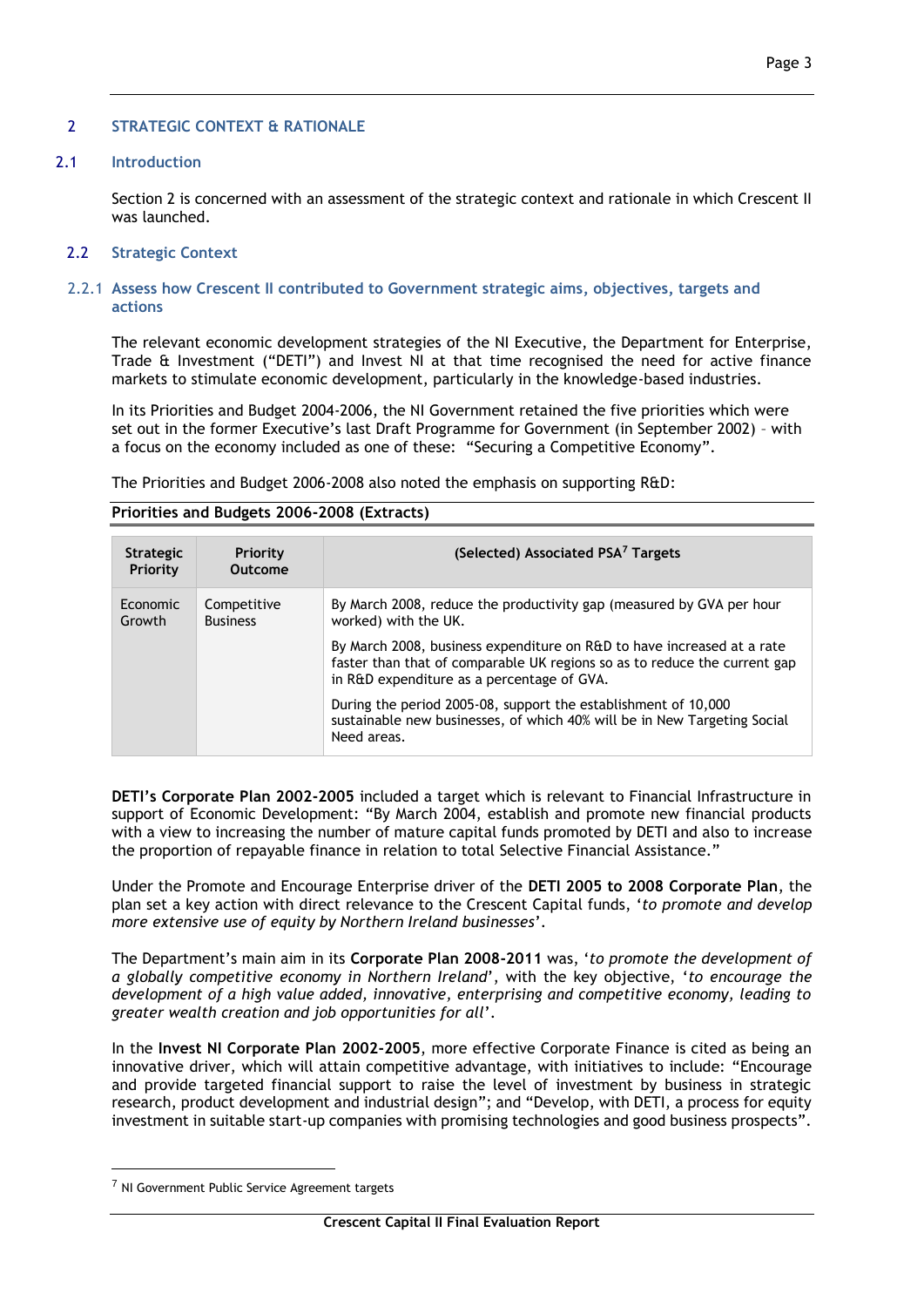**Invest NI Corporate Plan 2005 to 2008,** noted its support to assisting companies to achieve growth in productivity, export sales and profitability, gear the provision of financial support to developing capability and less to increasing capacity. It also noted "Whilst maintaining the availability of grant support through Selective Financial Assistance<sup>8</sup> and certain R&D mechanisms, {Invest NI to} manage a shift in emphasis from grant support towards the effective use of equity, venture capital and other forms of repayable assistance, and assist companies to explore private sources of finance".

**Invest NI - Corporate Plan 2008 to 2011** plan highlights that Invest NI's short-term priority is to realise the potential of existing businesses across all sectors.

*All of the above strategies have a similar theme in seeking to build a competitive, outward focused economy, supporting export growth companies, and increasing productivity and competitiveness in NI. Invest NI interventions, including Crescent II, have a particular focus on supporting high growth businesses which have the potential to compete in global markets and help promote a competitive, outward looking economy. Crescent II was therefore a key initiative in supporting the growth potential of early stage and SME companies.*

## 2.2.2 **Venture Capital Funds in Northern Ireland pre establishment of Crescent II**

In the late 1990s, it was noted by a range of interested parties, including the Industrial Development Board for Northern Ireland ("IDB"), one of the predecessor bodies that formed Invest NI, that the market for venture capital ("VC") in Northern Ireland (NI) was under-developed when compared with other UK regions.

In terms of actions taken to address such under-provision in the VC market, the IDB established the **Crescent Capital I £14m fund** (then called Hambros NI Ventures) in 1995 with 50% government funding. The Fund was established as a pilot, with £7m provided by Invest NI in the form of a loan, subordinated to a matching £7m from private investors. It was set up as a 10-year limited partnership with the option to extend for a further two years. The Fund sought to make investments in the range £250k to £750k and up to £1m in exceptional circumstances.

Investments were made in 12 companies in the period 1995 to 2001 (6 years). The Crescent I limited partnership terminated on 10 November 2007 and the winding up of the Fund was completed in mid 2008. Of the 12 companies, three resulted in profitable trade sales, one Initial Public Offering (IPO) was achieved, and two investment portfolio companies failed. The remaining investments did not provide commercial returns. Overall, the Fund achieved an Internal Rate of Return ("IRR") of minus 0.9%; there was a shortfall of just over £60k in returns to private investors, who got close to £13m including the priority return, and the IDB investment of £7m was written off.

In 2004, the Invest NI Business Case in respect of a successor fund to Crescent I noted that that the level of venture capital investment in NI over the 17 year period from 1985 to 2002 totalled £309m (average £18m pa) out of a UK total of  $E44,117m^9$ . This represented 0.70% of the UK total venture capital investment over this period as compared with NI's share of UK GDP of 2.2%. There was therefore an under-provision by VC funds into NI of £662m or 214%, as noted in the table below.

|                                                | Actual<br><b>£</b> Million | <b>Expected activity based</b><br>on population<br>£ Million | Underinvestment<br>in VC<br>£ Million | Actual /<br><b>Expected</b> |
|------------------------------------------------|----------------------------|--------------------------------------------------------------|---------------------------------------|-----------------------------|
| Total Activity 1985 - 2002                     | 309                        | 971                                                          | (662)                                 | 31.8%                       |
| Early<br>Expansion<br>Stage and<br>1997 - 2000 | 58                         | 143                                                          | (85)                                  | 40.6%                       |

Source: BVCA as per Interim Evaluation of CCII 2009

1

Early Stage and Expansion activity in 1997-2000 is also included in the table above, this typically represents capital requirements in the range £250k-£1,500k. Based upon Northern Ireland's share of UK GDP and the total venture capital investment during the period, actual venture capital activity in NI was equally under provided in respect of early stage and expansion capital, by at least £85m in

<sup>&</sup>lt;sup>8</sup> Selective Financial Assistance (SFA) is the main support mechanism used by Invest NI to provide direct financial support to private firms for investment and employment projects.

 $^9$  Data stated to be sourced from BVCA - details are taken from the Interim Evaluation of CCII dated 2009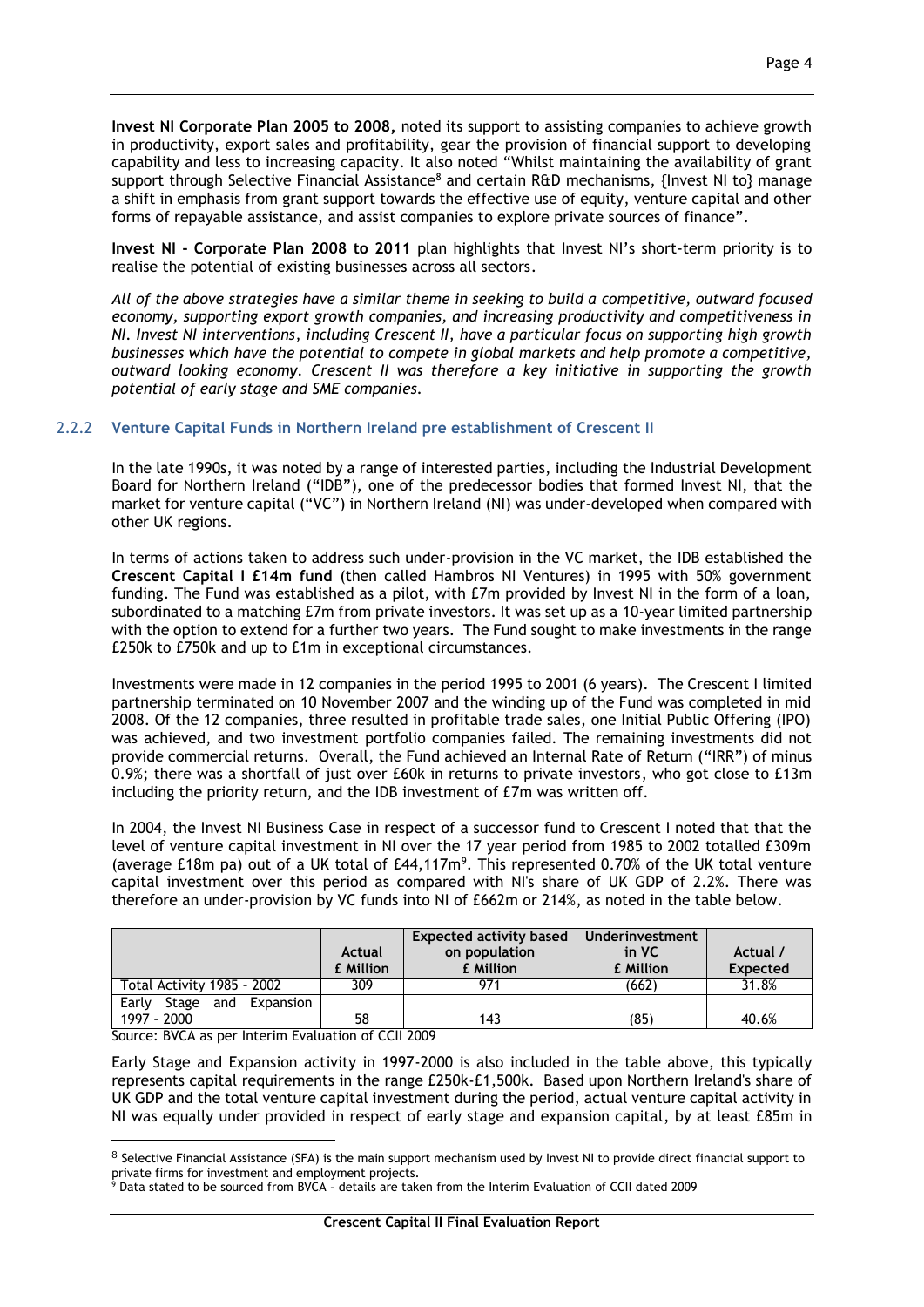### the period.

The Business case notes that there was a notable gap particularly in the provision of VC in NI for SMEs in the deal size range £250k to  $£1,500k^{10}$ . It also noted that there were no purely private sector driven VC funds established in NI.

With the last investment in a new company through Crescent I being in 2001, Venture Capital funds available to NI SMEs in the early 2000s (pre-Crescent Capital II) is summarised below.

There were three University funds, one each from Queens University and Ulster University as well as a joint fund (the University Challenge Fund). With these funds supporting spin outs from the NI Universities, these were often precursor funds or co-investing funds with CC II.

In addition, other funds included the Emerging Business Trust (from which CCII acquired two investments on its winding  $up^{11}$ ), with Viridian and NITECH providing seed capital and acting as investment sources to two CCII investments, while Enterprise Equity was focused on expansion capital:

| <b>Funds</b>                             | Investment<br>Range | Year<br><b>Establish</b><br>-ed | Investment<br>Period | <b>Funds</b><br>Raised | <b>Focus</b>                        |
|------------------------------------------|---------------------|---------------------------------|----------------------|------------------------|-------------------------------------|
| University funds:                        |                     |                                 |                      |                        |                                     |
| QUBIS (Queens)                           | £1k-£500k           | 1984                            | 1984 on              | No limit               |                                     |
| <b>UUTECH Ltd (Ulster</b><br>University) | £10k - £150k        | 1998                            | 1998 on              | No limit               | Seed investment in<br>spin outs/ins |
| University Challenge<br>Fund ("UCF")     | £25k-£100k          | 1998                            | 1998 - 2009          | £2.75m                 |                                     |
| Other funds:                             |                     |                                 |                      |                        |                                     |
| <b>Enterprise Equity</b>                 | £500k - £1.5m       | 1987                            | 1987-2008            | £10m                   | Expansion,<br>MBOs/MBIs             |
| Viridian Growth Fund                     | £50k - £300k        | 2001                            | 2001-2008            | £10m                   | Expansion                           |
| <b>NITECH</b>                            | £5k - £250k         | 2003                            | 2003-2008            | E3m                    | Early stage                         |
| <b>Emerging Business Trust</b><br>(EBT)  | £5k-£50k            | 2000                            | 2000-2005            | £750k                  | Early stage                         |

*Source: Invest NI, QUB, UU per 2009 Interim Evaluation of CCII plus consultations*

Note that all funds above are 100% public sector funded (by the Universities, Invest NI (or its legacy agencies), UK Government, International Fund for Ireland etc).

## 2.2.3 **Government Need for Intervention - Evidence of Market Failure**

1

The strategic context and need for the establishment of Crescent II can be summarised:

**Strategic Context:** the economic development strategies of DETI and Invest NI recognised the need for an active finance market to stimulate economic development potential, particularly in knowledge-based industries. The appraisal conducted for the new VC fund to follow Crescent I highlighted that the provision of venture capital funding in NI lagged behind the rest of the UK. The appraisal also found that the support of venture capital funds was also consistent with Invest NI's

<sup>&</sup>lt;sup>10</sup> Market Failure in the Supply of Venture Capital for SMEs in Northern Ireland. Invest NI 2002.

 $11$  For one of the companies there was no further investment by Crescent after the initial investment of £23k and its results are not included in the evaluation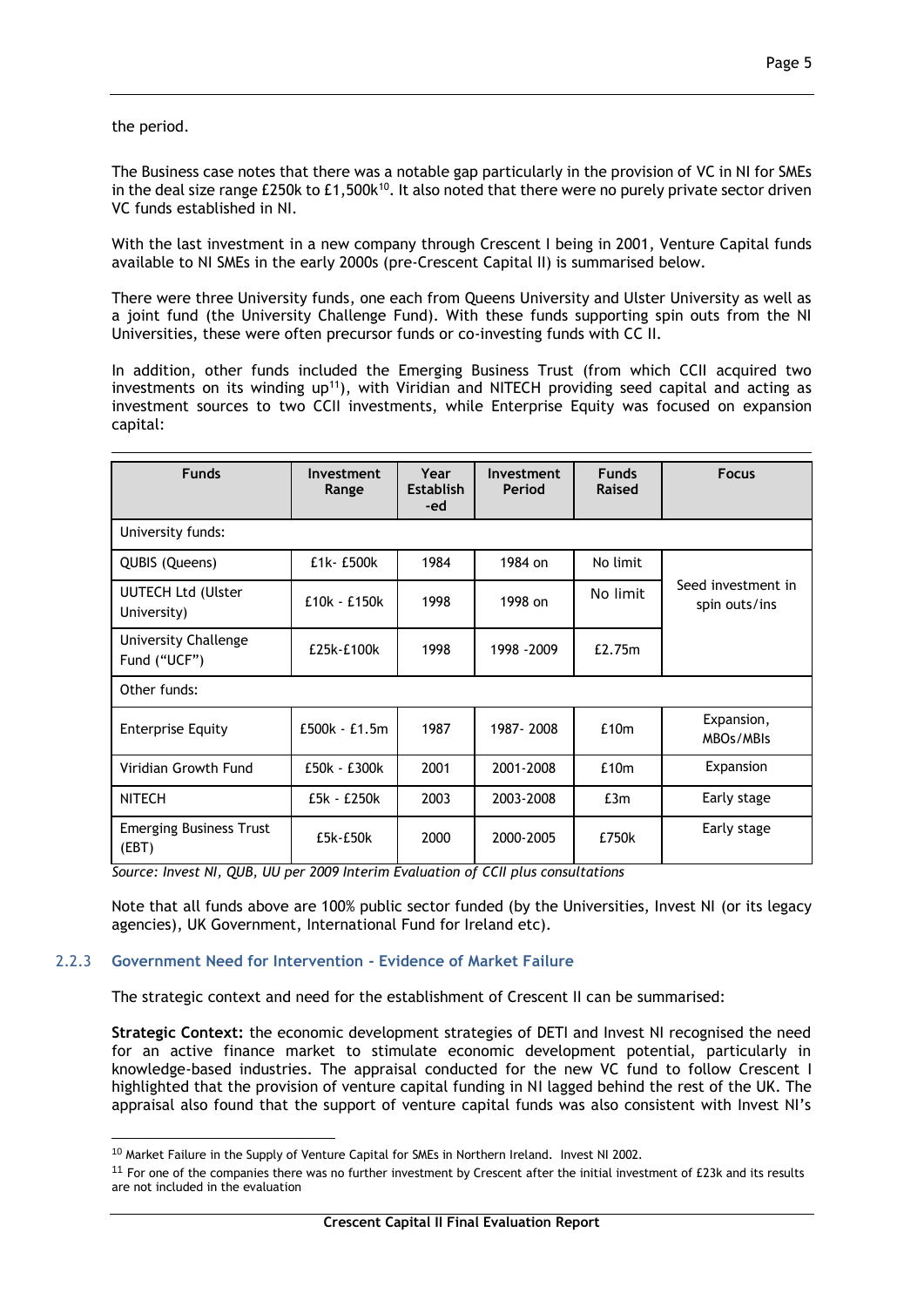strategy to move towards repayable forms of financial assistance as a means of growing early stage, entrepreneurial businesses, as set out in the (then) Invest NI Corporate Plan. In addition, the fund helps to stimulate investment and growth in companies providing high quality sustainable employment, in line with Invest NI and Departmental objectives.

**Need**: the need for Crescent II was identified against a series of key headings, the most pertinent of which are summarised below:

- **Economic Profile of Northern Ireland:** the NI economy was (and continues to be) highly dependent on small businesses. In 2002, there were around 85,000 businesses of which 99% employed fewer than fifty people, and 93% employed fewer than ten people. In comparison, there were only 60 businesses employing more than  $250$  people<sup>12</sup>. A study titled, 'Market Failure in the Supply of Venture Capital Funds for SMEs in Northern Ireland' (Invest NI, October 2002) identified economic factors leading to market failure in the venture capital market in Northern Ireland, including civil unrest, government policy for industrial development, and Northern Ireland's peripheral location vis a vis the VC community in GB.
- **Trends in Selective Government Financial Assistance:** the public sector had played a key role through its industrial development strategies in countering the negative effects of civil unrest in NI. Through the 'Troubles' the private sector weakened, inward investment became problematic and gradually the public sector was drawn in and became a surrogate for the private sector. By 1999/2000, public expenditure on industrial development per capita in NI was more than  $2.5\%$  of the UK average<sup>13</sup>. As a result, SMEs tended to be less dependent on private sector risk capital and more dependent on state support, and therefore the challenge facing industrial development policy makers was to re-orientate SMEs towards more normal financing of growth, including the use of venture capital.
- **Demand for Venture Capital Funds:** as noted, the level of VC investment in NI over the period from 1985 to 2002 totalled £309m which represented 0.7% of the UK total VC investment over this period as compared with Northern Ireland's share of UK GDP of 2.2%. VC investment in NI was far below the UK national average. The UK government's "Addressing the SME Equity Gap" and "Bridging the Finance Gap"<sup>14</sup> documents suggested that the equity gap throughout GB and NI had widened. The research referred to in the Economic Appraisal in 2004 also indicated that there was reluctance on the part of venture capitalists based in GB and RoI to invest in NI in deals of less than £1.5 million. A total of fourteen GB / RoI-based venture funds participated in NI deals over the previous three years; however, none was prepared to invest in deals of less than £1.5 million due to high transaction costs relative to the investment size, and the expected returns<sup>15</sup>. The level of underinvestment is evidenced by Enterprise Ireland investing some €352m into VC funds between 1989 and 2010, compared to £38m by Invest NI, three and a half times as much, taking into account the difference in population.
- **Stimulus of Private sector led VC market**: Although the public sector had invested in a number of venture capital funds, this did not stimulate the private sector market to invest without public sector support. Public funding is particularly prominent in early-stage funding. Only 20% of all early-stage UK investments had public backing in 2000. Since then, the increase in publicly backed deals saw funding peaking at 68% of all early-stage investments in 2008 (at the start of the recession – see below).
- In addition, the rationale for government intervention in the venture capital market flowed directly from Invest NI's `Venture Capital, Our Approach' strategy. Its key objective was, '*to promote a vibrant and self-sustaining venture capital industry in Northern Ireland, that will*

<u>.</u>

<sup>12</sup> Invest NI Household Entrepreneurship Study 2002

<sup>13</sup> Data taken from Interim evaluation of CCII dated 2009 (page 40)

<sup>14</sup> DTI (1999) "Addressing the SME Equity Gap: Support for Regional Venture Capital Funds. Consultation Document" 30 HMT and SBS (2003) "Bridging the Finance Gap: Next Steps in Improving Access to Growth Capital for Small Businesses"

<sup>15</sup> Data is reproduced from Para 3.3 of the Interim Evaluation of Crescent II 2009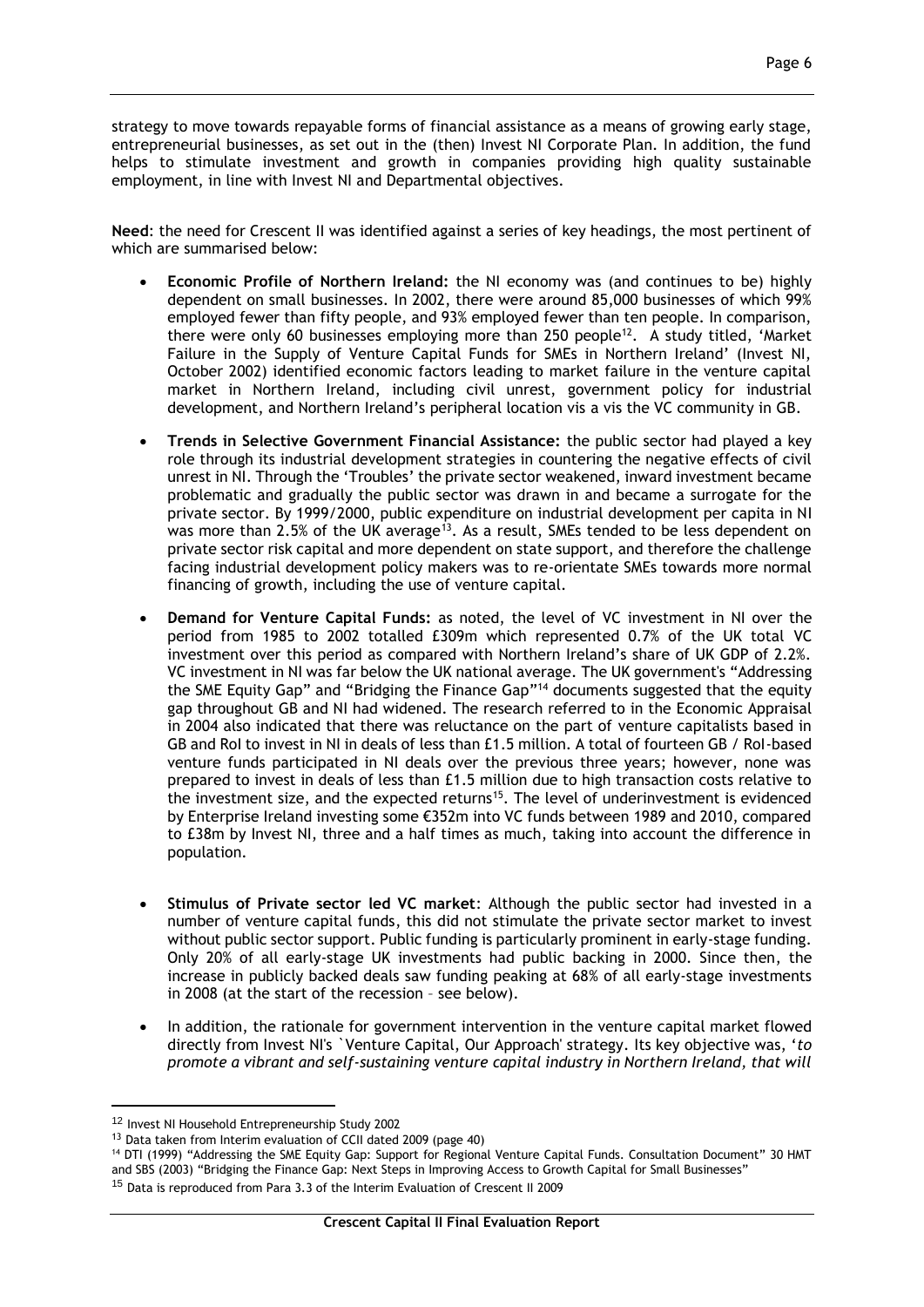*provide equity funding to sustain and encourage the growth of SMEs and in particular, knowledge-based businesses*'.

Government's primary response to gaps in VC availability was to intervene at an institutional level to help bring into being new sources of equity funding. This aimed to help accelerate the quality and quantity of VC funds available to SMEs based in NI.

The first VC fund (Crescent I) ceased investing in new companies in November 2001, while Viridian, NITECH and the University funds focused on seeding companies. This left Enterprise Equity as the only NI-based venture capital fund operating in the deal size range between £250,000 and £1.5 million but focused on expansion capital only. There was no local supply of VC funds to meet the needs of investments for SMEs of £250k to £1,500k.

The provision of a second fund (in Crescent II) was to benefit the SME by creating a more competitive VC environment. Moreover, it was expected that VC funds operating in this deal size range would continue to be viable only with continued government support.

Furthermore, the Invest NI casework paper noted that the proposed Crescent II fund would contribute to meeting Invest NI's objectives, including those relating to, 'increasing R&D'; 'helping existing businesses to grow'; increasing the level / quality of business starts'; and attracting new FDI'.

In discussion, the BBB note that the ability to access VC funding has changed fundamentally since 2004-2014 (the Crescent II funding period) with BBB noting the 40 non-NI VCs in attendance at the Catalyst Inc Deal Day in October 2019 (while this is evidence of increased interest in NI, there is no data on the number of subsequent investments).

## 2.2.4 **Venture Capital Funds in Northern Ireland following Crescent II**

Market failure in 2004 is further justified by the need for Invest NI to support further VC funds post Crescent II.

With the last Crescent II investment into a new company being in 2010, Invest NI attempted to launch a Development Fund in 2011.

In April 2011, Crescent was appointed to manage the next Development Fund. This Fund, totalling £30m, was to include £10m of Invest NI funding, on a subordinated basis, with the remaining £20m to be secured from the private sector. By May 2012, over one year after the intention to award the fund management contract, and in the context of a very challenging environment after the financial crisis, Crescent advised that it had only managed to secure investment of £7.5m from four investors. Given the substantial shortfall, this Fund was abandoned.

It was against this backdrop that Invest NI launched a tender process to secure the Development Funds in 2012, with revised bid criteria that included: 50% subvention; the adoption of more flexible terms within the tender process, including implementation of upper caps (rather than set amounts) on permitted private sector return (maximum 12%) and fund management fees as a % of fund size (maximum 21.5%); the option for a first close on each fund of £15m i.e. £7.5m of private funding matched by up to £7.5m subordinated Invest NI funding; and the option for up to 25% of the Fund Investment being made available for investment opportunities outside of Northern Ireland. This new tender process also required the applicants to submit letters of intent from other investors, prior to approval from Invest NI themselves, so that Invest NI knew that the Funds could deliver.

Two Fund Managers, each for a £30m fund, were appointed and funds launched in 2013, (July 2013 for Crescent III; September 2013 for Kernel Capital). The First close for Crescent III (in July 13) was for £15m and the First close for Kernel (September 2013) was for £25m. Both Funds ultimately achieve a second close of £30m.

The investment period was 2013 to 2019 (including an extension), with the funds to run to 2023 (plus extensions).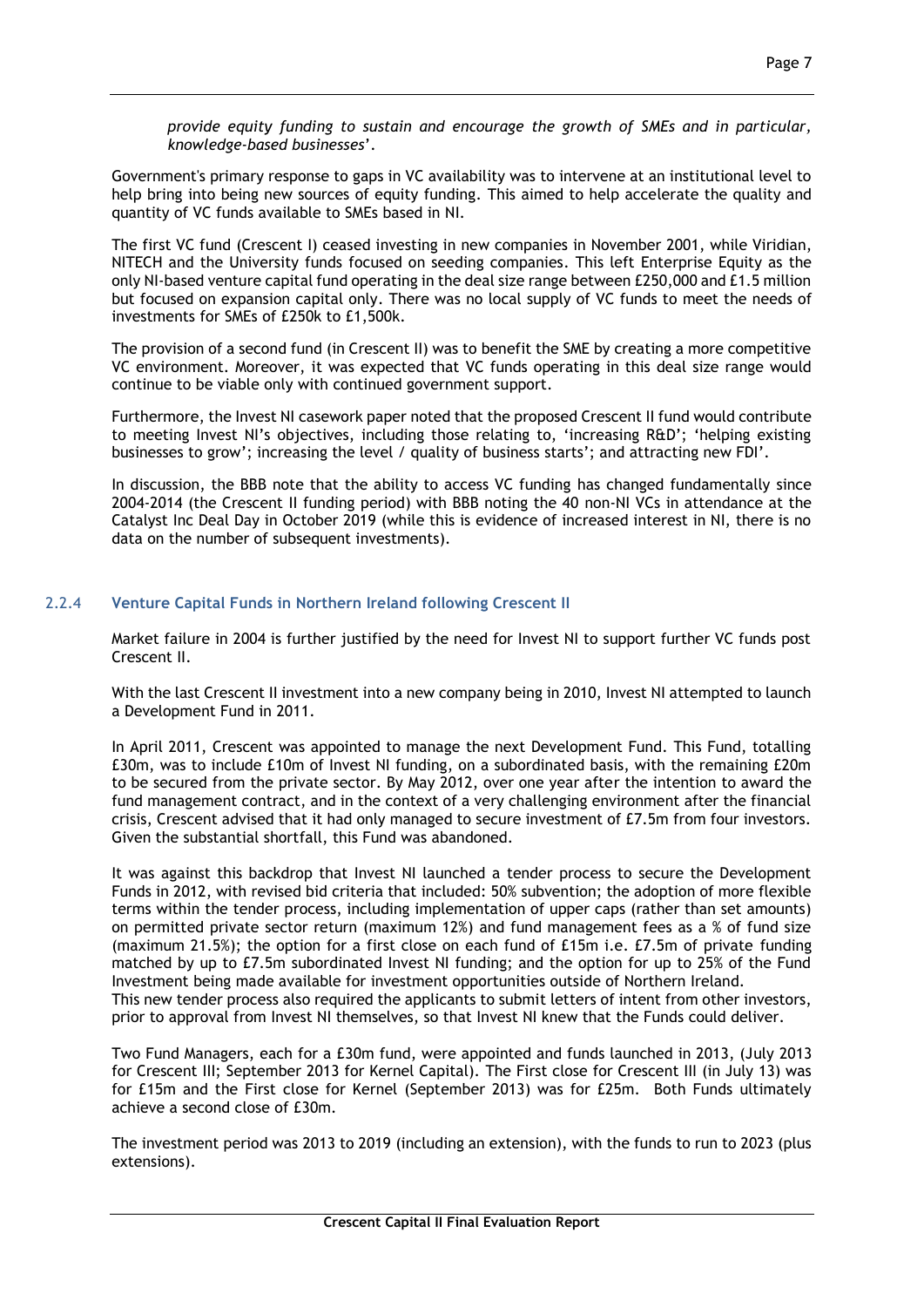A further business case in 2018 identified the need for a further local VC fund to support NI companies to grow in global markets, encourage entrepreneurship and help to rebalance and rebuild the NI economy by driving private sector growth.

The 2018 Economic Appraisal supporting the business case concluded that there is a need for a successor Fund to the Development Funds based on:

- NI Economic performance the NI relatively poor performance on key relevant economic indicators and the longstanding structural issues within the NI economy;
- The British Business Bank's ("BBB") statistics for NI which indicate that it is the worst performing region in attracting equity investment. In 2017, NI represented <1% of the UK equity investment by value (reported as zero), and 1% by volume;
- Views of BBB, in particular, on the importance of equity finance to high growth potential firms to enable them to deliver on job creation and economic growth, and the challenges for SMEs in securing private equity, both across the UK and in NI;
- The competition for equity finance, as noted by BBB, with an increasing focus on larger deals and dominance of London and the South East, the importance of Government investment in private equity;
- The BBB reports on the continued role for Government at a time when deals levels are getting larger and external equity funders are cherry-picking projects aligned to their expertise and with no requirement to fund projects in NI; and
- The opportunity to better promote equity funding as a means of growth to Invest NI Pre Scaling and Scaling companies, as well as to support Management Buy Outs (MBOs).

To this end, the £65m Crescent Capital IV fund has been launched by Invest NI (Crescent Capital were appointed following a competitive tendering process) and will offer companies within the technology, life sciences and manufacturing sectors investments of up to £2.5m in initial investment rounds and up to £5m in any one company.

All of the above has demonstrated that there continues to be market failure within the VC market in NI and acts as justification for the Invest NI support to Crescent II in 2004.

## 2.3 **Market Context**

The market context is relevant to Crescent II. While Crescent I coincided with the Dotcom bubble, the early years of Crescent II (from 2004) coincided with a period of high availability of bank debt to businesses and individuals, followed, in 2008, with a global financial crisis, with the Venture capital market not being immune to the impact of the recession.

Whilst no evidence exists, anecdotal evidence suggests that the ease of accessing bank debt undoubtedly led to a focus by trading companies on debt rather than equity to fund the growth in their businesses.

The financial crisis, which began in earnest in 2008, then severely impacted upon venture capital investment activity. Feedback from BBB was that deal levels in 2009 were some of the lowest levels seen in the last decade, with seed and early-stage financing being particularly hard hit. This is the context in which Crescent II operated.

#### 2.4 **Summary of Findings**

In conclusion: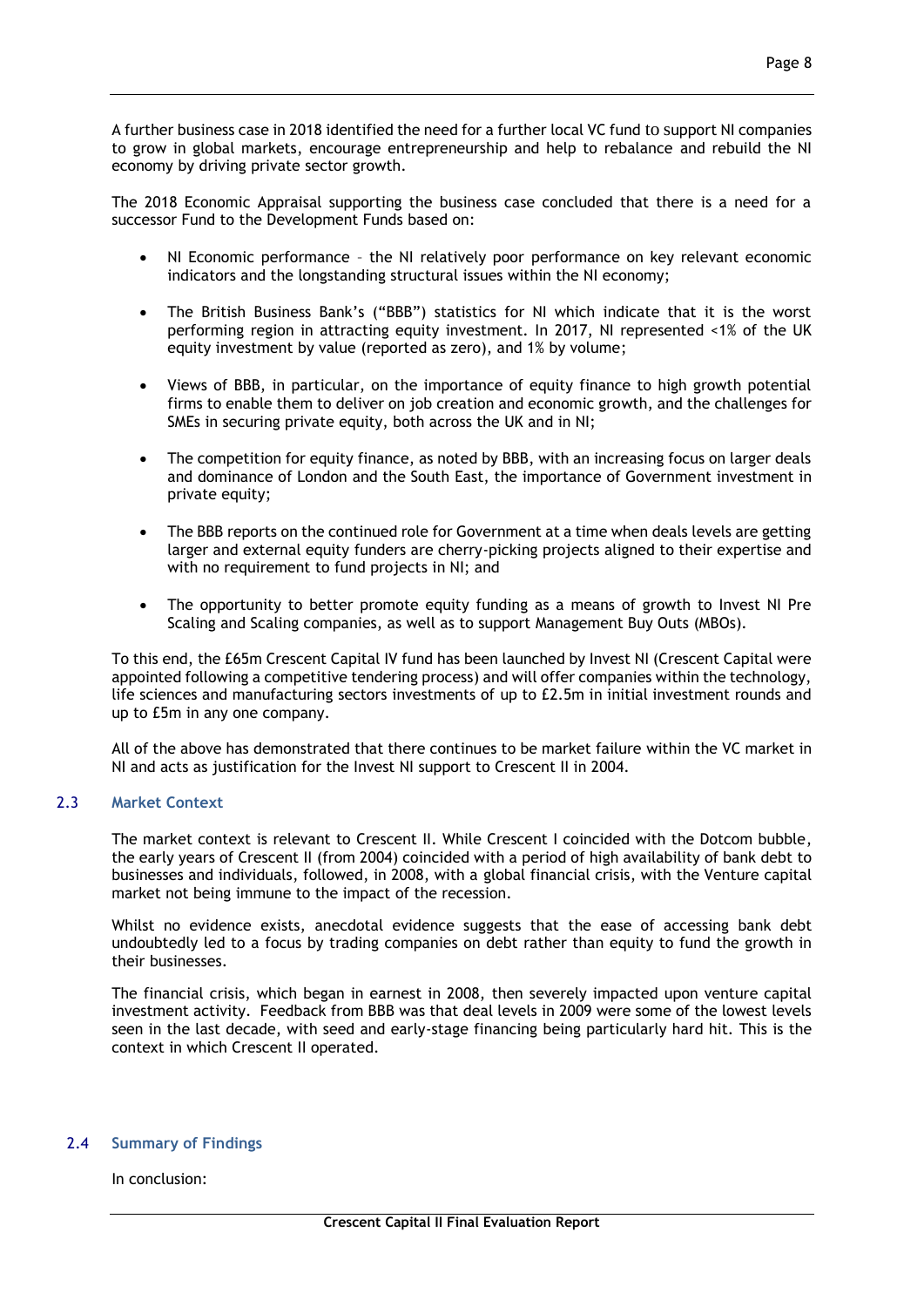- The provision of the Crescent II fund, supported by Invest NI, clearly fitted with the policy aims, strategies and objectives of Invest NI and government at that time;
- Crescent II followed on from Crescent I with the last new company investment being in 2001;
- There was market failure as, in 2004, there was a notable gap in the provision of VC funds for SMEs in NI, particularly in the deal size range £250k to £1,500k and there was no purely private sector driven VC funds established in NI;
- Whilst NI SMEs could apply for UK based VC funds, these were competitive funds and NI was underperforming in terms of VC investment (NI secured 0.70% of the UK total VC investment in 1985 to 2002 as compared with NI's share of UK GDP of 2.2%); and
- Subsequent funding raised confirms that market failure still exists for VC funding in NI.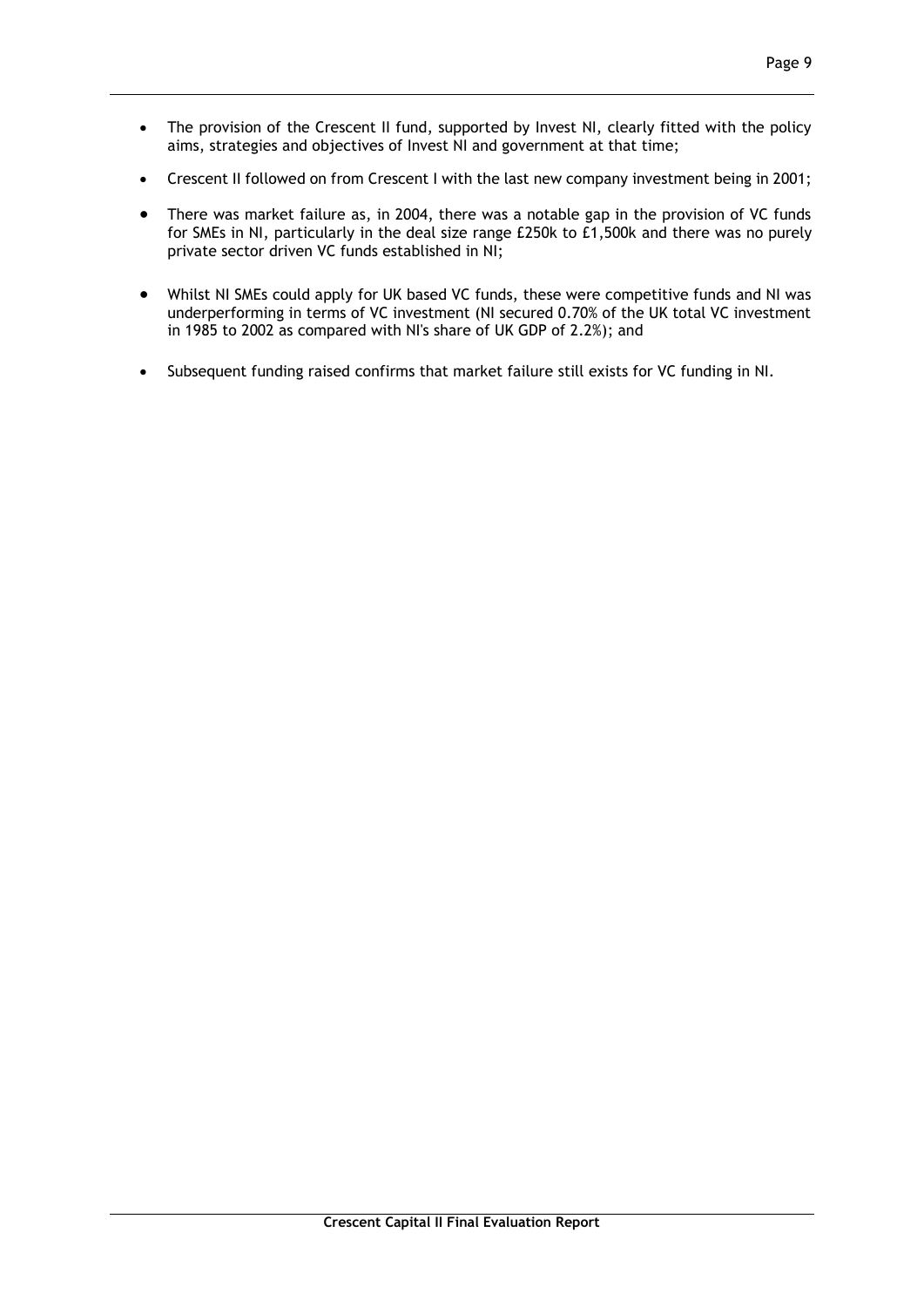### 3 **OPERATION AND DELIVERY**

### 3.1 **Introduction**

Section 3 is concerned with an assessment of the operation and delivery of Crescent II. Section 3 includes the following:

| Para             | <b>Details</b>                                                                                                            |
|------------------|---------------------------------------------------------------------------------------------------------------------------|
| 3.2              | Review of the range of investments supported and the basis for the investment                                             |
| $\overline{3.3}$ | Identify the main risks and actions taken to manage risks                                                                 |
| 3.4              | Assess the management of exits from investments in order to achieve the best<br>return and the valuation of the portfolio |
| 3.5              | Review progress against the Action Plan arising from recommendations in the<br>previous evaluation                        |

### 3.2 **Review of the range of investments supported and the basis for the investment**

### 3.2.1 **Investment Activity and profile of investee companies**

Crescent II was launched as a £22.5m investment fund. This included fees for the delivery agent (Crescent Capital). From this £22.5m investment, £17.5m was invested into companies by way of equity (£17.4m) and loans (£113k), as follows:

| Fund and investments     | £000     |
|--------------------------|----------|
| Total fund               | 22,500   |
| Management fee and costs | (5,900)  |
| Bank interest earned     | 321      |
| Realisations reinvested  | 632      |
| Net investments          | 17,55516 |

Note that companies' names are not published with these being classified as companies A through to L (for the 12 companies).

£232k of the £632k realisations reinvested was from the proceeds of the sale of Company A. Some of proceeds were reinvested in the purchaser shares via its parent (the latter subsequently realised £939k), the rest (i.e. cash) was distributed; the balance of £400k was used for a follow-on investment in Company G that was realised within 12 months of the investment. These proceeds were retained for re-investment in line with clause 11.4 (11.4(b) in particular) of the Limited Partnership Agreement.

The profile of investments is as follows, with the initial investment period spanning from October 2004 to May 2010 (5 years and 7 months):

|         |                             |                       | Total              |                               |                               |                            |
|---------|-----------------------------|-----------------------|--------------------|-------------------------------|-------------------------------|----------------------------|
| Company | Date of first<br>investment | <b>Months</b><br>held | Investment<br>£000 | Sector                        | Maturity as per CC<br>reports | Linkages                   |
| A       | 25/10/2004                  | 74                    | 1,366              | Software                      | Development                   | Spin out                   |
| B       | 06/05/2005                  | 65                    | 1,276              | Audio<br>Compression          | MBO/Development               | n/a                        |
| C       | 29/06/2005                  | 14                    | 350                | Analytical<br>Instrumentation | Early                         | Spin out<br>of Spin<br>out |
| D       | 10/11/200617                | 149                   | 1,479              | Life Sciences                 | Early                         | Spin Out                   |
| E       | 05/09/2007                  | 139                   | 2,040              | Software                      | Start Up                      | n/a                        |
| F       | 23/06/2006                  | 82                    | 1,230              | Software                      | Early                         | n/a                        |
| G       | 09/11/2007                  | 40                    | 1,150              | Software                      | Start Up                      | n/a                        |

1 16 There is £2k from Crescent

17 Date acquired from EBT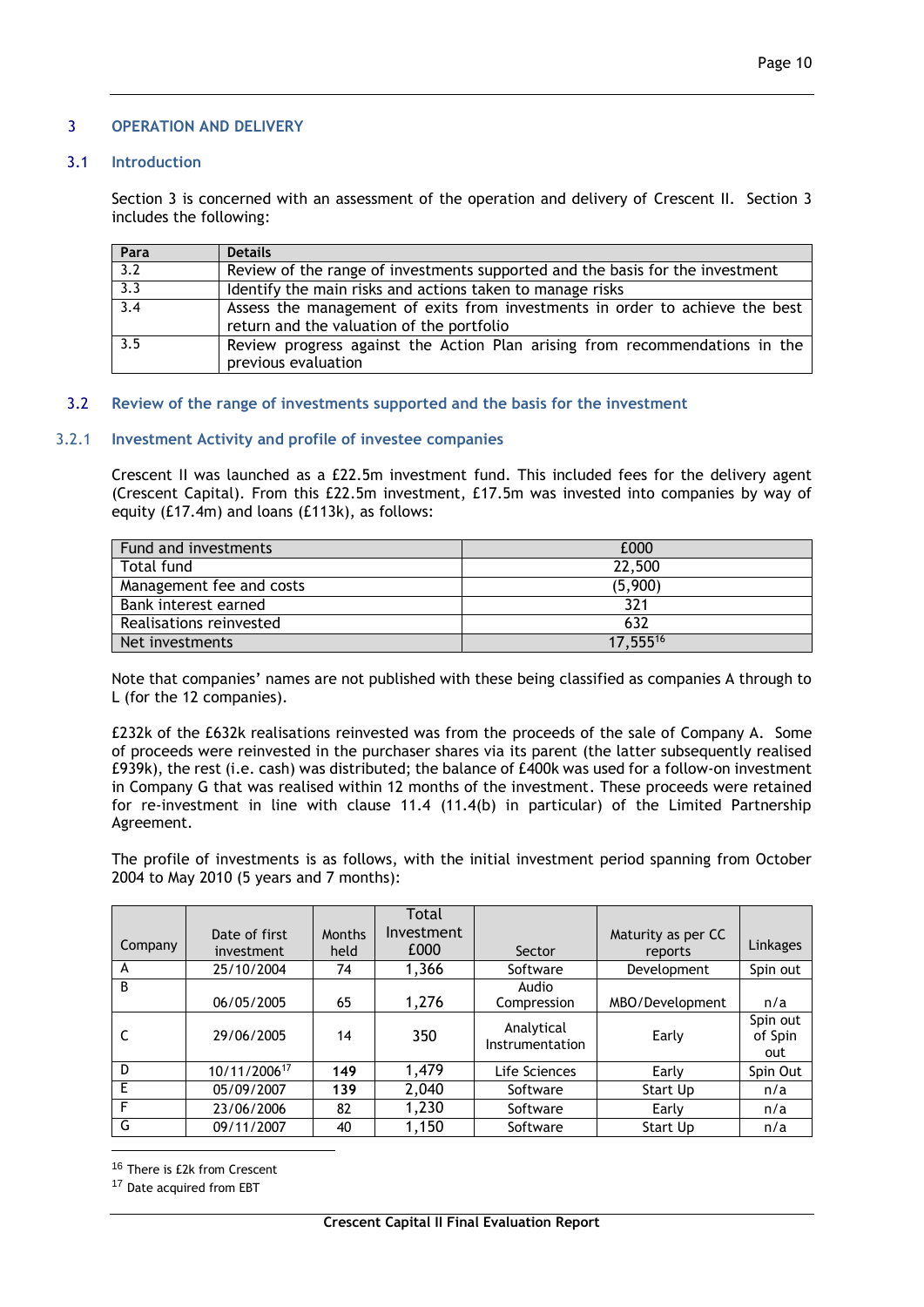|                   |                  |               | Total      |                 |                    |          |
|-------------------|------------------|---------------|------------|-----------------|--------------------|----------|
|                   | Date of first    | <b>Months</b> | Investment |                 | Maturity as per CC |          |
| Company           | investment       | held          | £000       | Sector          | reports            | Linkages |
| н                 | 09/06/2008       | 130           | 1,450      | Software        | MBI/Development    | n/a      |
|                   | 13/11/2008       | 91            | 950        | Software        | Early              | Spin out |
| J                 | 03/06/2009       | 52            | 2,240      | Medical devices | Development        | n/a      |
| K                 | 11/11/2009       | 73            | 2,225      | Software        | Development        | n/a      |
|                   |                  |               |            |                 |                    | Spin out |
| L                 | 25/05/2010       | 67            | 1,431      | Software        | Start Up           | of Spin  |
|                   |                  |               |            |                 |                    | out      |
|                   |                  |               | 17,187     |                 |                    |          |
| Co<br>A           |                  |               |            |                 |                    | As per   |
| parent            | Nov 2010         | 39            | 232        | As per above    | As per above       | above    |
| Loan              |                  |               |            |                 |                    |          |
| E<br>Co           | Sept 2007        | n/a           | 63         | As per above    | As per above       | As per   |
| Loan              |                  |               |            |                 |                    | above    |
| н<br>Co           | <b>June 2008</b> | n/a           | 50         | As per above    | As per above       | As per   |
| loan              |                  |               |            |                 |                    | above    |
|                   |                  |               | £17,532    |                 |                    |          |
| Acq from          |                  |               |            |                 |                    |          |
| EBT <sup>18</sup> | 22/11/2006       | 149           | 23         | Software        | Early              | Spin out |
|                   |                  |               | £17,555    |                 |                    |          |

Of this £17.5m, there have been 57 investment rounds into 12 portfolio companies, two loans into two companies and one investment into the US company acquiring one of the portfolio companies.

The number of investments in the 12 portfolio companies is shown below:

| <b>CCII Investment rounds</b> | No of companies | Total Funding (£000) |  |
|-------------------------------|-----------------|----------------------|--|
| Investment one                |                 | 9,408                |  |
| Investment two                | 10              | 3,620                |  |
| Investment three              |                 | 2,008                |  |
| Investment four               |                 | 1.100                |  |
| Investment Five etc           |                 | 1,396                |  |
|                               |                 | 17,532               |  |

The above includes six companies with five or more investment rounds, six companies with four investment rounds, and seven companies with three investment rounds.

<u>.</u>

<sup>18</sup> Relates to investment of £23k as per para 2.2.2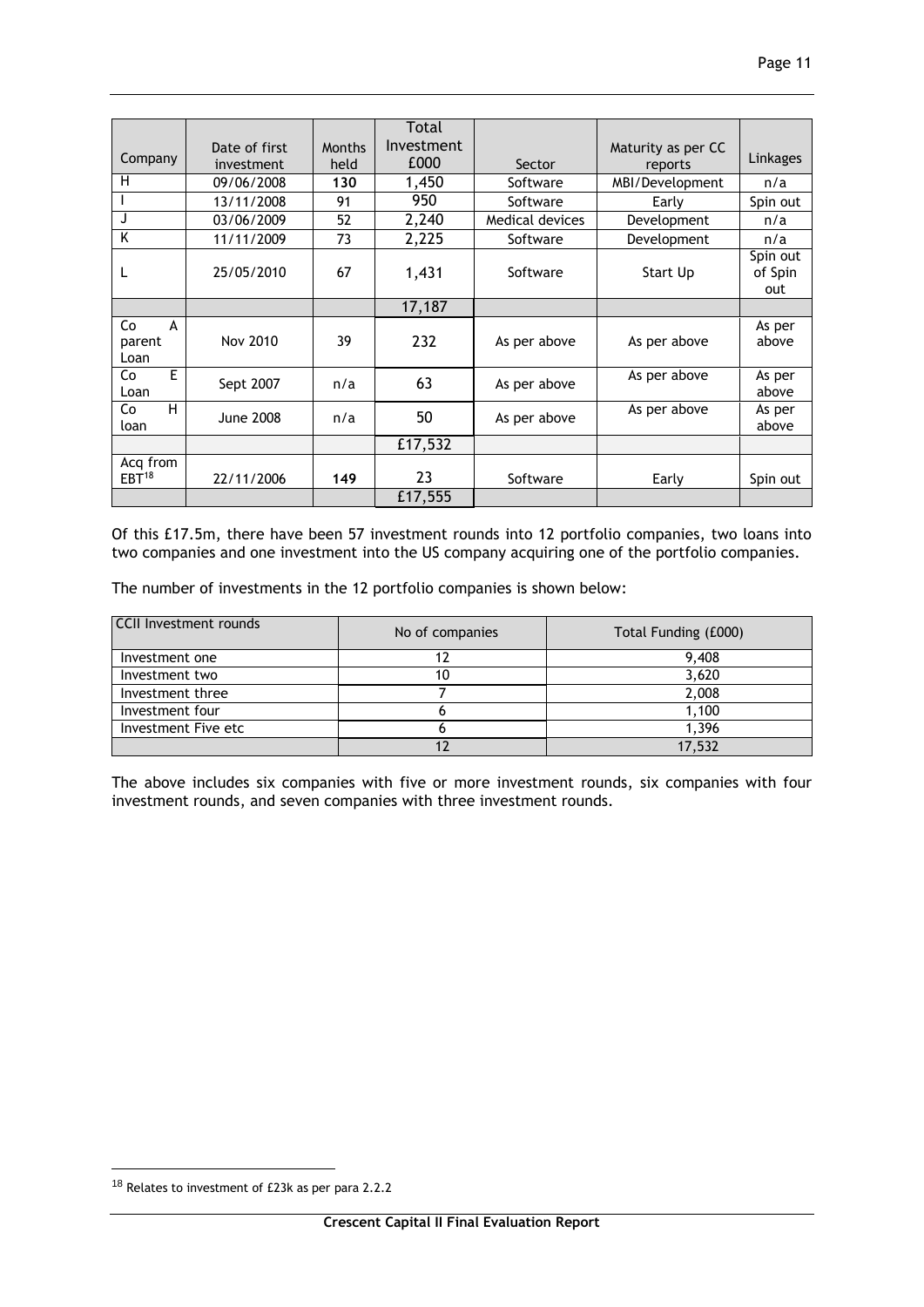## The range of investment is shown:

|                     | <b>Total CC</b> | No of companies | Average         | Largest | Smallest |
|---------------------|-----------------|-----------------|-----------------|---------|----------|
| <b>CCII</b>         | Investment £000 |                 | investment £000 | £000    | £000     |
| Investment one      | 9,408           |                 | 784             | ,500    | 350      |
| Investment two      | 3,620           |                 | 362             | 613     | 131      |
| Investment three    | 2,008           |                 | 287             | 750     | 50       |
| Investment four     | ,100            |                 | 183             | 375     | 50       |
| Investment Five etc | ,396            |                 | 233             | 100     |          |
|                     | 17,532          |                 | 461, ا          |         |          |
|                     |                 | 57 investments  | £308            |         |          |

The average Crescent II investment is £1,461k per company and £319k by investment round, and has ranged from £350k to £1,500k for a first-round investment and from £13k to £750k for individual follow on investments.

With Crescent II launched in 2004, investments in new companies, by year, started with one company in 2004/5, has been steady at two new investments a year from 2005/6 to 2009/10, with a further one in 2010/11. Initial investment by year peaked in 2009/10, with the last initial investment in 2010/11:

| CCH(f)                   | 2004/5 | 2005/6 | 2006/7 | 2007/8 | 2008/9 | 2009/10 | 2010/11 | Later | Total  |
|--------------------------|--------|--------|--------|--------|--------|---------|---------|-------|--------|
| New companies            |        |        |        |        |        |         |         |       |        |
| Initial<br>invest't      |        |        |        |        |        |         |         |       | 9,149  |
| £000                     | 501    | 1,162  | 523    | ,250   | .900   | 2,540   | .273    |       |        |
| % initial                | 5%     | 13%    | 6%     | 13%    | 20%    | 27%     | 16%     |       | 100%   |
|                          |        |        |        |        |        |         |         |       |        |
| Follow on                |        |        | 440    | ,375   | ,215   | .138    | 3,189   | ,028  | 8,383  |
| <b>Total</b><br>invest't |        |        |        |        |        |         |         |       | 17,532 |
| £000                     | 501    | 1,162  | 963    | 2,625  | 3,115  | 3,678   | 4,462   | 1,028 |        |
| % total                  | 3%     | 7%     | 5%     | 16%    | 18%    | 21%     | 25%     | 6%    | 100%   |

Follow on funds commenced from 2006/7 and has continued until Nov 2010.

Circa 54% of the total £17.5m investment had been in first round investments, with 46% being follow-ons.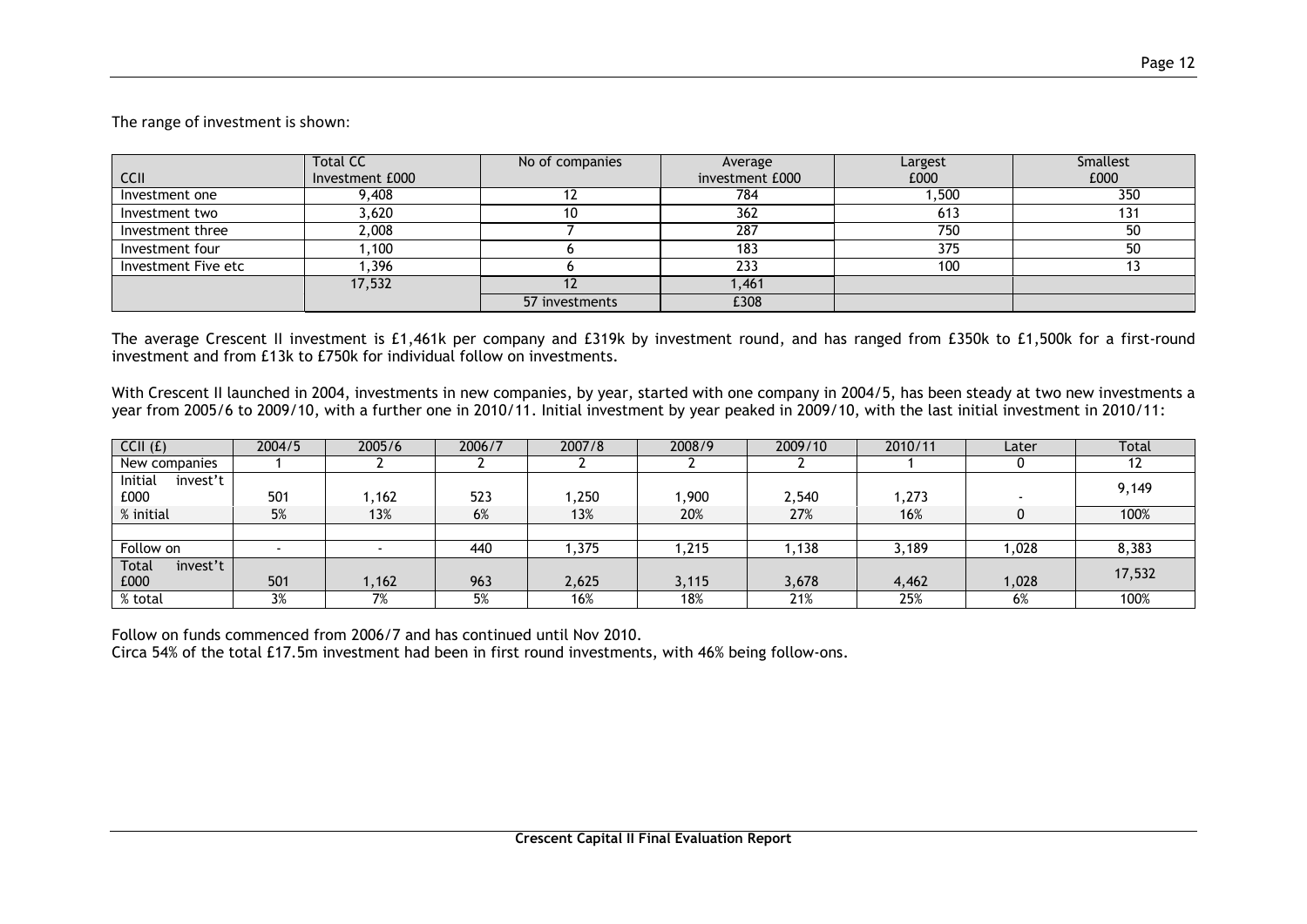The following is noted:

1

**Sectoral distribution** – There was a significant investment in software (nine of the 12 companies). There were only two small manufacturing companies in the portfolio (in analytical instrumentation and medical devices) and no large manufacturing companies. Whilst Crescent stated that they sought to identify manufacturing companies for investment (having invested in this sector in Crescent I), the investment opportunities were mainly in respect of early and growth stage technology opportunities including companies with their origins in, or linkages to, the region's two Universities.<sup>19</sup> Six of the companies were spin outs (including two that were spin outs of university spin outs). The Fund also provided development capital and support to management buy outs/ins ("MBOs/MBIs").

**Maturity of companies** – Of the investee companies, seven are stated to be start up and early stage companies, three at development stage and two of the portfolio companies were MBO/MBIs. Company A was also a portfolio company from Crescent I. Employees ranged from two to 31 at the time of the investment. Turnover at investment (available for nine of the companies) ranged from £5k (with three companies having turnover less than £50k pa) to £2.1m.

**Shareholding**: In terms of its level of shareholding, Crescent II held more than 50% in three companies, where total investment was £5.5m (31% of the total investment) and holds/held more than 30% in seven companies where total investment was £11.879m (67% of the total investment).

**Deal sizes**: 53% of deal size rounds, by number, were for under £250k, while 53% by value were in the range £250k to £750k:

|                | No of  |          |                 |              |              |
|----------------|--------|----------|-----------------|--------------|--------------|
|                | rounds | % rounds | Investment £000 | % investment | Average £000 |
| $<$ £250 $k$   | 30     | 53%      | 2.019           | 12%          | 67           |
| £250k to £500k | 15     | 26%      | 5,225           | 30%          | 348          |
| £501k to £750k |        | 12%      | 4,113           | 23%          | 588          |
| £751k to £1m   |        | 2%       | 835             | 5%           | 835          |
| >E1m           |        | 7%       | 5,340           | 30%          | 1335         |
|                | 57     | 100%     | 17,532          | 100%         | 308          |

**Export focus of companies** – details are not available on the level of exports within investee companies at the time of the initial investment, although it is expected by the nature of the companies that the majority is exported.

**Regional Spread**: Crescent II has only invested in NI based companies.

<sup>&</sup>lt;sup>19</sup> The Development Fund launched in Nov 2019 has targets for manufacturing, with Crescent's experience from Crescent I and II being that average employment within manufacturing companies has been higher than for technology focused companies.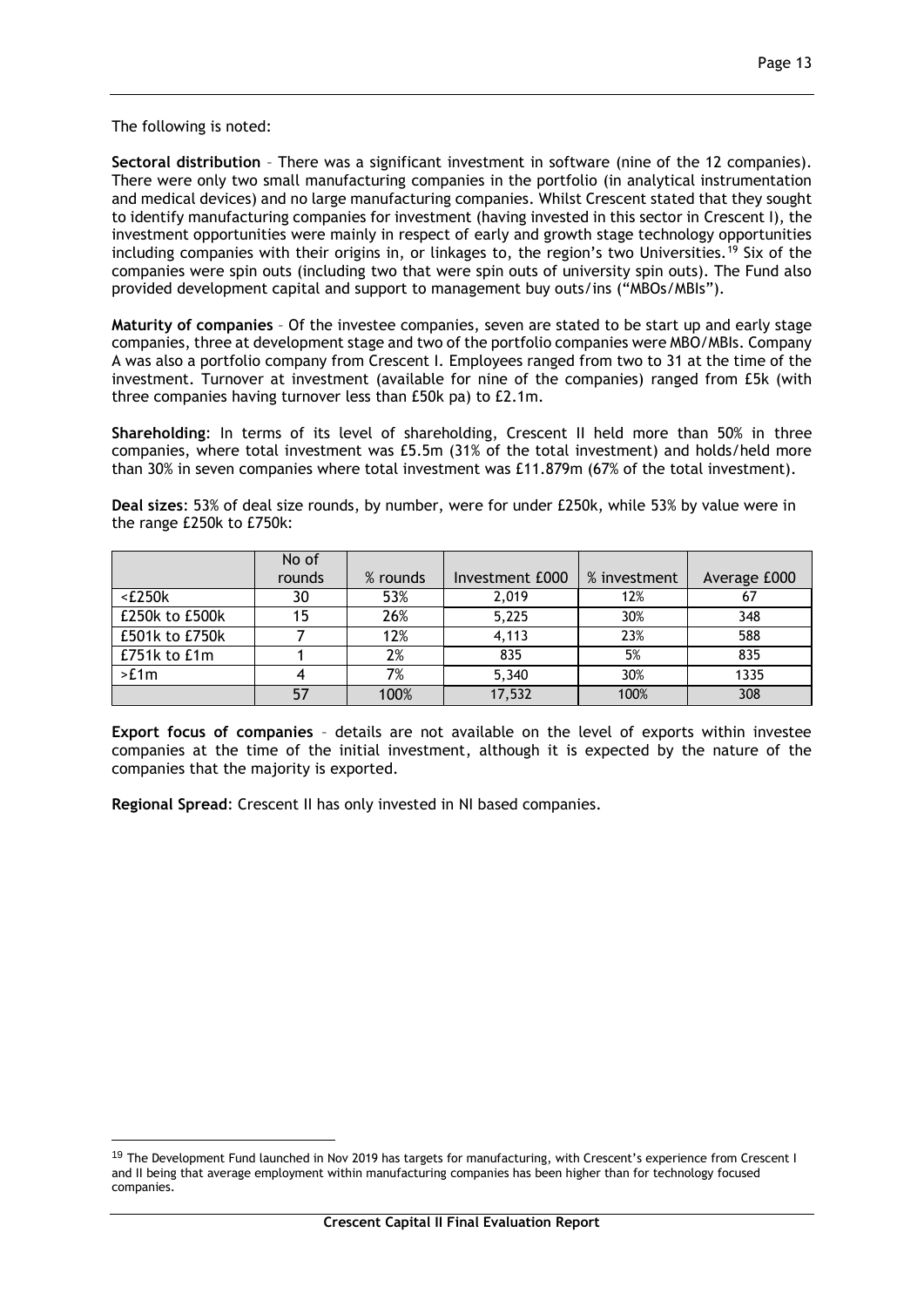**Level of Investment**: The average number of investment rounds was 4.7 rounds per portfolio company.

**Crescent II as follow on and partnering funder:** There was no policy in place to bring in investment partners on a deal by deal basis, although a number of companies did secure other funding.

The details on other funding introduced is taken from a variety of sources including the 2009 Interim evaluation of Crescent II. A split is included of monies invested pre-Crescent II and alongside or after Crescent II and is a best estimate based on the information available. Not all information is complete, however there is estimated to have been at least £25m invested in these 12 companies (excluding Invest NI grant finance and debt finance) and including an estimated £22m alongside or after Crescent II.

Total funds invested pre-Crescent II is estimated at £3.65m. One of the companies (Company A) has had investment from Crescent I (£634k), two had investment from Viridian/NITECH (Companies A and D with c£1.8m),

Total funds invested with or post Crescent II is estimated at £21.9m. Three companies subsequently took Co-Fund I monies (Companies D, I and J with £1.075m) and another two availed of follow on support from Crescent III (Companies D and H with £1.6m). £5.6m was raised through an Initial Public Offering ("IPO") on AIM. Three companies (Companies A, B and I) secured c£10m from other VC institutions (DN Capital, DJ Esprit, Trinity Venture Capital, Par Equity), although a proportion of Company A VC funds was also pre-Crescent II.

In total, QUBIS, Ulster and UCF invested c£1m in six companies (Companies A, B, C, D, I, and J).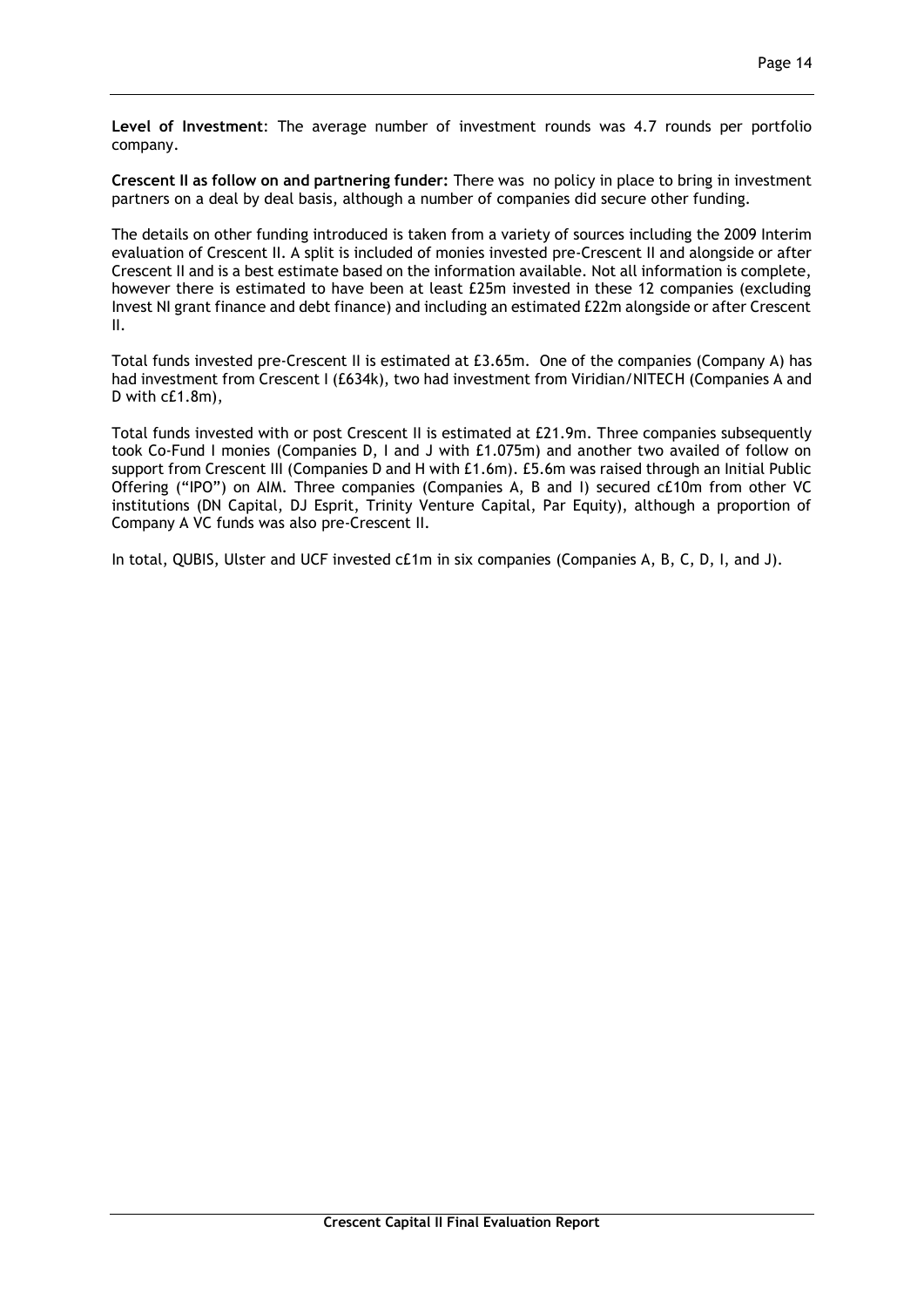|                               |                    |             |                 |           |                    |          |              |              | Other funds              |                    |
|-------------------------------|--------------------|-------------|-----------------|-----------|--------------------|----------|--------------|--------------|--------------------------|--------------------|
|                               |                    |             |                 |           |                    |          |              | Other funds  | leveraged                | <b>Total funds</b> |
|                               | <b>Crescent II</b> |             |                 |           |                    | % follow | <b>Total</b> | leveraged    | with/post                | leveraged          |
|                               | Shareholding       | No. Funding | <b>Initial</b>  | % initial | Follow on          | on to    | Investment   | Pre CCII     | <b>CCII</b>              | Post CCII          |
| Company                       | %20                | rounds      | Investment £000 | to total  | £000 <sup>21</sup> | total    | £000         | £000         | £000                     | £000               |
| A                             | 4.90%              |             | 501             | 31%       | 1,097              | 69%      | 598. ا       | 950          | 8,601                    | 9,551              |
| B                             | 24.56%             |             | 835             | 65%       | 441                | 35%      | 1,276        | $\Omega$     | 1,618                    | 1,618              |
| $\overline{\phantom{0}}$<br>J | 21.80%             |             | 350             | 100%      | $\blacksquare$     |          | 350          | $\mathbf{0}$ | 90                       | 90                 |
| D                             | 11.74%             | 11          | 23              | 2%        | ,456               | 98%      | ,479         | 900          | 7,804                    | 8,704              |
| E                             | 59.00%             | 5           | 500             | 24%       | ,603               | 76%      | 2,103        | $\Omega$     | 155                      | 155                |
| Е                             | 59.75%             | 8           | 500             | 41%       | 730                | 59%      | ,230         | $\Omega$     | $\overline{\phantom{a}}$ | $\blacksquare$     |
| G                             | 34.75%             | ີ           | 750             | 65%       | 400                | 35%      | 1,150        | $\Omega$     | 50                       | 50                 |
| H                             | 36.50%             |             | ,450            | 97%       | 50                 | 3%       | ,500         | $\Omega$     | 082, ا                   | 1,082              |
|                               | 20.40%             | ь           | 400             | 42%       | 550                | 58%      | 950          | $\Omega$     | 2,269                    | 2,269              |
|                               | 44.04%             | 8           | 1,040           | 46%       | 1,200              | 54%      | 2,240        | 300          | 297                      | 597                |
| n.                            | 65.73%             |             | ,500            | 67%       | 725                | 33%      | 2,225        | 1,000        |                          | 1,000              |
|                               | 32.80%             | ີ           | ,300            | 91%       | 131                | 9%       | 1,431        | 500          |                          | 500                |
|                               |                    | 57          | 9,149           | 52%       | 8,383              | 48%      | 17,532       | 3,650        | 21,966                   | 25,616             |
|                               |                    |             | 762             |           | 699                |          | 1,461        |              |                          |                    |
|                               |                    |             | 762             |           | 147                |          | 308          |              |                          |                    |

 $20$  Fully diluted - after options.

1

<sup>&</sup>lt;sup>21</sup> Includes Loan notes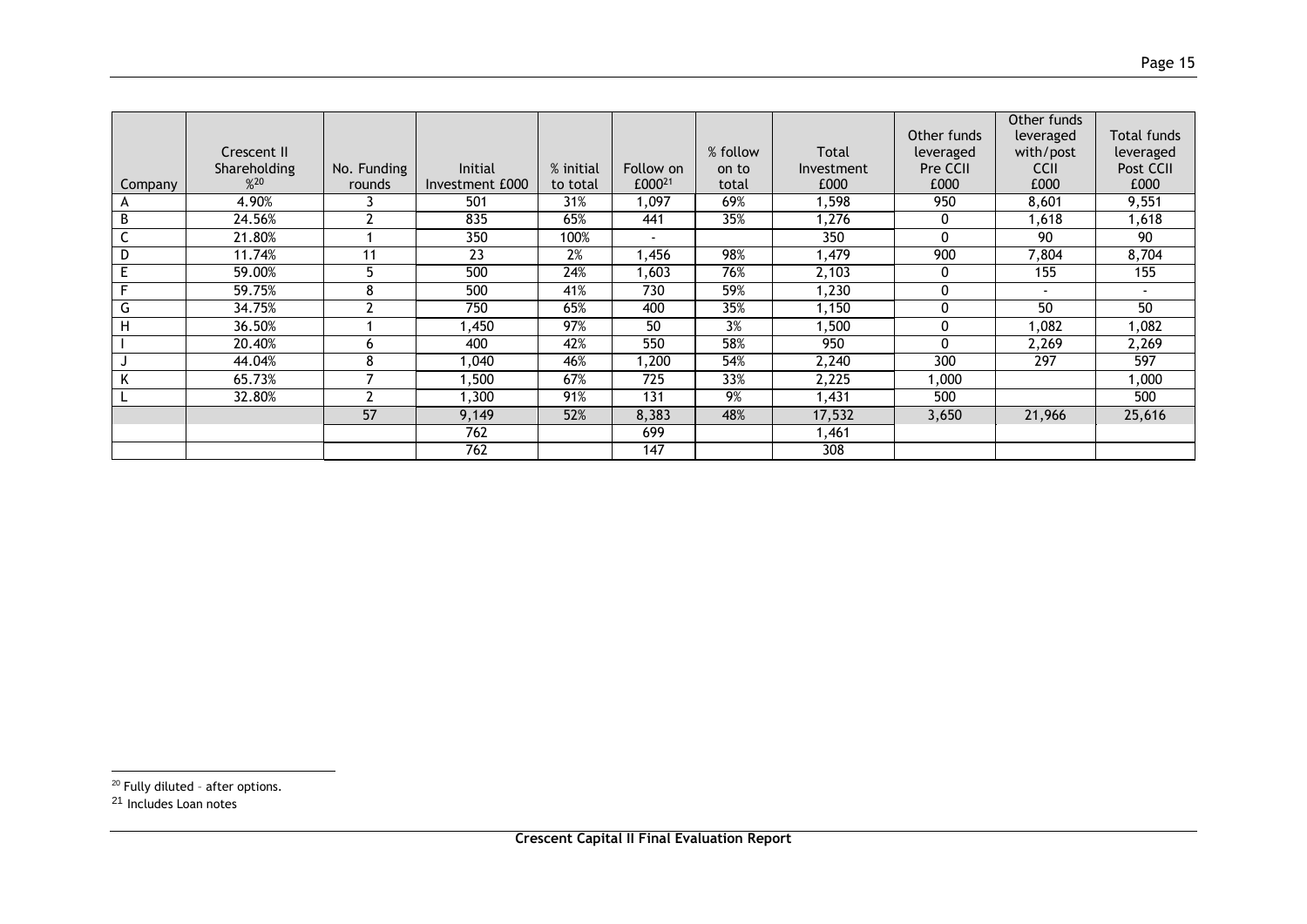## 3.2.2 **Current Exit status of Portfolio companies**

At 31st March 2019, of the 12 companies, c75% (nine) of the portfolio by number and value had been exited and c25% (three companies) had not been exited.

| <b>Status</b>    | No of companies | <b>Total Equity</b><br>Investment<br>£000 | Valuation at<br><b>March 2019</b><br>£000 | Surplus/<br>(deficit)<br>£000 |
|------------------|-----------------|-------------------------------------------|-------------------------------------------|-------------------------------|
| Total not exited |                 | 4,969                                     | 5,103                                     | 134                           |
| Exited           |                 | 12,563                                    | 19,841                                    | 7.278                         |
|                  |                 | 17,532                                    | 24,944                                    | 7.412                         |

Of the nine companies that exited, seven were through successful sales, one through liquidation (Company J) and one (Company K) was sold for minimal value to another portfolio company (Company H).

Of the two companies either liquidated or sold for minimum value, Crescent II had invested £4.4m or 25% of the fund, with a shareholding between 44% and 65%. It is understood that these failed largely due to unforeseen changes in market conditions, i.e. for Company J, there was a medical scare related to the company's proposed cosmetic procedures that meant that demand did not materialise.

One of the companies not exited, (Company D), had however floated on the AIM market in December 2017 and Crescent II can exit from December 2019 (see below).

Companies not exited

|   | Crescent II<br>Shareholding <sup>22</sup> | Total equity<br>Investment<br>£000 | Valuation at<br><b>March 2019</b><br>£000 | Surplus/<br>(deficit)<br>£000 | Valuation times<br>cost |
|---|-------------------------------------------|------------------------------------|-------------------------------------------|-------------------------------|-------------------------|
| D | 11.74%                                    | 1,479                              | 756                                       | (723)                         | 0.51                    |
|   | 59.00%                                    | 2,040                              |                                           | (2,040)                       |                         |
| н | 36.50%                                    | 1,450                              | 4,347                                     | 2,897                         |                         |
|   |                                           | 4,969                              | 5,103                                     | 134                           |                         |

For the three companies not yet exited, one is held above cost with Crescent revaluing each six months. The valuation of company D fluctuates depending on the share price on AIM and has improved since March 2019.

Feedback from Crescent Capital is that they anticipate a value of at least £5.1m on exit (Company D at cost and Company H as per above). Companies E and H anticipate an exit within the year.

There was an agreement with Company's D' Nominated Advisor as part of the AIM raise in December 2017 that Crescent II would not exit before December 2019; these types of agreements are common for early stage companies going public. Post December 2019, the date of exit will be based on achieving the most positive valuation as prices fluctuate (the share price had declined since the IPO but has partially recovered) and also at a timing so as not to flood the market (with Crescent Capital being the single largest investor). Note that the share price was 28.50p at end March 2019, and 69.50p at 24<sup>th</sup> October 2019 (peaking at 85p at May 2019).

#### Exited companies

<u>.</u>

Details on exited companies are set out below. Note that this includes loan notes repaid.

| $\sim$ $\sim$ $\sim$<br>יי יי<br>Shareholding | $\epsilon$<br><b>Total CL</b><br>Investment | Sale<br>Proceeds | Surplus/ | Valuation<br>times cost |  |
|-----------------------------------------------|---------------------------------------------|------------------|----------|-------------------------|--|
|-----------------------------------------------|---------------------------------------------|------------------|----------|-------------------------|--|

<sup>22</sup> Fully diluted (after options)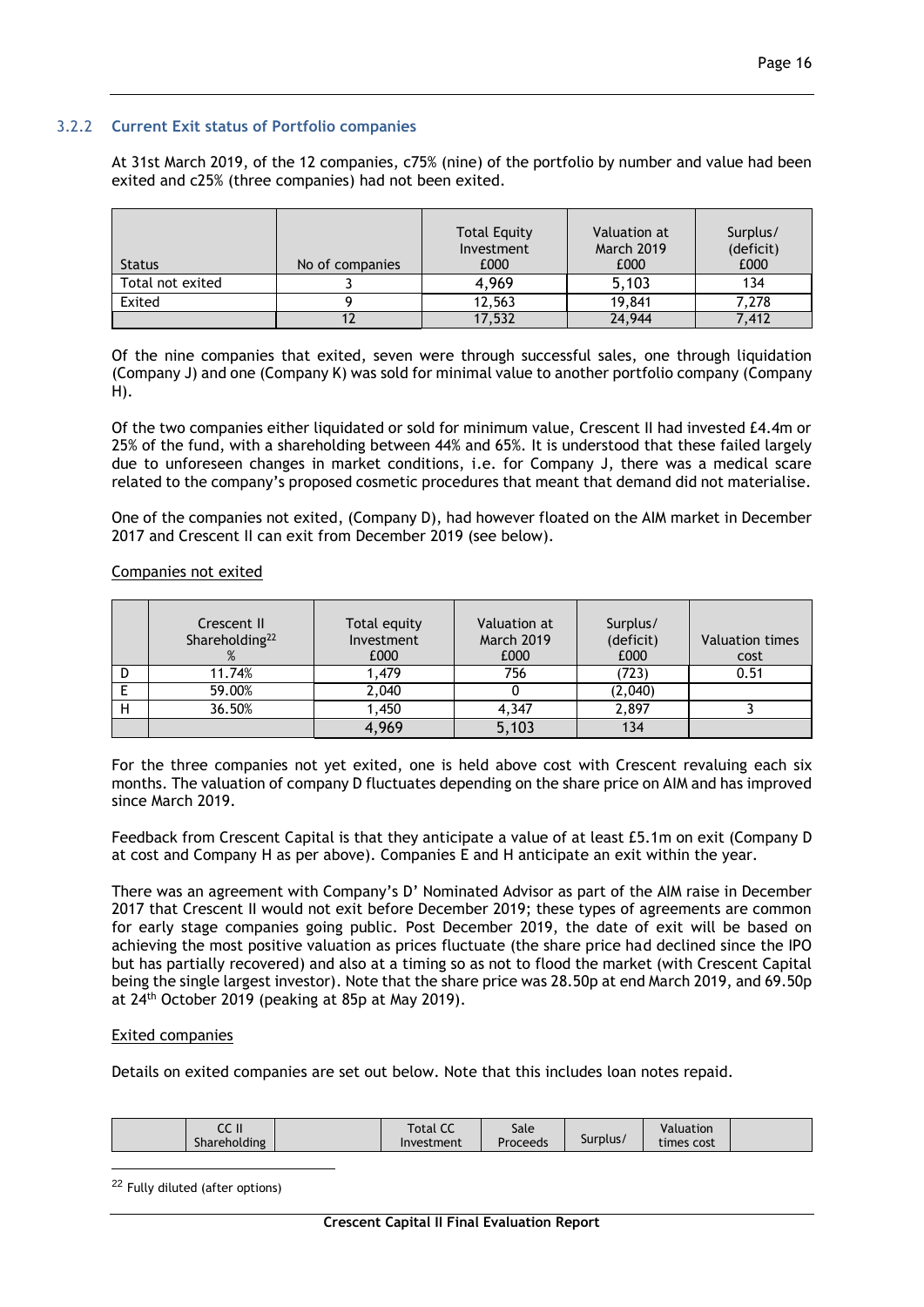| Company | %      | Country of<br>origin of<br>acquirer | £000   | £000      | (deficit)<br>£000 |      | <b>Gross IRR</b> |
|---------|--------|-------------------------------------|--------|-----------|-------------------|------|------------------|
| A       | 4.90%  | US                                  | 1,366  | 3,046     | 1,680             | 2.23 | 17%              |
| B       | 24.56% | US                                  | 1,276  | 1,895     | 447               | 1.31 | 12%              |
| C       | 21.80% | US                                  | 350    | 512       | 162               | 1.46 | 28%              |
| F       | 59.75% | US                                  | 1,230  | 1,544     | 314               | 1.26 | 4%               |
| G       | 34.75% | US                                  | 1,150  | 4,535     | 3,385             | 3.94 | 50%              |
|         | 20.40% | Netherlands                         | 950    | 2,847     | 1.897             |      | 17%              |
|         | 44.04% | Failed                              | 2,240  | 0         | $-2,240$          |      | n/a              |
| K       | 65.73% | Company H                           | 2,225  | $81^{23}$ | $-2,144$          | 0.04 | n/a              |
|         | 32.80% | US                                  | 1,431  | 4,273     | 2,842             | 2.99 | 20%              |
| A Loan  |        |                                     | 232    | 939       | 707               | 4.05 | 42%              |
| E Loan  |        |                                     | 63     | 63        | 0                 | 1.00 |                  |
| H loan  |        |                                     | 50     | 106       | 56                | 2.12 |                  |
|         |        |                                     | 12,563 | 19.841    | 7.278             | 1.58 |                  |

There were no dividends declared on any companies, with all proceeds being from the sale proceeds or repayment of loans.

Of the companies exited, two companies returned a surplus in excess of £2m, accounting for c45% of the total sale proceeds to date.

There has been an overall surplus on exited companies of £7.2m (sale proceeds in excess of investment cost but excluding management fees).

#### Current status post acquisition

As noted, of the seven successful sales, six were sold to US companies and one to a Dutch company. All of the companies with a successful exit are still trading, except one (Company C– where the IP transferred to the acquiring company in this instance). For a number of companies (Companies A and F), these now trade as cost centres and while turnover is not directly attributed to the NI operation, employment has increased, and the NI economy has benefitted from further investment made by the FDI parent. There is however limited information on turnover in these companies. Further details on turnover and employment are set out in para 4.3.5.

#### Fund Timespan

The Crescent II fund was originally approved for ten years (six years investing and four years exiting). It is now at 16 years and is potentially going to run to 18 years because of two companies of value that are still not exited. The last exit was in June 2016 (Company I – held from 2008). The private investors were therefore exited 12 years from initial investment (2004-2016).

This partially reflects the timing of the fund – coinciding with the crisis of 2008-2012 - and also the pool of companies that Crescent could invest in. The view from Crescent was that the NI companies available for investment were generally less mature than those invested in by UK VC funds, with the level of maturity as well as their peripheral location to the UK, impacting upon the timing and scale of exits. Based on existing valuations, for the two companies of value still in the portfolio, the proceeds will all go to Invest NI, hence there is deemed to be value in not seeking an exit that might impact on the value to Invest NI as well as the performance and growth prospects of the companies. The mechanism by which CCII was established, with Invest NI having a subordinated position, is considered to be unique in that, with the NI economic development agency being last to be paid, this allows a longer term view to be taken by Invest NI on the timescales for payment.

Feedback from Crescent management is that the mechanism proposed under Crescent IV (five years investing and five years to exit) is more appropriate for encouraging exits, and mirrors what the UK VC community is offering. Furthermore, that a fund period of ten years, with flexibility continues to

<u>.</u>

<sup>23</sup> Company sold for c£125k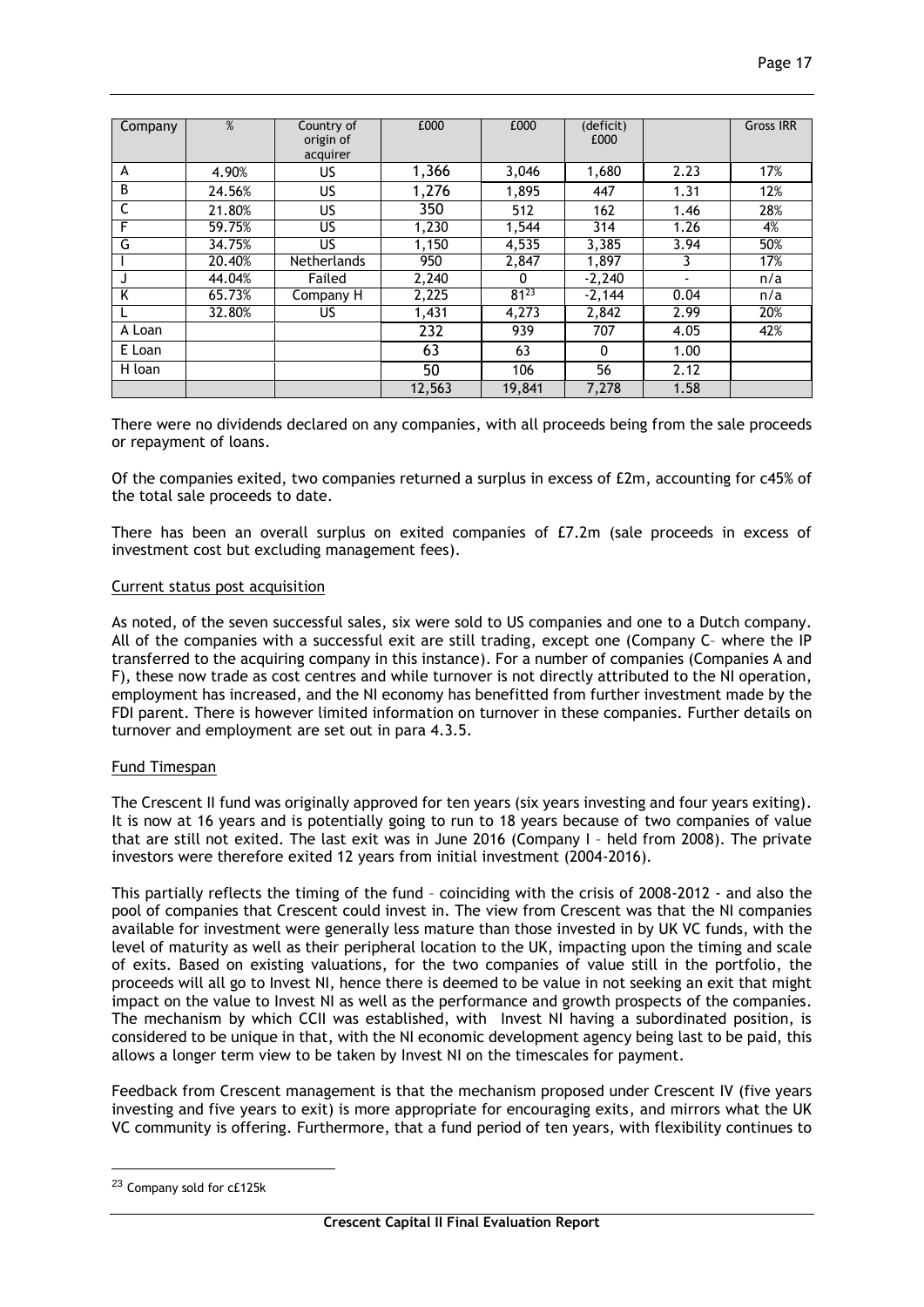be appropriate, particularly given that any extension of the initial fund term may act as a deterrent to investors.

## Case studies

A number of case studies are set out below.

## Case Study: Fusion Antibodies

Fusion Antibodies was established in 2001 as a spin-out from QUB. It is a biotechnology company. Crescent's initial investment was made in November 2006 by purchasing part of the Emerging Business Trust's investment in Fusion, with follow on investment from Crescent II under 11 funding rounds. Fusion has previously benefitted from other funds including the Viridian fund. The company has also secured funding under CoFund I and Crescent III as well as private investors.

The company has had a mixed performance, as seen by the fact that employment peaked at 33 in 2008 (when turnover was c£450k) but fell to c12 in 2012. The company refocused its effort away from drug discovery to acting as a Contract Research Organisation that offers a range of antibody engineering services for all stages of therapeutic and diagnostic antibody development. Since 2012, the company has successfully sequenced more than 250 antibodies and successfully completed over 100 humanisation projects for its international, blue-chip client base, which includes eight of the top 10 global pharmaceutical companies by revenue.

Fusion floated on the AIM market in December 2017, at a £18m valuation and raising cash of £5.6m. Turnover is currently £2.2m (although down from £2.7m in the previous year) with 40 staff employed. Reduced revenues are attributed to the timing of substantial orders. In its 2019 annual report, the company reported that 30% of the company's revenues came from exports to European Union countries, with some 91% of its revenues generally coming from outside the UK. The company is developing new export markets to "mitigate the risks of overexposure to any one geographical market". The annual report also noted that "significant revenue growth is achievable" in the current financial year.

Crescent is the largest single shareholder with 11.74% shareholding and can exit from December 2019.

#### Case Study: Maildistiller

Maildistiller is a SaaS email security provider, operating in the Cyber security software market, specifically designed for channel distribution through multi-level distribution and managed service providers. The Company was established in 2005 and received support from Crescent Capital II.

As part of a plan to expand its Proofpoint Essentials suite of software-as-a-service (SaaS) security and compliance solutions, Proofpoint Inc, the Californian based NASDAQ listed leader in cloudbased information security and governance software, acquired the NI -based company in 2013. Proofpoint was attracted by the high-grade IP, IT engineering capability and the European location.

According to Proofpoint, the technology was to enable Proofpoint Essentials to combine the security and threat detection capabilities with ease of use, multi-level channel management and modern SaaS architecture required to serve the mid-to-small enterprise market. Since 2013, the NI base has grown to employ over 150 staff in NI.

#### Case Study: PathXL

PathXL is a company operating in the medical and life sciences technology sector. It seeks to replace the use of microscopes and glass slides in pathology with digital images, and then applying advanced software and algorithms to aid the diagnostic process, making labs more efficient and eliminating the risk of error.

PathXL started out as a Queen's University spin-out firm in 2004. With investment support from a variety of funds, including Crescent Capital II, CoFund I and Par Equity, the company successfully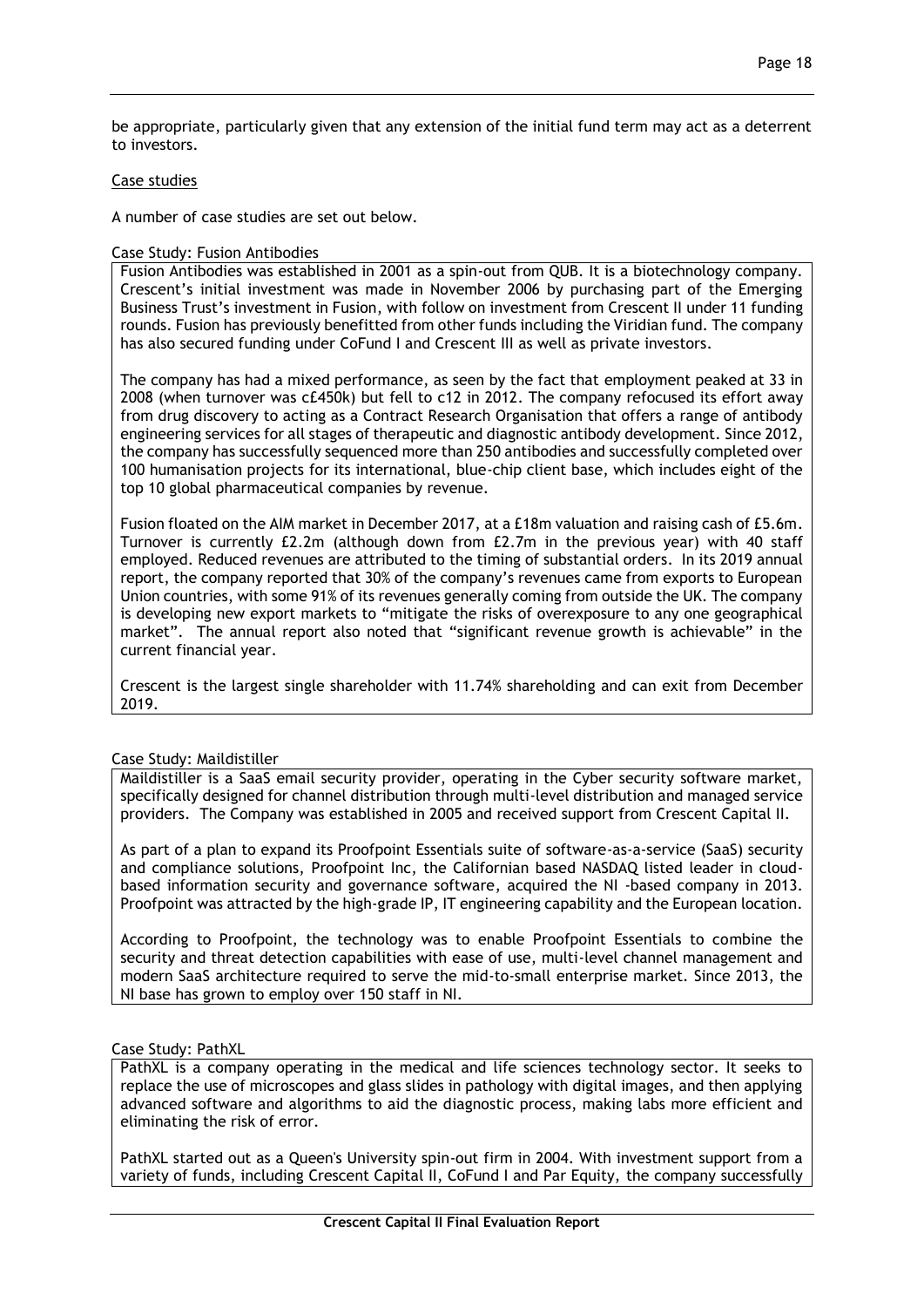developed its technology and capability, until it was acquired by Philips Healthcare in 2016. Now known as Philips Digital & Computational Pathology Belfast, it has grown to employ by over 50 staff in NI, with turnover in excess of  $\epsilon$ 2m. It has plans to further grow staff in NI to over 100.

## 3.2.3 **The Profile of Investees**

Under the Crescent II fund, £7.5m was invested by Invest NI and £15m by other investors. The KPIs for the fund included details of when financial close (of monies committed) was to be achieved.

A first close of the Fund at £8.5m was achieved in April 2004 (against a target of £10m by December 2003) with the first draw down taking place at that time. A second and final closing with £22.5m of commitments (including Invest NI) took place in May 2005.

The Fund originally had a term of ten years plus two one-year extensions (i.e. to 2016). The Fund's life has been extended to 6<sup>th</sup> April 2020 to allow for the outstanding exits (the expectation being that this will be extended further). The extensions in 2014 and 2015 were for a fee. A further two years were added in 2016 and a further two years added in 2018 but with no fee paid to Crescent since 2015.

Match investors in Fund II included a mix of institutional and private investors including locally based and international investors. There was a mix of public and private sector funds. The structure of the Fund was that there was one General Partner (founder of Crescent Capital) and eight Limited partners.

|                                                                       | First close | Second &<br><b>Final close</b> | Total<br>Participation | %         |
|-----------------------------------------------------------------------|-------------|--------------------------------|------------------------|-----------|
| Investor                                                              | £000        | £000                           | £000                   | Ownership |
| Invest NI                                                             | £4,250      | £3,250                         | £7,500                 | 33.33%    |
| Queens University Belfast                                             | £1,000      | 0                              | £1,000                 | 4.44%     |
| UUTech Ltd (part of Ulster University)                                | £1,000      | 0                              | £1,000                 | 4.44%     |
| <b>Ulster Bank Ltd</b>                                                | £500        | 0                              | £500                   | 2.22%     |
| NILGOSC: NI Local Government Officers<br>Superannuation Committee     | £1,000      | £1,000                         | £2,000                 | 8.89%     |
| Private individual                                                    | £500        | 0                              | £500                   | 2.22%     |
| EIF: European Investment Fund                                         | 0           | £6,000                         | £6,000                 | 26.67%    |
| Hudson River Fund II/ New York State Common<br><b>Retirement Fund</b> | 0           | £3,750                         | £3,750                 | 16.67%    |
| General Partner/Crescent Capital CEO                                  | £250        | 0                              | £250                   | 1.11%     |
| <b>Grand Total</b>                                                    | £8,500      | £14,000                        | £22,500                | 100%      |

The above includes investment by the CEO of Crescent Capital (shown on investment papers as "General Partner").

The Invest NI loan of £7.5m was such that it was fully subordinate to all of the other investors, in order to make Crescent II attractive as an investment vehicle to the other funding institutions and investors.

With regard to distributions, the general policy of the Fund was to distribute net income and the proceeds arising from the disposal of investments on a quarterly basis.

Under the terms of the Limited Partnership Agreement, the Fund prioritised a baseline return to private investors - no repayment of the Invest NI loan would occur until the external investors had received distributions equivalent to their committed capital plus a minimum downside return – UK Gilt Rate (4.7% compounded semi-annually). However, Invest NI would share in any return of capital once this baseline / priority preferred return has been met; the balance of the investors' preferred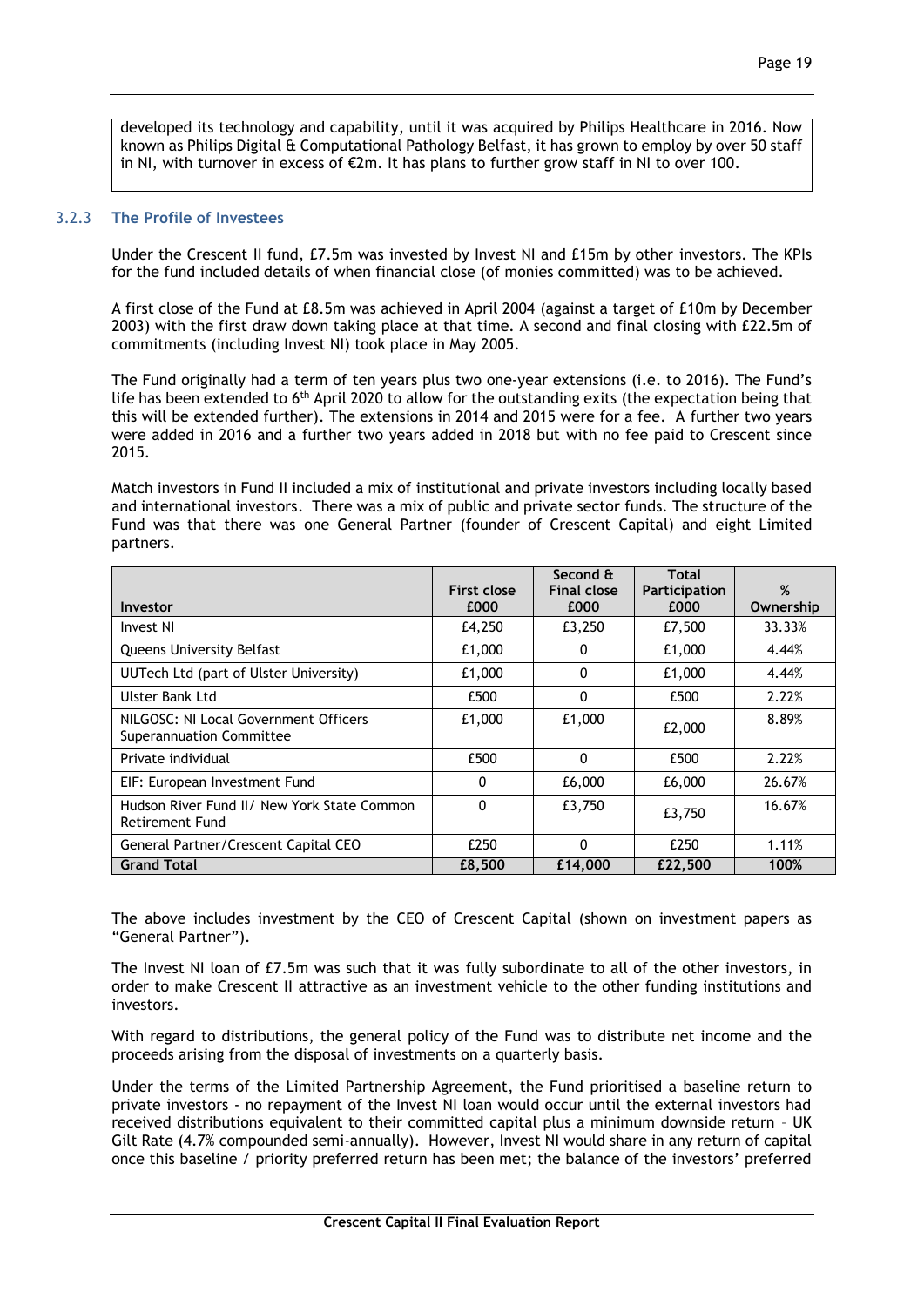return (up to 8% pa compounded semi-annually) would not be paid until after the Invest NI Loan was repaid.

Inherent in this approach was the use of public sector capital to provide a return to the private sector in the event of the overall poor performance of the Fund, however this was considered essential if the Fund was to leverage private sector capital.

Note that the investors above include the  $EIF^{24}$ , who were, in this period, investing in regional funds and investment in Crescent II was discretionary.

## 3.2.4 **Consideration of the Basis for the Investment**

Crescent Capital has a long-term presence in the NI VC funding environment, spanning almost 10 years at the time that Crescent II was launched. As such, the firm had built up a substantial network of contacts within both the funding landscape and businesses. Its managers are typically approached directly by firms, through word-of-mouth referrals to Crescent, or via intermediaries in the corporate financial consultancy market.

Similar to Crescent I, there was a focus on high growth early stage companies, although Crescent I supported a number of larger businesses as compared to Crescent II, where turnover and employment at investment was:

|                         | Crescent I | Crescent II |
|-------------------------|------------|-------------|
| No of investments       |            |             |
| Turnover at investment  | £70.264m   | E7.2m       |
| Employees at investment | 774        | 166         |

Crescent II also noted its support for IP rich companies with their origins in, or linkages to, the region's two Universities. To this end, of the 12 investments, six were university spin outs. This compares to Crescent I, were eight of the 12 investee companies were in the Manufacturing sector (including two large companies).

Feedback from stakeholders, including investors, was that although some would have preferred to have seen larger companies in the Crescent II portfolio, and there was disappointment amongst investors as to the financial performance of Crescent II, the general view was that Crescent Capital invested in the best of what was available at the time. To this end, it is difficult to determine the reasons for the low level of manufacturing companies or larger companies in the portfolio, except to surmise that this might have been attributed to the more plentiful availability of debt finance in the period. Feedback from Crescent Capital was that it did actively seek out manufacturing companies for investment but without significant success.

The Universities in particular were appreciative of Crescent II's appetite for investing in spin outs.

It is worth noting that whilst Invest NI was anticipating positive financial/commercial returns associated with its investment (this was necessary to incentivise further private investor activity in developing the VC market in NI), financial return was a stronger focus for the private sector. The primary public sector focus was considered to be building indigenous expertise, changing the business culture, and demonstrating and generating economic impacts over the medium-long term.

Notwithstanding this, investment decisions by Crescent Capital had to be made on the basis of the potential for financial returns rather than alignment with wider public sector goals.

## 3.3 **Main risks and actions taken to manage risk**

3.3.1 **Key risks** 

<u>.</u>

 $24$  EIF's shareholders are the European Investment Bank (62%); the European Union, represented by the European Commission (29%); and 30 privately owned EU financial institutions (9%).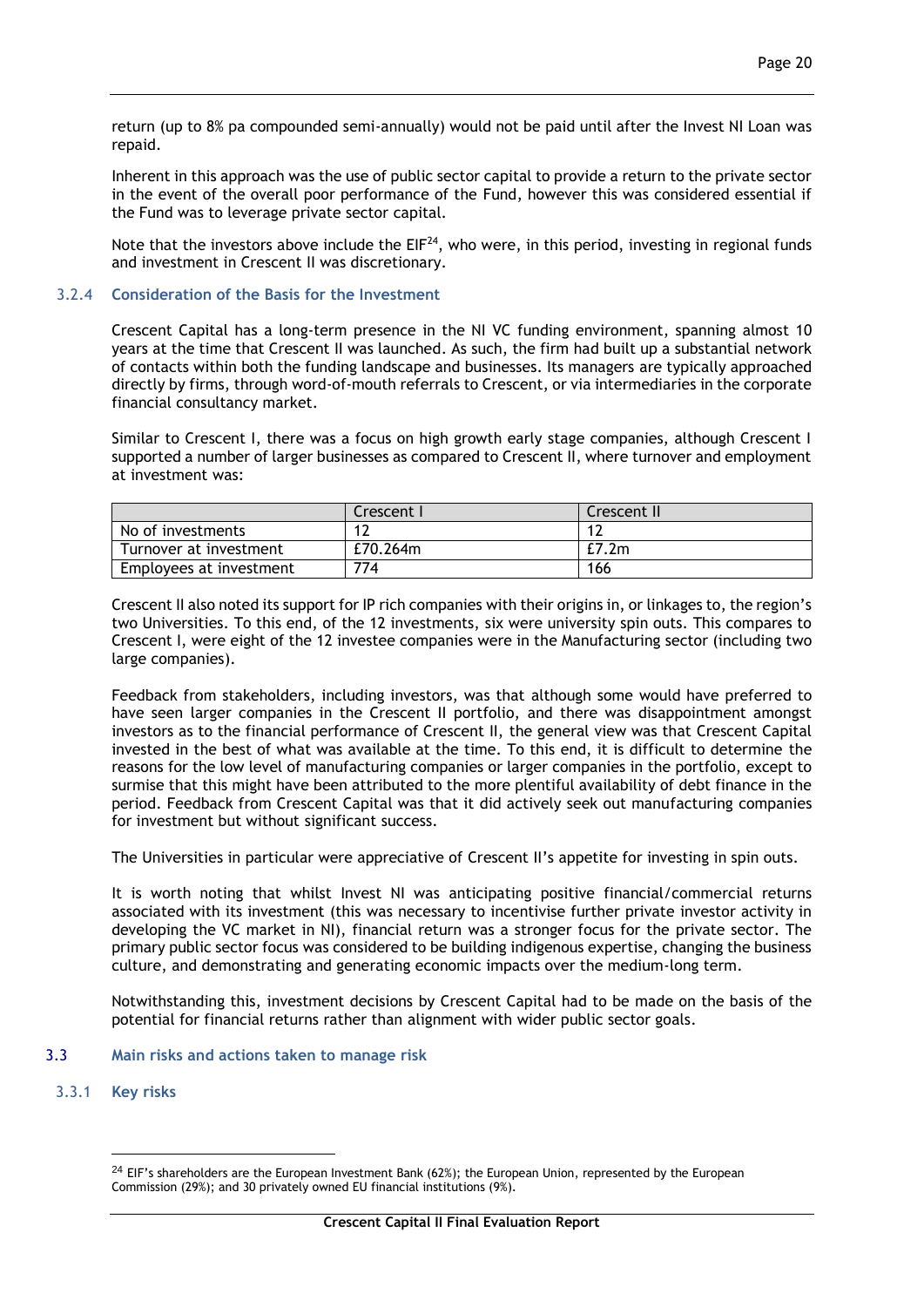Consideration has been given to the main risks at the commencement of Crescent II and the actions taken to mitigate the risks. These are summarised:

| <b>Risk type</b>                                                                                            | <b>Risk</b>                                                                                                                                                        | <b>Commentary and Risk Reduction-Strategy/Measure</b>                                                                                                                                                                                                                                                                                                                                                                                                                                                                                                       |
|-------------------------------------------------------------------------------------------------------------|--------------------------------------------------------------------------------------------------------------------------------------------------------------------|-------------------------------------------------------------------------------------------------------------------------------------------------------------------------------------------------------------------------------------------------------------------------------------------------------------------------------------------------------------------------------------------------------------------------------------------------------------------------------------------------------------------------------------------------------------|
| Insufficient<br>funding raised<br>from private<br>investors to<br>ensure financial<br>close                 | There was a risk that there<br>insufficient<br>funding<br>was<br>from private investors to<br>ensure financial close at<br>the due dates                           | Public sector subordination is regarded as an important<br>and necessary mechanism for attracting private<br>investment into NI, given the scale of the economy and<br>market, and a limited track record of successful VC.<br>Subordination was reported by stakeholders as being a<br>key tool to de-risk investment for private investors,<br>thus helping to attract them into the market.                                                                                                                                                              |
|                                                                                                             |                                                                                                                                                                    | In Crescent I, Invest NI subordinated 50% of the funds.<br>This was reduced to 33% for Crescent II. Despite the<br>reduction, such was the level of perceived derisking<br>that financial close was successfully achieved.                                                                                                                                                                                                                                                                                                                                  |
|                                                                                                             |                                                                                                                                                                    | A key issue for the Fund was the ability to attract<br>international funds into NI. The £3.75m investment by<br>Hudson River Fund II/ New York State Pension Fund was<br>a key recognition of the international support for<br>increased economic activity in NI, with the New York<br>State Pension Fund subsequently investing in the<br>Development Funds (Crescent and Kernel) in 2013/4.                                                                                                                                                               |
| Lack of quality<br>investments<br>leading to<br>commercial<br>success and<br>achievement of<br>targeted IRR | There was a risk that the<br>portfolio companies were<br>not of sufficient quality to<br>ensure commercial success<br>and to allow investors to<br>achieve the IRR | Fund investors trust the Fund Managers to make good<br>investments; if there are no good firms to invest into,<br>they would not expect the Fund Managers to invest in<br>firms simply to 'make up the numbers'. Whilst Crescent<br>stated that they sought to identify manufacturing<br>companies<br>for<br>investment,<br>investment<br>the<br>opportunities for Crescent II were mainly in respect of<br>early and growth stage technology opportunities<br>including companies with their origins in, or linkages<br>to, the region's two Universities. |
|                                                                                                             |                                                                                                                                                                    | The period of initial investment was five years and<br>seven months, with the latter years spanning the 2008<br>-2010 financial crash. The general feedback from<br>stakeholders was that Crescent invested in the best<br>investment options available in NI at that time. It is<br>noted that the two companies that effectively failed<br>were 2009 investments, however, the second largest<br>surplus came from the 2010 investment.                                                                                                                   |
|                                                                                                             |                                                                                                                                                                    | It is noted that Crescent II invested in a Crescent I<br>portfolio company (and has later invested in two<br>Crescent II companies through Crescent III). This is<br>considered by stakeholders to be on the basis of<br>prudent financial judgement.                                                                                                                                                                                                                                                                                                       |
|                                                                                                             |                                                                                                                                                                    | Crescent Capital effectively invested in 12 companies<br>allowed<br>sufficient<br>which<br>appears<br>to<br>have<br>diversification to spread portfolio risk (although there<br>was a high number of software companies invested in).<br>The stage of maturity also reflected a spread between<br>start-ups, early stage and development companies.                                                                                                                                                                                                         |
|                                                                                                             |                                                                                                                                                                    | Crescent achieved a positive gross IRR on seven of the<br>nine companies exited and expects to achieve a<br>positive gross IRR on two of the companies not yet<br>exited. The IRR is already higher than was achieved<br>for Crescent I. Notwithstanding this, the overall IRR<br>achieved was deemed to be disappointing for a number<br>of the investors.                                                                                                                                                                                                 |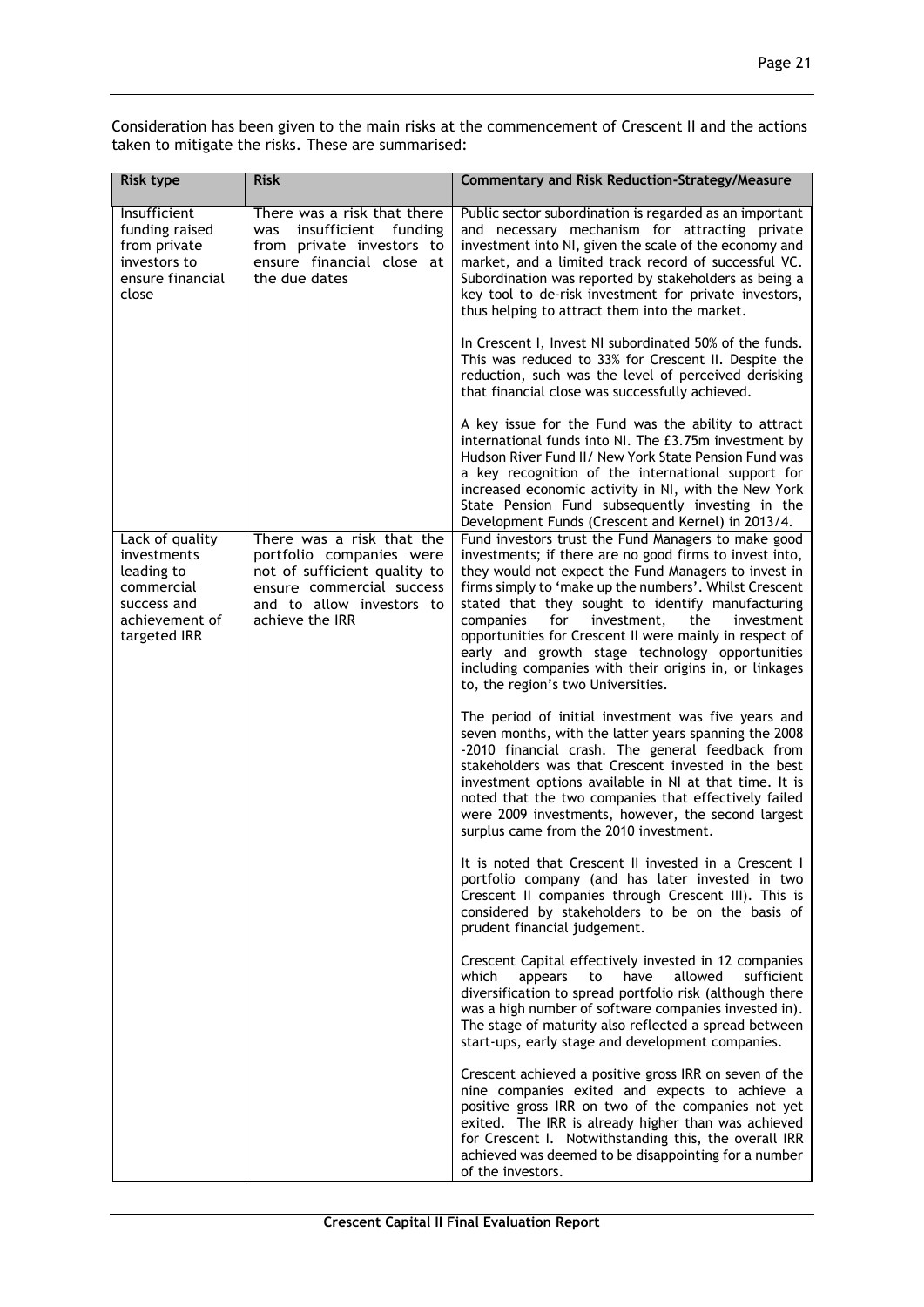| Risk type                                                                  | <b>Risk</b>                                                                                                                                                                                                                                          | <b>Commentary and Risk Reduction-Strategy/Measure</b>                                                                                                                                                                                                                                                                                                                                                                                                                                                                                                                                                                                                                                                                                                                                                                                                                                                                                                                                                                                                                                                                                                                                                                                                                                                                                                                                                                                                 |
|----------------------------------------------------------------------------|------------------------------------------------------------------------------------------------------------------------------------------------------------------------------------------------------------------------------------------------------|-------------------------------------------------------------------------------------------------------------------------------------------------------------------------------------------------------------------------------------------------------------------------------------------------------------------------------------------------------------------------------------------------------------------------------------------------------------------------------------------------------------------------------------------------------------------------------------------------------------------------------------------------------------------------------------------------------------------------------------------------------------------------------------------------------------------------------------------------------------------------------------------------------------------------------------------------------------------------------------------------------------------------------------------------------------------------------------------------------------------------------------------------------------------------------------------------------------------------------------------------------------------------------------------------------------------------------------------------------------------------------------------------------------------------------------------------------|
|                                                                            |                                                                                                                                                                                                                                                      |                                                                                                                                                                                                                                                                                                                                                                                                                                                                                                                                                                                                                                                                                                                                                                                                                                                                                                                                                                                                                                                                                                                                                                                                                                                                                                                                                                                                                                                       |
| Fund managers                                                              | There is a risk that the fund<br>had<br>inadequate<br>manager<br>resources or expertise to<br>manage Crescent II                                                                                                                                     | Invest NI appointed an FSA authorised Fund Manager to<br>manage the Fund and to ensure that risk and<br>compliance were effectively managed. Crescent<br>Capital had already had 10 years of fund management<br>experience in NI (Crescent I ran from 1995 to 2007).<br>Fund managers sat on the portfolio companies Boards<br>and were often instrumental in key Board and Chair<br>appointments.                                                                                                                                                                                                                                                                                                                                                                                                                                                                                                                                                                                                                                                                                                                                                                                                                                                                                                                                                                                                                                                    |
| Risk of<br>insufficient<br>follow on funding<br>for portfolio<br>companies | There<br>risk<br>of<br>was<br>a<br>follow<br>insufficient<br>on<br>for<br>funding<br>portfolio<br>companies,<br>and<br>that<br>companies had insufficient<br>capital<br>their<br>to<br>meet<br>funding needs to bring them<br>to a satisfactory exit | The investment period was such that follow on funds<br>were available until December 2014.<br>Follow on funds represented circa 46% of all funds.<br>There was no policy in place to bring in investment<br>partners on a deal by deal basis, although most<br>companies did secure other funding, with Crescent also<br>investing in two companies through Crescent III. Total<br>other funding is estimated at £25.8m (see para 3.2.1)<br>although some predated Crescent II. There was some<br>feedback from companies in terms of the timeliness of<br>follow on investments, appropriateness of investment<br>rounds. Feedback included that follow on money could<br>deployed more quickly and in larger<br>have been<br>amounts of funding than actually invested, and that by<br>investing less monies than requested and over a slower<br>that this had a negative impact on<br>timescale<br>companies seeking to implement their strategy.<br>Against this, Crescent had to manage the use of public<br>funds including seeking to secure an appropriate return<br>for its investors. Crescent also did seek to<br>accommodate companies were follow on funding was<br>deemed to be surplus to their needs with one company<br>(Company G) being allowed to return funds raised (and<br>reduce the Crescent II shareholding attached to this<br>follow on funding) when the company was sold<br>immediately after the follow on investment. |

We note that the overall approach to risk management appears to be robust and proportionate.

## 3.4 **Management of Exits from each investment to achieve the best return and valuation of the portfolio**

Consideration has been given to the management of the exit from each investment to achieve the best return and maximise the valuation of the portfolio.

There have been seven positive exits to date. Feedback from five of the seven founders/CEOs at exit was that Crescent did seek to have a positive role in helping to build value in the company and to then achieve successful exits from the investment portfolio, including by introducing Corporate Finance expertise to identify exit targets. It was also noted that management of the portfolio including Crescent Capital's positive role in introducing a Chairman to two companies, with this ensuring that the company had a clear strategy and strong corporate governance arrangements in place to steer the company to a successful exit.

## "Very good support has been given by Crescent during the exit negotiations and legal process".

A number of companies were of the view that Crescent could have introduced stronger networks (for funding, customers/partners and exit) and a small number of founders/CEOs considered that the companies already had the networks in place and that the valuations would have been achieved regardless. Stakeholders were of the view that Crescent II had a well-run portfolio that was managed for exits.

With regards to the two companies that failed or were sold for minimal value, it is noted that these secured a total of 15 investment rounds between them. Where it can be difficult to pick winners in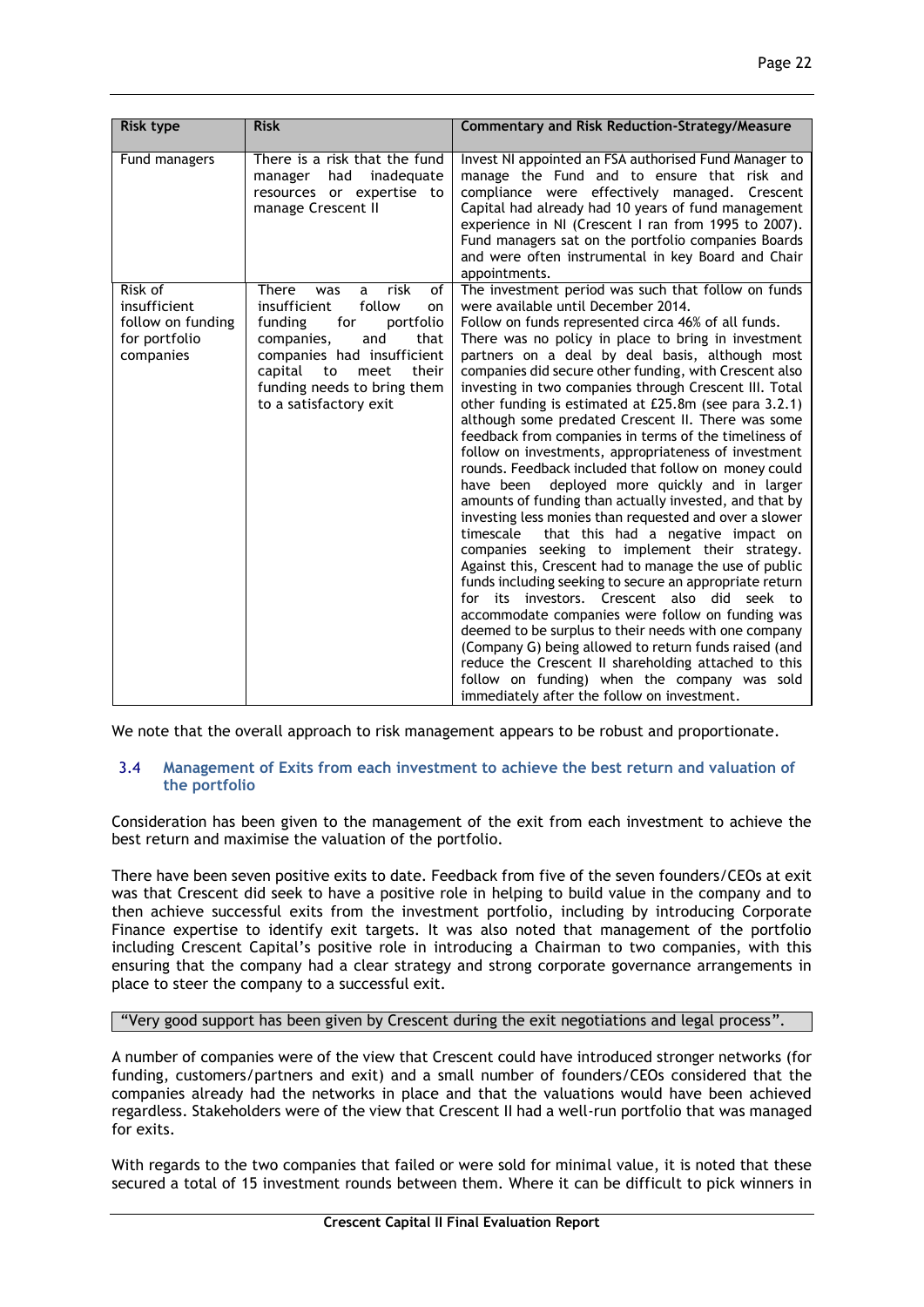a portfolio (one of the software companies had had their valuation written down to £0 prior to being sold at an uplift of circa three times the investment), feedback from stakeholders did note the willingness of Crescent Capital to continue to invest to maximise the potential for a successful outcome (although this needs to be balanced with a timely exit where the prospects for success are slim and funds can be invested elsewhere).

With regards to the companies not yet exited, these are particularly appreciative of the efforts of Crescent in working toward a successful exit, including having the foresight, vision and ambition to bring Company D to the AIM market (see case study), with the £5.6m of cash raised enabling the company to fund its expansion plans.

## 3.5 **Progress against the Crescent II Action Plan (as per 2009 Evaluation)**

Details of progress against the Action Plan prepared following the 2009 Interim evaluation of Crescent II is as set out below (with actions relating to the Development Funds launched in 2013 unless otherwise stated). Note that the Evaluation team have reviewed the final action plan monitoring update (dated October 2013) that details if/how the recommendations were implemented.

|              | Recommendation                                                                                                                                                                                                                                                                                                                         | <b>Status</b>                                                                                                                                                                                                                                                                                                                                                                                                                                                                                                                                                                                                                                                                                                                                                                                                                                                                                                                                                                                                   |
|--------------|----------------------------------------------------------------------------------------------------------------------------------------------------------------------------------------------------------------------------------------------------------------------------------------------------------------------------------------|-----------------------------------------------------------------------------------------------------------------------------------------------------------------------------------------------------------------------------------------------------------------------------------------------------------------------------------------------------------------------------------------------------------------------------------------------------------------------------------------------------------------------------------------------------------------------------------------------------------------------------------------------------------------------------------------------------------------------------------------------------------------------------------------------------------------------------------------------------------------------------------------------------------------------------------------------------------------------------------------------------------------|
| 1            | A successor source of funding to Crescent<br>II should be established in a timely way -<br>to avoid a gap in available funding<br>Crescent<br>closing<br>for<br>between<br>H.<br>investments and a successor beginning to<br>invest.                                                                                                   | See para 2.2.3 - Successor funds established. There was a<br>gap in funding in 2010 for reasons outside of Invest NI's<br>control, with Invest NI subsequently re-structuring its<br>requirements to facilitate the completion of fund closes.                                                                                                                                                                                                                                                                                                                                                                                                                                                                                                                                                                                                                                                                                                                                                                  |
| $\mathbf{2}$ | Any Fund which is supported by public<br>funds should be set objectives which<br>relate to both investments (e.g. number<br>and type of investments, target sectors,<br>the work needed in investor readiness, the<br>level of deal flow and the risk levels of<br>projects), and also which relate to wider<br>and regional benefits. | The Development Funds in 2012 had targets as follows:<br>number of investments per year and total investments in<br>the first five years, in NI only. The Economic Appraisal for<br>the Fund of Funds (2010) had an aim to strengthen the<br>capability of NI to develop and commercialise new<br>technologies and break into growing sectors and markets.<br>There were no specific targets on sectors or the risk level<br>of projects. The Development Fund tender launched in<br>2019 now has targets for sectors (linked to priority sectors)<br>and targets linked to the maturity of projects (with<br>restrictions on the number of start-ups supported)<br>{reflecting also the level of Invest NI support to start ups<br>through Techstart ni}. The recommendation has therefore<br>been partially implemented, with further to be done to<br>document the work on investor readiness, the level of deal<br>flow, the risk levels of projects and the wider and regional<br>benefits being achieved. |
| 3            | The monitoring performance should be<br>expanded in line with objectives for new<br>funds. The monitoring information should<br>provide a clear sense of how the fund<br>management team is splitting its time<br>against marketing, investor readiness,<br>investment appraisal building project<br>value and project exits.          | The Oct 2013 update notes that "Monitoring requirements,<br>based on agreed key performance indicators for each<br>element of the fund manager's work has been expanded<br>in line with the new fund".<br>It is noted that monitoring needs to be in place for<br>economic as well as financial monitoring. This should be a<br>feature of the new Development Fund.                                                                                                                                                                                                                                                                                                                                                                                                                                                                                                                                                                                                                                            |
| 4            | Customer service standards should be set<br>by the Fund Manager and performance<br>against these monitored.<br>{INI Client Executives had been<br>concerned over the approach taken on a<br>number of the projects regarding a lack<br>of clarity around the Fund's investment<br>policy and the length of time taken by               | The Oct 2013 update notes that "Customer service<br>standards are reflected in all legal documentation.<br>Performance against these will be monitored".<br>There was generally positive feedback on how well<br>Crescent Capital did their jobs - on how successful projects<br>were selected, the assessment process, the approval<br>for<br>setting<br>valuations,<br>process,<br>the<br>process                                                                                                                                                                                                                                                                                                                                                                                                                                                                                                                                                                                                             |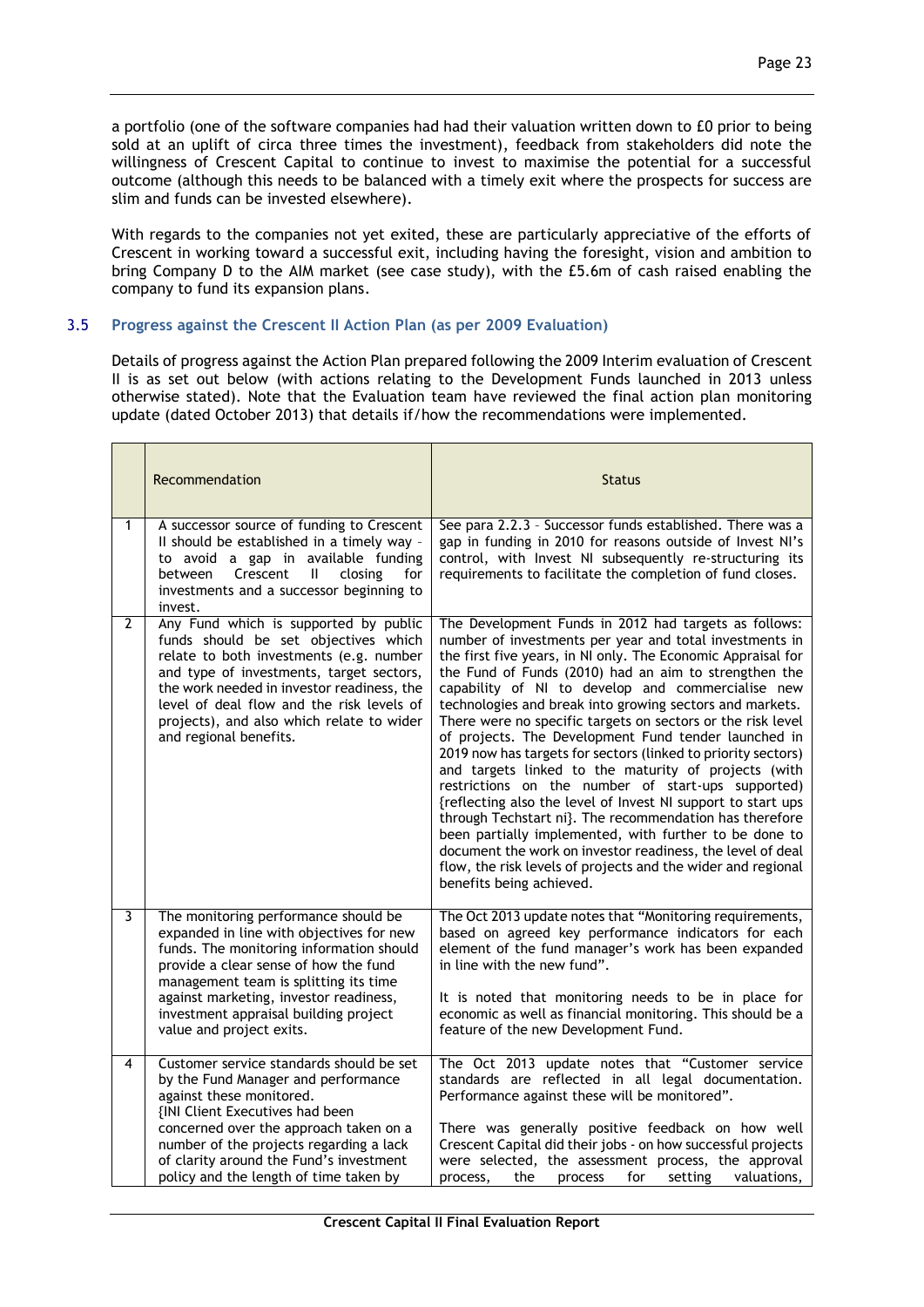|   | Recommendation                                                                                                                                               | <b>Status</b>                                                                                                                                                                                                                                                                                                                                                                                                                                                                                                                                                                                                   |
|---|--------------------------------------------------------------------------------------------------------------------------------------------------------------|-----------------------------------------------------------------------------------------------------------------------------------------------------------------------------------------------------------------------------------------------------------------------------------------------------------------------------------------------------------------------------------------------------------------------------------------------------------------------------------------------------------------------------------------------------------------------------------------------------------------|
|   | Crescent to appraise proposals and make<br>funding decisions}.                                                                                               | appropriateness and timing of initial and follow on funding<br>rounds.                                                                                                                                                                                                                                                                                                                                                                                                                                                                                                                                          |
|   |                                                                                                                                                              | A small number of stakeholders noted that Crescent's<br>approach is to invest small amounts of cash in the follow<br>on funding, whereas access to larger amounts of<br>investment would help companies to be more ambitious in<br>their plans, allow for long term planning when growing<br>teams and help NI companies to scale to £10-20m<br>turnover.                                                                                                                                                                                                                                                       |
|   |                                                                                                                                                              | Again, for one investee company, they considered that the<br>CC investment approach for follow ons was unduly long<br>and protracted and the mechanism by which CC provided<br>part of the funding (loan notes) hampered company<br>growth.                                                                                                                                                                                                                                                                                                                                                                     |
|   |                                                                                                                                                              | The above however must be balanced with Crescent's<br>need to ensure appropriate use of public funds and its<br>IRR targets set.                                                                                                                                                                                                                                                                                                                                                                                                                                                                                |
|   |                                                                                                                                                              | In addition, in relation to customer service, it was noted<br>that all VC funding could benefit from standardisation of<br>documents with proformas issued as is the practice by<br>techstart and the Business Growth Fund.<br>This would reduce legal costs for the company, enable the<br>founders to get early sight of Terms and Conditions of<br>investment and what can or can't be negotiated, thus<br>speeding up the investment process. It would also enable<br>the applicants to get an understanding, at an early stage,<br>of the processes and legal requirements of the investment<br>agreement. |
|   |                                                                                                                                                              | Details on warranties etc can be difficult for companies to<br>digest at a late stage in the investment process. There is<br>a need to educate the founders more at the start of the<br>process.                                                                                                                                                                                                                                                                                                                                                                                                                |
| 5 | CCII Management fees were in line with<br>benchmarks, if on the low side, and any<br>new Fund should continue to be in line with<br>these.                   | The subsequent Fund Managers were selected by<br>competitive tender and cost was one of the key selection<br>criteria. Fee levels were monitored by Invest NI. Payment<br>could be withheld, if the manager did not perform in line<br>with agreed KPIs, reflected in the LPA.                                                                                                                                                                                                                                                                                                                                  |
| 6 | Invest NI should investigate the appetite<br>of co-investors to participate in a co-<br>investment fund - operating in the same<br>space as CCII.            | Invest NI introduced the Co-Investment Fund in 2011.                                                                                                                                                                                                                                                                                                                                                                                                                                                                                                                                                            |
| 7 | Any future fund in the Crescent space<br>should have a clear investment strategy<br>focusing on those companies which would<br>not otherwise access finance. | The Interim Evaluation noted that displacement of other<br>VC funds was potentially high (although this was not<br>apparent from consultations for the Final Evaluation).<br>Additionality was noted as being 49% based upon the<br>responses from the 8 companies that responded to the<br>survey (3 companies had not exited and 5 had exited).<br>The Development Funds have been positioned in the £1m<br>gap where VC funding is difficult to access.                                                                                                                                                      |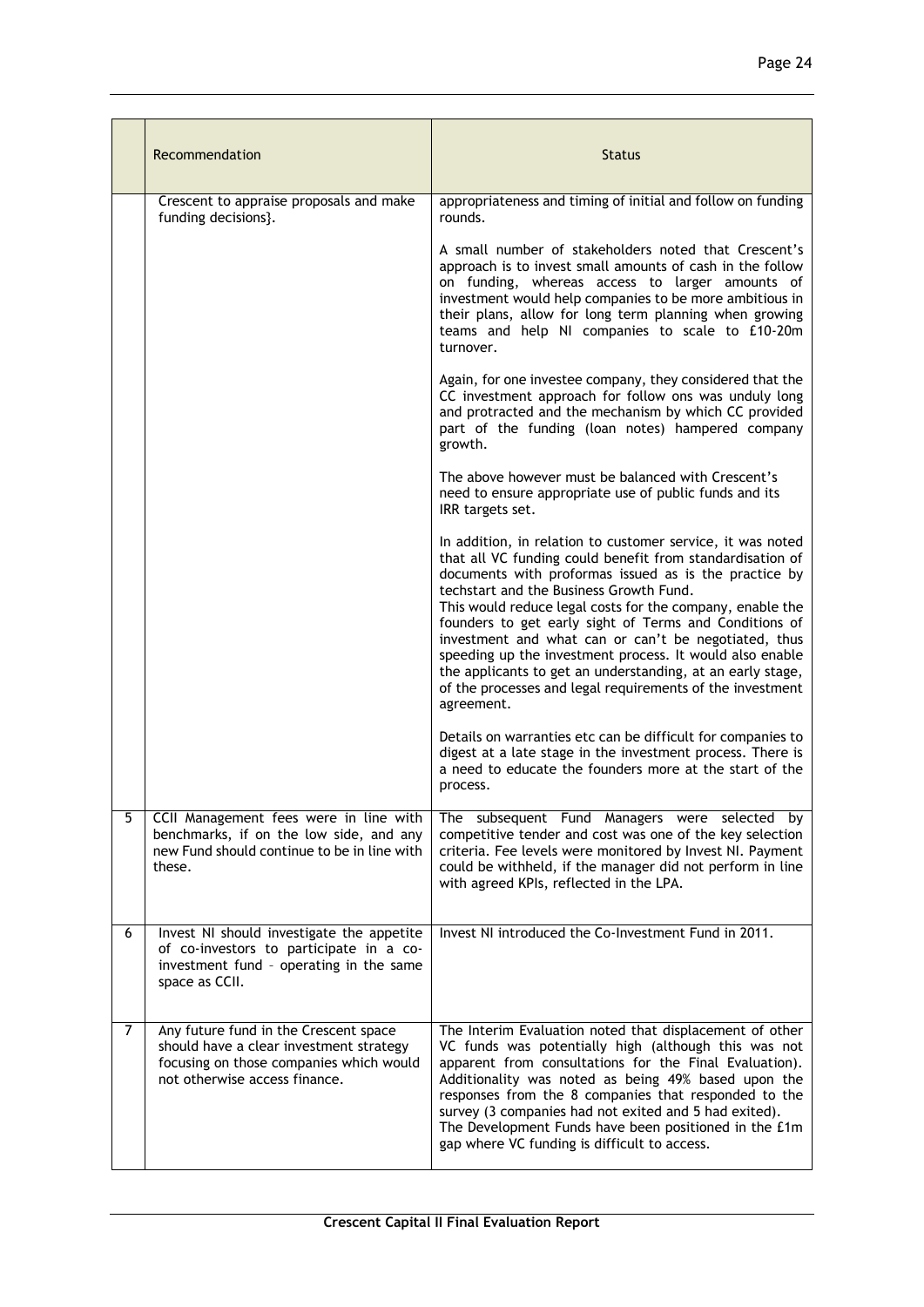|    | Recommendation                                                                                                                                                                                                                                                                                                                                                                                                                                                                | <b>Status</b>                                                                                                                                                                                                                                                                                                                                                                                                                                                                                                                                                                                                                                                                                                                                                                                                                                                                                                                                                                                                                                                                                                                                                                                                                                                                                                                                                                                                                                                                                                                                                                                                                                                                                                                                                                                                                                                                                                 |
|----|-------------------------------------------------------------------------------------------------------------------------------------------------------------------------------------------------------------------------------------------------------------------------------------------------------------------------------------------------------------------------------------------------------------------------------------------------------------------------------|---------------------------------------------------------------------------------------------------------------------------------------------------------------------------------------------------------------------------------------------------------------------------------------------------------------------------------------------------------------------------------------------------------------------------------------------------------------------------------------------------------------------------------------------------------------------------------------------------------------------------------------------------------------------------------------------------------------------------------------------------------------------------------------------------------------------------------------------------------------------------------------------------------------------------------------------------------------------------------------------------------------------------------------------------------------------------------------------------------------------------------------------------------------------------------------------------------------------------------------------------------------------------------------------------------------------------------------------------------------------------------------------------------------------------------------------------------------------------------------------------------------------------------------------------------------------------------------------------------------------------------------------------------------------------------------------------------------------------------------------------------------------------------------------------------------------------------------------------------------------------------------------------------------|
| 8  | Invest NI should clearly specify the role of<br>the Fund Manager to encompass deal<br>generation and investor readiness to<br>complement the equity investments it<br>makes, with SMART objectives set for:<br>promoting the Fund;<br>seeking investment opportunities;<br>evaluating all applications for funding;<br>monitoring the performance of investee<br>companies and projects;<br>reporting on performance; and<br>managing the Fund's portfolio of<br>investments. | Future fund managers were selected by competitive<br>tender. The ability to generate deals and improve investor<br>readiness were to be key selection criteria. Legals for the<br>Development funds reflected the importance of deal<br>generation and investment readiness support.<br>Stakeholders noted that Crescent are not as visible as<br>some other Invest NI backed funds and deal flow might be<br>better if they are more active in the market place. It is<br>not a member of the BVCA <sup>25</sup> . It does not participate in the<br>Catalyst's annual NI Deal Day <sup>26</sup> (although it is not clear if<br>invited). There was considered to be potential for<br>Crescent to be further engaged in the wider investor<br>community and also do more to co-invest.<br>There were mixed views as to the level of involvement of<br>fund managers - some thought fund managers to "over<br>manage" and others thought that the level of strategic<br>involvement was appropriate.<br>Stakeholders also noted the need for sector specific fund<br>managers, noting the Crescent Capital had good<br>technology background.<br>It was also noted that there is no organised communication<br>network between the Invest NI funds / services, which<br>given the size of the market, is perhaps a missed<br>opportunity to share information, particularly about<br>companies that may be ready to move up the funding<br>escalator. Better and more regular communication<br>between fund managers might in some instances provide<br>an introduction service for companies, and a filtering<br>mechanism for later stage funds and assist in achieving the<br>shared goals of stimulating economic growth, wealth<br>creation and job creation. That withstanding, there is<br>more overlap between the Development Funds, Co-Fund,<br>techstart ni etc, and the informal networks may be |
| 9  | Best practice as promulgated by Guidance<br>from the Department Of Finance And<br>Personnel on Making Appointments to<br>External Delivery Organisations should be<br>considered to ascertain how this could be<br>implemented / applied with regard to<br>declarations and handling of conflict of<br>interest.                                                                                                                                                              | operating as appropriate.<br>DFP guidance was applied to all future funds.                                                                                                                                                                                                                                                                                                                                                                                                                                                                                                                                                                                                                                                                                                                                                                                                                                                                                                                                                                                                                                                                                                                                                                                                                                                                                                                                                                                                                                                                                                                                                                                                                                                                                                                                                                                                                                    |
| 10 | Best practice as promulgated by Guidance<br>from the Office of the Commissioner for<br>Public Appointments and from benchmark<br>examples<br>should<br>be<br>considered<br>to<br>ascertain how this could be implemented<br>with regard to appointments to the Board<br>of Advisors for the public (Invest NI<br>representatives) only                                                                                                                                        | DFP guidance was applied to all future funds.<br>Best practice has been reflected in the legals for the<br>Development funds. The fund manager is appointed first,<br>followed by the Advisory Committee.                                                                                                                                                                                                                                                                                                                                                                                                                                                                                                                                                                                                                                                                                                                                                                                                                                                                                                                                                                                                                                                                                                                                                                                                                                                                                                                                                                                                                                                                                                                                                                                                                                                                                                     |

1

<sup>&</sup>lt;sup>25</sup> British Venture Capital Association

<sup>&</sup>lt;sup>26</sup> 40 VCs from outside NI participated in the 2019 Deal Day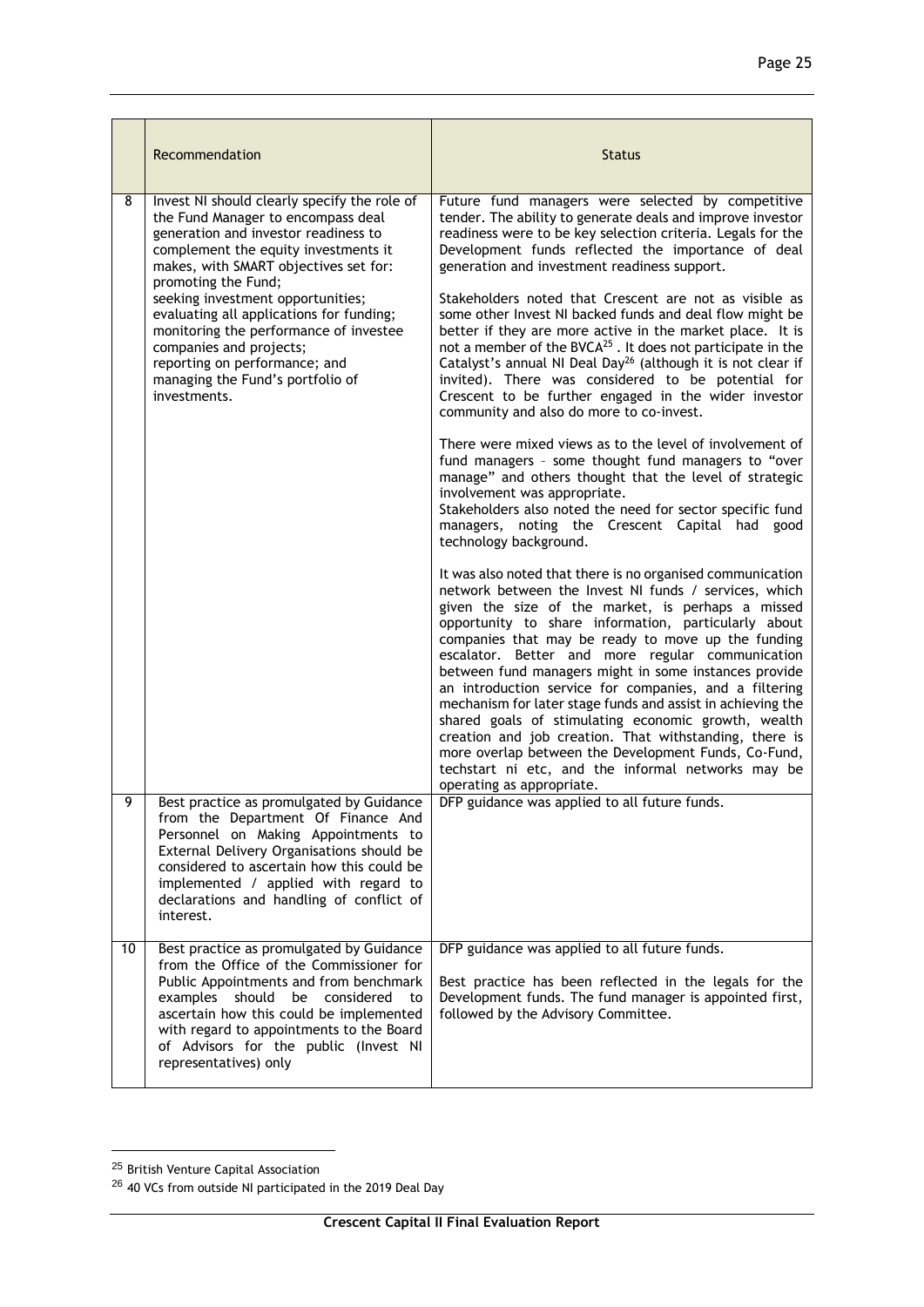|    | Recommendation                                                                                                                  | <b>Status</b>                                                                                                                                                      |
|----|---------------------------------------------------------------------------------------------------------------------------------|--------------------------------------------------------------------------------------------------------------------------------------------------------------------|
| 11 | A database of Section 75 information, in<br>line with Invest NI policy, should be kept<br>on each applicant to any future Fund. | Reflected in Development funds legals. As part of the<br>Equality requirements a database of Section 75<br>information was kept on each applicant to the new Fund. |

## 3.6 **Conclusion**

Section 3 has considered the operation and delivery of Crescent II.

Crescent II was established as a ten-year limited partnership with the option of extending the fund if required. The fund's life has been extended on three occasions to April 2020.

The £22.5m fund was funded one third: two thirds public to private, with Invest NI investing £7.5m (by way of a subordinated loan) and the matching £15m funded by a range of investors. Fees and costs of £5.92m were paid from the £22.5m fund, with c£17.5m invested into 12 portfolio companies.

There was a high level of investment in technology-based companies. There were only two small manufacturing companies in the portfolio and no large manufacturing companies. It is noted that the circumstances arising during the Crescent II investment period (when significant levels of debt were available up to 2008 and then the economic crisis from 2008), may have meant that manufacturing opportunities were not presented for investment. It is recommended that future Funds continue to support manufacturing investment opportunities; it is noted that there are targets for manufacturing companies in Crescent IV.

Feedback from companies indicates a reasonable to high level of satisfaction with the processes adopted by Crescent Capital.

At 31st March 2019, of the 12 companies, c75% (nine) of the portfolio by number and value had been exited and c25% (three companies) had not been exited.

Of the companies exited, two companies returned a surplus in excess of £2m, accounting for c45% of the total sale proceeds to date. Two companies failed (including one sold for an nominal amount). There has been an overall surplus on exited companies of £7.2m (sale proceeds in excess of investment cost but excluding management fees).

For the three companies not yet exited, Crescent Capital anticipate a valuation of at least £5.1m on exit against an investment cost of £4.96m.

Feedback from companies would indicate that the exit process has been well managed. Notwithstanding this, there was some disappointment from investors on the level of return on investment.

A review of the risk management process would indicate that the risks were managed and mitigated against.

There was considered to be potential for Crescent Capital to be further engaged in the wider investor community and also do more to co-invest. It is noted that Crescent IV has targets for co-investing. There is an opportunity to improve dialogue/communication amongst the fund managers. It is anticipated that Invest NI will monitor the level of engagement with the wider investor community and co-investments secured as part of Crescent IV.

The Crescent II Action Plan (as per the 2009 Evaluation) included a recommendation to document the work on investor readiness, the level of deal flow, the risk levels of projects and the wider and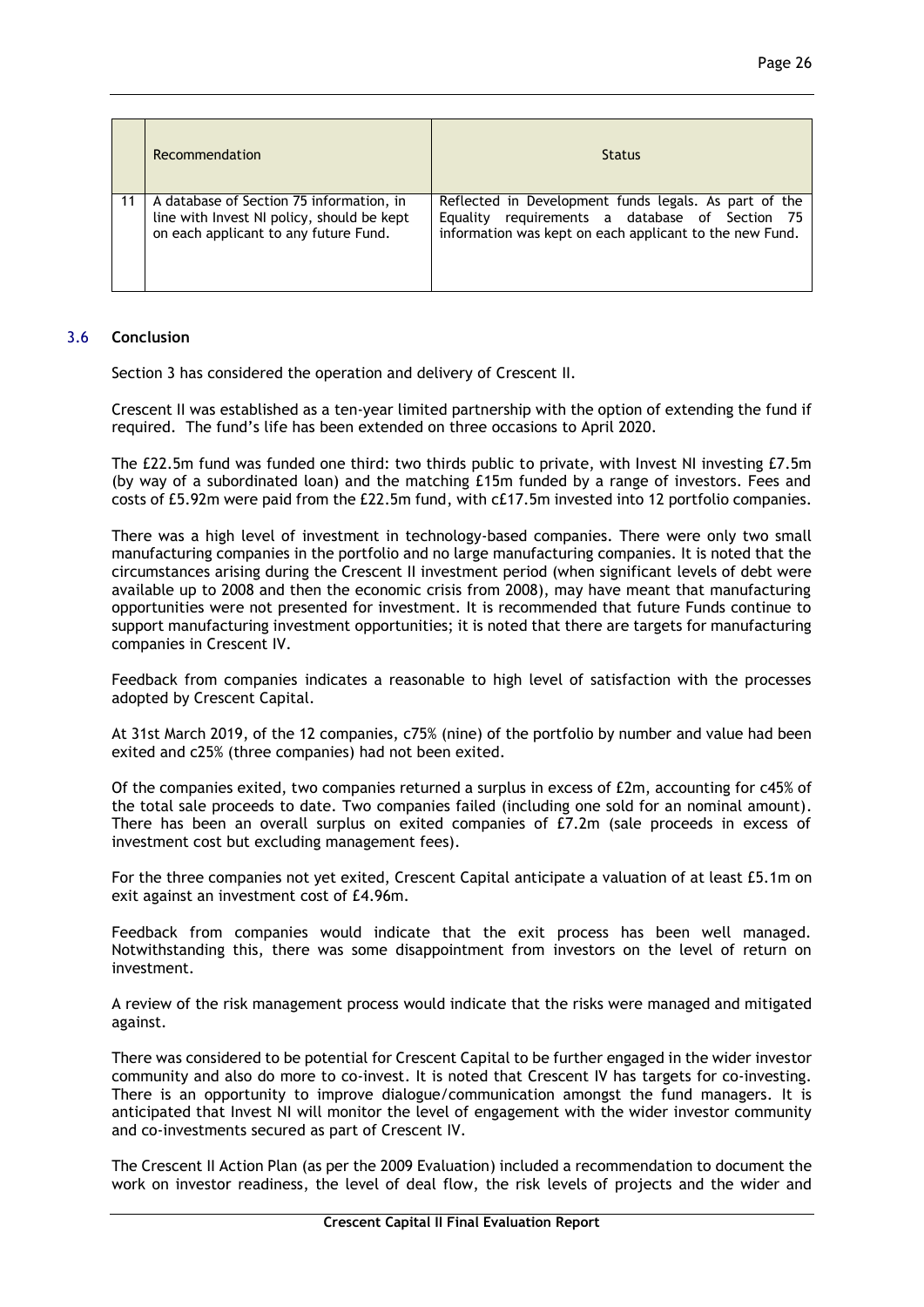regional benefits being achieved (see recommendations 2 and 8). Consultations have also called for the standardisation of terms sheets etc. It is noted that Crescent already report on leveraged investment from other sources in their routine reporting, as well on turnover, leverage, GVA, and Employment numbers. All portfolio companies including exit plans are listed and discussed at both the quarterly and advisory group meetings.

There continues to be a need for the Fund Manager to undertake the following:

- ensure that its Term Sheets includes references, at a high level, to clauses likely to be included in the Investment Agreement; the Fund Manager should also offer discussions on the same with management and, as appropriate, other existing shareholders.
- continue to present details to Invest NI on the pipeline of new companies, and the portfolio companies' requests for funding.

This should be taken forward by all future Fund Managers.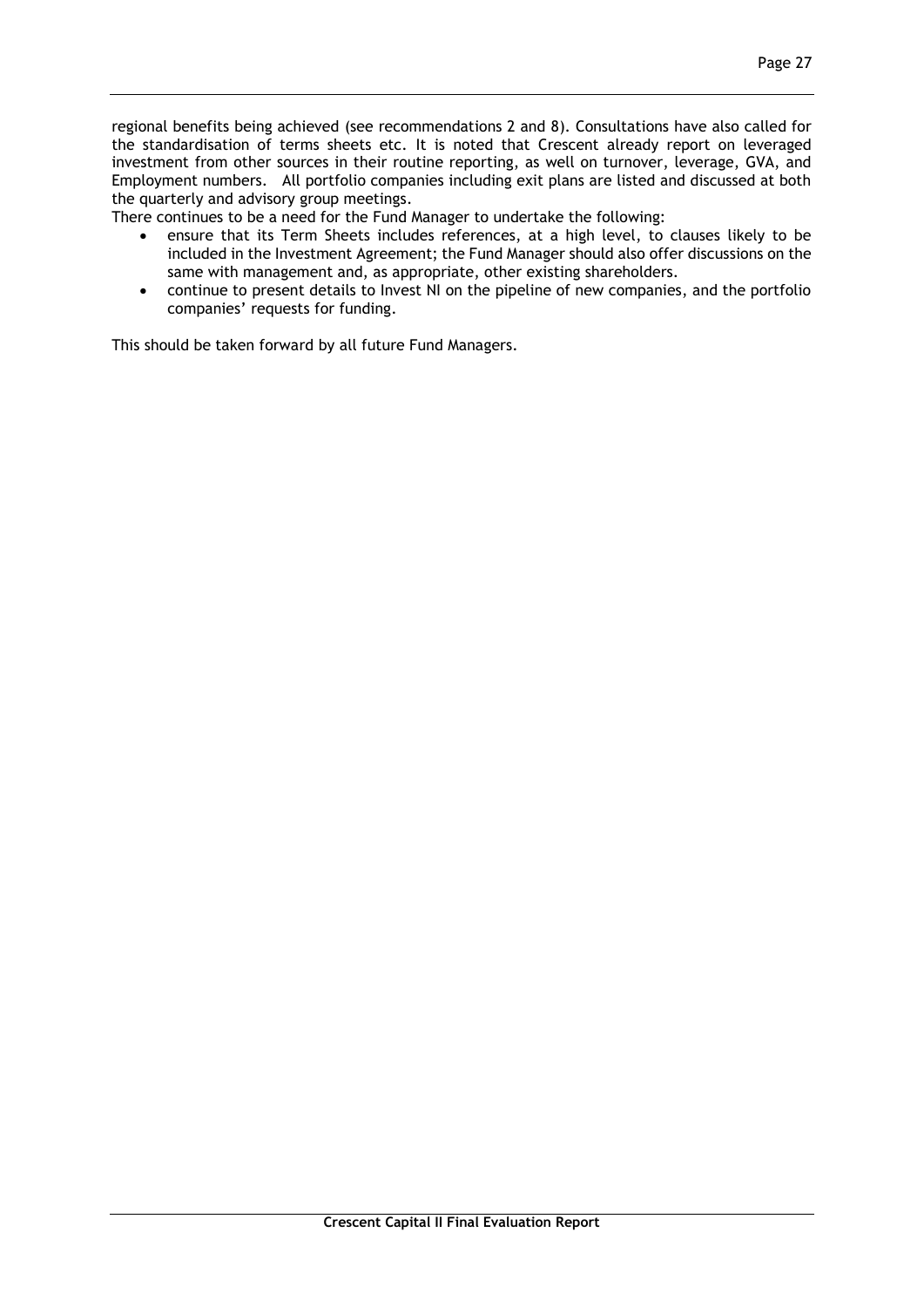## 4 **PERFORMANCE & IMPACT**

## 4.1 **Introduction**

Section 4 is concerned with an assessment of the performance and impact of Crescent II. Section 4 includes the following:

| Para | <b>Details</b>                                                                                                                                     |
|------|----------------------------------------------------------------------------------------------------------------------------------------------------|
| 4.2  | Performance against its specific targets and appropriateness of targets                                                                            |
| 4.3  | Assessment of inputs, outputs, outcomes and impacts and overall economic and wider<br>impacts                                                      |
| 4.4  | Assessment of the impact of Crescent II in increasing equity investment and addressing<br>barriers to SMEs seeking finance to support growth plans |

## 4.2 **Performance against its specific targets and appropriateness of targets**

### 4.2.1 **Assessment against KPI targets**

An assessment of Crescent II's performance against the KPI targets set by Invest NI indicates that only two were achieved. It is noted that all were investment activity related targets, namely:

| <b>Key Performance</b>                                                                                                                                         | Performance against targets                                                                                                                                                                                                                                                                                                                                                                                                                                                                                                                                             | <b>Status</b>                                                                                                                                                                                                                                                               |  |
|----------------------------------------------------------------------------------------------------------------------------------------------------------------|-------------------------------------------------------------------------------------------------------------------------------------------------------------------------------------------------------------------------------------------------------------------------------------------------------------------------------------------------------------------------------------------------------------------------------------------------------------------------------------------------------------------------------------------------------------------------|-----------------------------------------------------------------------------------------------------------------------------------------------------------------------------------------------------------------------------------------------------------------------------|--|
| <b>Indicator</b>                                                                                                                                               |                                                                                                                                                                                                                                                                                                                                                                                                                                                                                                                                                                         |                                                                                                                                                                                                                                                                             |  |
| Raise £10m through<br>private investment in<br>the fund of which £5m<br>is to be raised by<br>December 2003 and a<br>further £5m from 12<br>months thereafter; | A total of £22.5 million was raised comprising public and<br>private contributions: Invest NI: £7.5m; EIF £6m; QUB:<br>£1m; UU: £1m. Private investors: £7m.<br>The Interim Evaluation classified EIF, QUB and UU as public<br>funds - this Evaluator notes that these were discretionary<br>funds and could be deemed to be "private".<br>A first close of the Fund at £8.5m was achieved in April<br>2004 (£4.25m of non INI) with the first draw down taking<br>place at that time. A second and final closing with £22.5m<br>of commitments took place in May 2005. | With a minor change<br>timing,<br>this<br>to<br>objective<br>was<br>achieved.                                                                                                                                                                                               |  |
| Make 17 investments<br>by Year 8 totaling<br>£15.55m;                                                                                                          | The target was for 17 investments in new companies.<br>Total investment by year 8 (2012/13) was £17.2m.<br>Investment had been made in 12 companies and 51 rounds                                                                                                                                                                                                                                                                                                                                                                                                       | No of investments -<br>achieved,<br>not<br>although the target<br>been<br>may<br>have<br>unrealistic given that<br>the Fund was fully<br>invested<br>in<br>12<br>companies.<br>Investment target -<br>achieved<br>Overall<br>target<br>$\blacksquare$<br>partially achieved |  |
| Experience no more<br>than<br>29%<br>(five)<br>failures by year 10;                                                                                            | Of the 12 investments managed by Crescent, one failed and<br>one was sold at a small valuation to another portfolio<br>company. Failures were less than 10%                                                                                                                                                                                                                                                                                                                                                                                                             | Achieved                                                                                                                                                                                                                                                                    |  |
| Exit from 53% (nine)<br>companies by year 10;<br>and                                                                                                           | By year 10 (2014/15), five of the 12 companies managed in<br>the portfolio, had exited (38%). It is noted that for these<br>12 companies, three were invested in in 2009/10 (at the<br>end of the investment period) although two of these failed.<br>Of the last investment in 2010, this was exited in 2015 for<br>a multiple of 2.99 times cost.                                                                                                                                                                                                                     | Not achieved - four<br>companies<br>were<br>exited between 2010<br>2015<br>and<br>and<br>$\overline{\mathbf{3}}$<br>companies are yet to<br>exit                                                                                                                            |  |
| Achieve a net Internal<br>Rate of return "IRR" of<br>10% over the life of<br>the funds.                                                                        | £19.2m has been returned including all of the £15m to<br>privates and £0.78m to INI. There are three companies to<br>exit and cf5.8m is anticipated to be realised. The Fund<br>may not return all monies to Invest NI but could return 88%<br>of the Invest NI capital                                                                                                                                                                                                                                                                                                 | Not<br>likely<br>to<br>be<br>achieved                                                                                                                                                                                                                                       |  |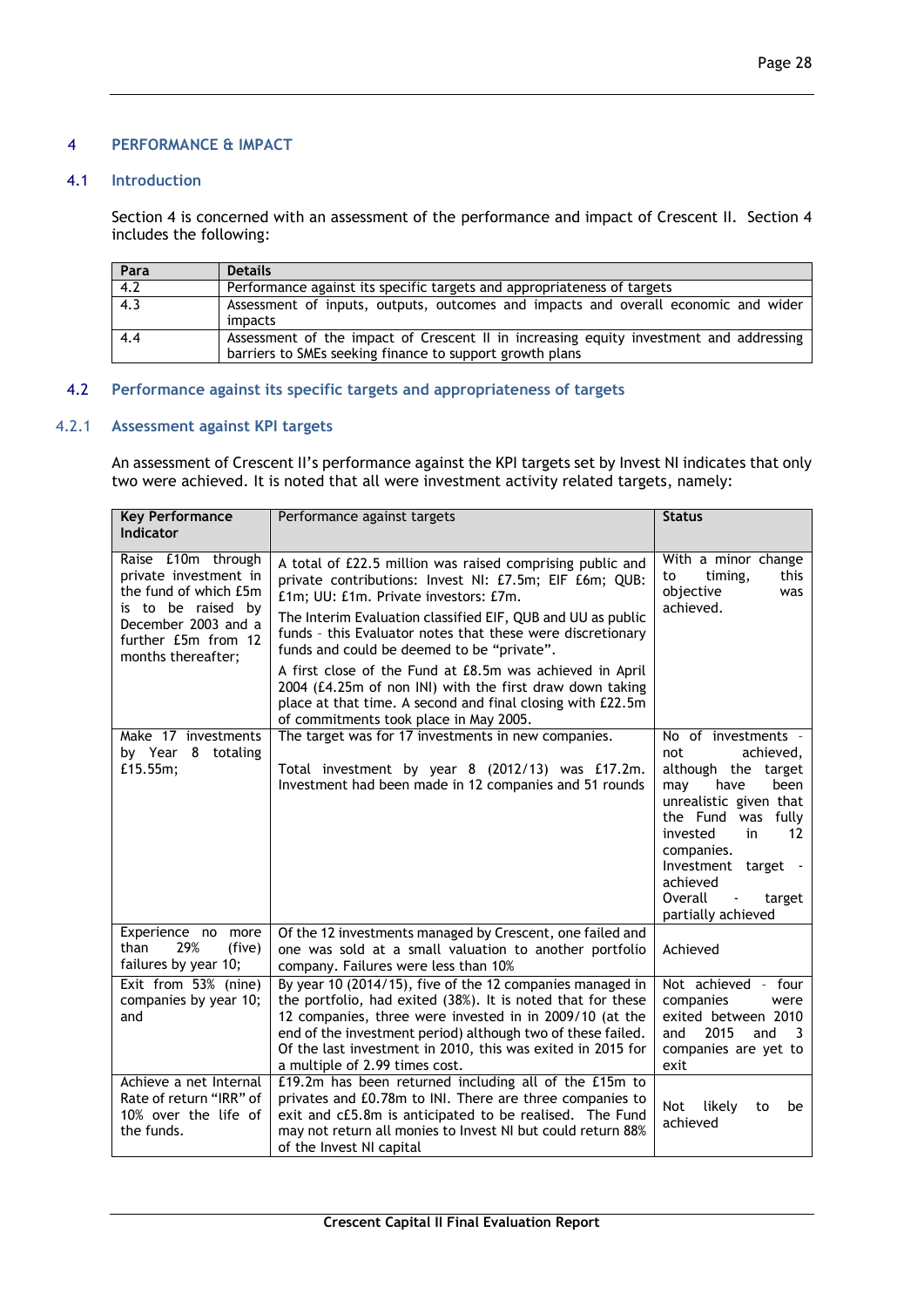In summary, Crescent II has achieved two of its stated target KPIs, partially achieved one, not achieved one target and is not anticipated to achieve the outstanding target. It is noted that the new Development fund launched 2019 has an IRR target of 3%. The target of a net IRR of 10% was therefore not realistic (see benchmarking section).

A key KPI was the ability to attract funding to match Invest NI in the Crescent II fund. Consultations were held with the majority of the investors into the fund (all bar one participated). They noted the following:

## **Reasons for investing in Crescent II**

All investors had non-financial reasons for investing in CCII – seeking to support the local economy at a time of political change in NI and therefore a philanthropic interest in NI, seeking to support the innovation culture through support to spin-outs etc, seeking to support a public seeded fund that would help to bring economic prosperity to NI. Of the £15m match funding, £9.750m, or 65%, was raised from investors outside of NI. That said, the financial outturn was important to a number of the investors, with the outturn lower than that anticipated.

## **Views on Fund size and geographical restriction**

Crescent II was considered to be a small fund, but an increase from the £14m Crescent I fund, which was the first VC fund in NI. There was positive feedback on the quality of companies, sectoral mix, stage of development of companies, size of companies, and size of investments per company noting the portfolio mix was to be unexpected. Whilst a number of investors voiced a preference for larger deals, there was a view that Crescent worked with what was available in NI and that there had been some efforts to seek to identify manufacturing deals which did not lead on to investment.

## **Need for Invest NI support and subordination levels**

Crescent II was a public seeded fund at a time when there was little VC activity in NI. The limited VC activity in NI pre 2004, and lack of detail on possible VC returns, meant that Invest NI support was critical. Indeed, the level of subordination (at 33%) and Priority Preferred return (at 4.7% - the UK gilt rate) could have been higher – it being noted that while the Priority Preferred return was 4.7%, the Preferred return was 8% - with investors not likely to see any advances over the 4.7%. It is noted that the Priority Preferred return was higher in both of the Development Funds in 2013.

## **Views on the exits achieved – timeliness and financial returns**

Most of the investors did not have much visibility on the exits, although there was a general view that the return on investment was not optimum. This had the impact of deterring some investors from supporting future funds, although others (such as the New York State Common Retirement Fund) have continued to support economic growth in NI. EIF has noted that the Crescent II was a poor performer when compared to their own funds but were unable to provide a comparison against other small regional funds. It was noted that decisions to invest in future funds were not solely being taken on financial grounds: i.e. Ulster University has now launched its own Enbarr fund and NILGOSC has changed its investment criteria to focus solely on debt (and is a contributor to the NI Growth Loan Fund and Growth Finance Fund).

## **Views on Crescent management and support including the number and quality of fund managers**

There was positive feedback on the Crescent management, and the support they gave to the innovation community. NI investors noted the excellent job done by Crescent in 2004 in leveraging in international private sector capital. The universities (with spin out companies seeking and securing support from Crescent) were more vocal on the day to day dealings with companies, noting the importance of communication (to investee companies) on their assessment of progress and investment decisions as well as greater visibility of the fund within the Universities. There was also a request from the Universities for industry standard terms sheets.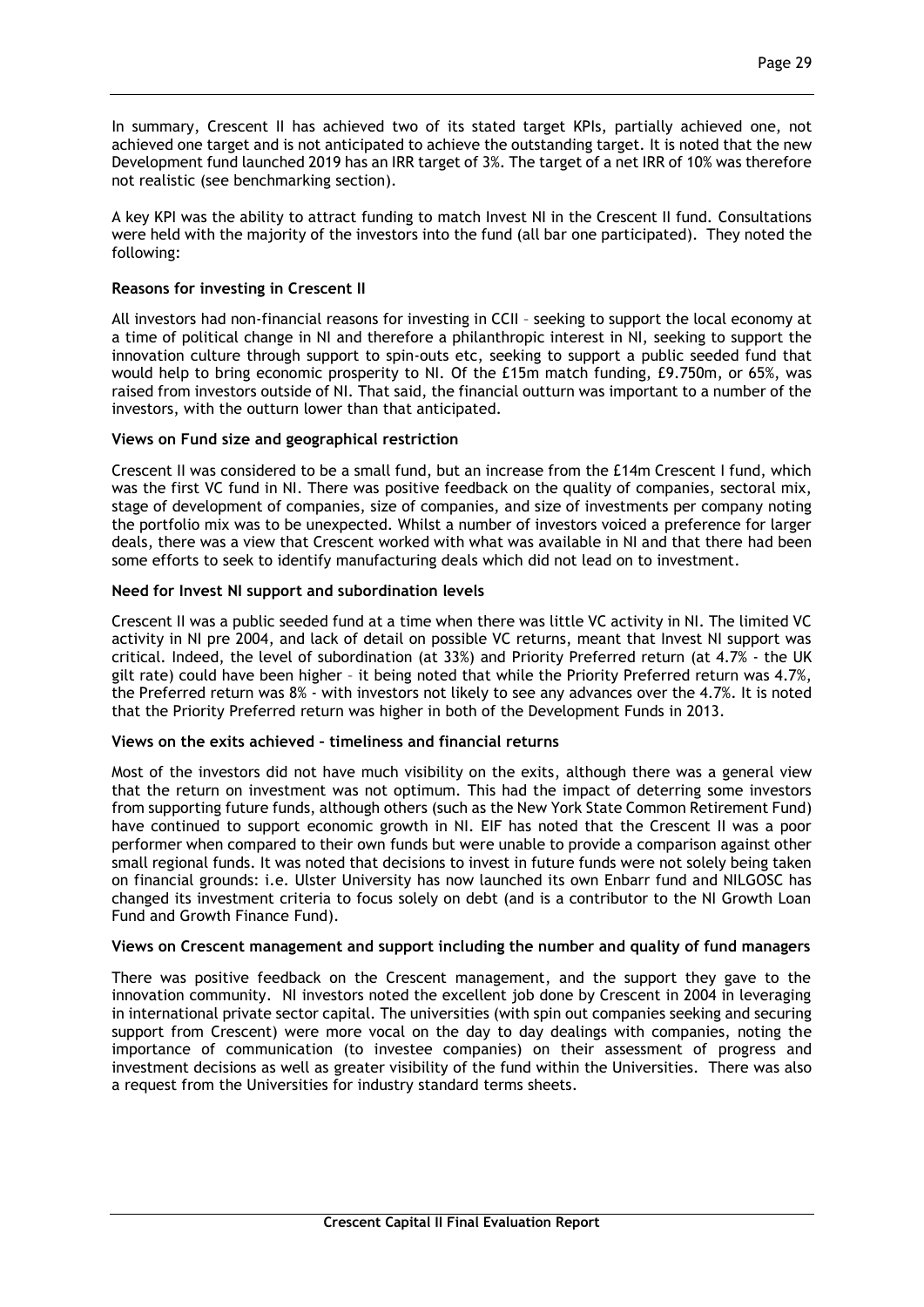### 4.2.2 **Overall Assessment against Aims and Objectives**

Crescent II had two main aims: (i) to stimulate the VC industry in Northern Ireland, helping to accelerate the quality and quantity of venture capital available to local SMEs and (ii) to operate a cost effective fund which would achieve returns for investors, primarily through capital growth - with the Fund Manager seeking to realise investments by way of trade sales, flotations etc.

Invest NI funding into Crescent II, with 33% subordination (a reduction from 50% subordination in Crescent I), was deemed to be critical in attracting private sector venture capital into the NI market. The rationale was to increase the attractiveness of NI equity market to private investors, reducing their risk through subordination of Invest NI monies, thus building up the local venture capital market and closing the funding gap identified in NI.

Subsequent attempts in the next decade to establish dedicated VC funding in NI without Invest NI support (i.e. the Emerald Infrastructure Development Fund launched in 2008) were not successful<sup>27</sup>.

Moreover, following Crescent II, Invest NI attempted to launch a £30m Development Fund in April 2011, with Crescent appointed to manage this new fund. This proposed fund was aborted when, in the context of a very challenging environment after the financial crisis from 2008, which severely curtailed investment activity, Crescent did not secure sufficient investor interest to ensure financial close. Despite this, there have been two successful Development Funds launched since Crescent II:

- The £60m Fund launched in 2013 and currently delivered as two funds by Crescent and Kernel Capital with Invest NI support at £30m.
- The £65m fund launched in 2019 and to be delivered by Crescent (as Crescent IV) with Invest NI support up to £32.5m. 5m. {Note that first close of £26.5m has been achieved at end February 2020}.

The delivery agents in both cases have been able to secure the necessary private sector funding, with a number of investors in Crescent II also contributing to the 2013 Development Funds (i.e. the New York State Common Retirement Fund<sup>28</sup> and the NI universities).

The Crescent II fund has therefore been instrumental in pump priming VC activity in NI.

As per para 2.2.3, there is an increasing level of VC investments in NI since 2010 when Crescent II made its last 'new' investment, in part due to the introduction of the Invest NI backed Techstart ni Seed Fund but also new entrants, such as the Business Growth Fund and increasing interest from GB, ROI and international funds. According to the Knowledge Economy Index $^{29}$ , in terms of Venture capital and private equity activity, NI has experienced the fastest rate of growth of the UK regions since 2009 with an average annual funding growth rate of 14.7%. This rate of growth is reflected in improvements in NI's regional ranking year on year from 2013, moving from  $12<sup>th</sup>$  place in 2013 to 6<sup>th</sup> in 2018.

Moreover, £19.2m had been returned from investment realisations, equating to approximately 85% of the initial investment. The private investors have received all of their initial £15m commitment and all of the £3.4m Priority Preferred Return (although not the balance to the Preferred return of 8%).

Invest NI has received a small number of distributions, and to date has £0.78m of its £7.5m (10%) commitment returned. Invest NI will continue to receive all future realisations until its full £7.5m commitment is returned. Feedback from Crescent Capital is that they anticipate a value of at least £5.8m on exit, which would mean that Invest NI could have 88% of its capital repaid. The exact level of return to Invest NI is not yet known.

1

<sup>&</sup>lt;sup>27</sup> Note that this was to include funds from four New York city pension funds

<sup>&</sup>lt;sup>28</sup> This invested in both Crescent III and Kernel

<sup>29</sup> file:///C:/Users/Placement/Downloads/full-research-findings.pdf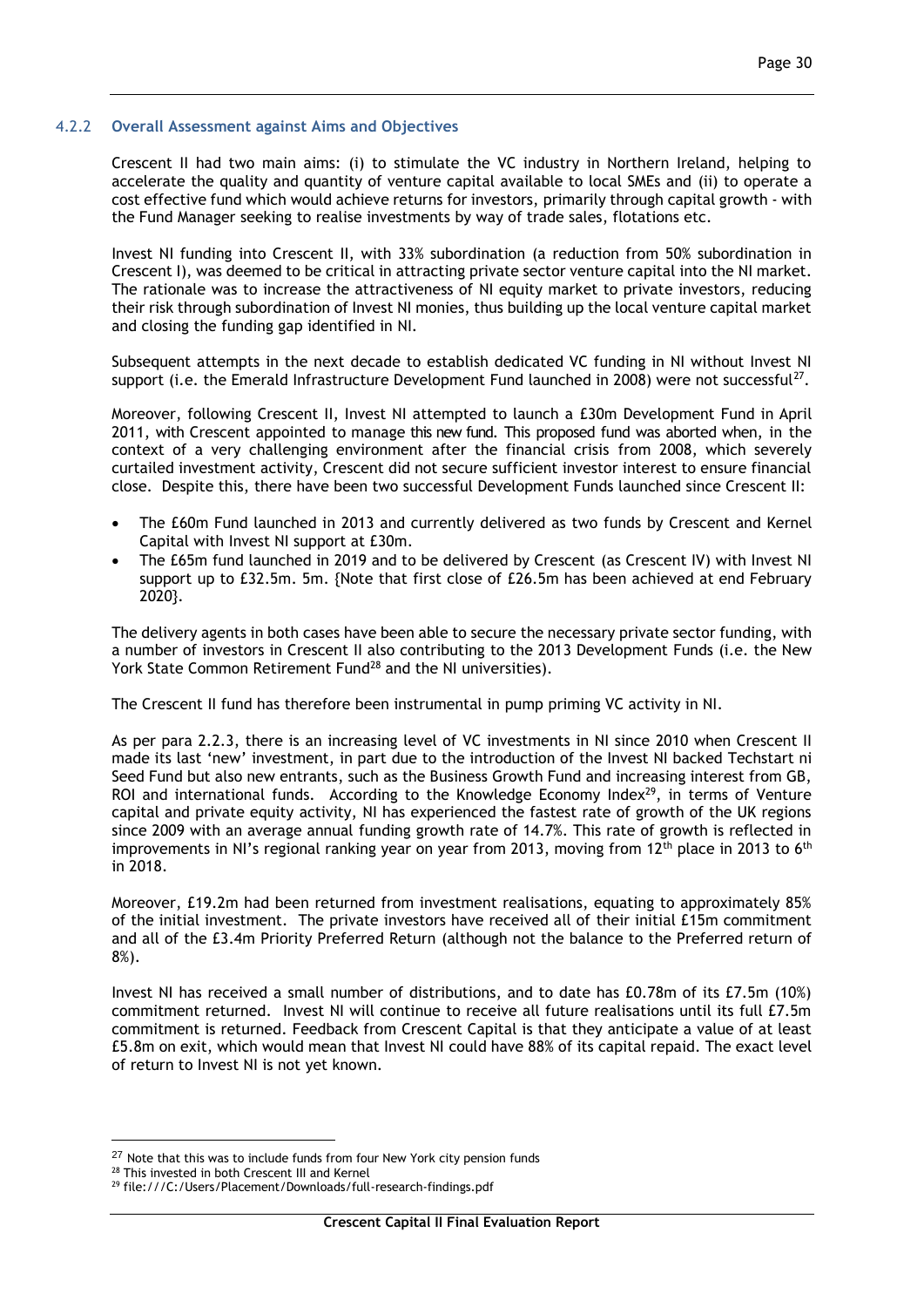Feedback from the investors is that returns are lower than anticipated; however there was recognition of the challenges facing the NI economy and the global economy during the period of the Crescent II Fund. The financial returns are also comparable to that of benchmark funds where information is available – see para 5.2.

Crescent II did not have any specific economic targets, although other benchmark funds did (see para 5.2). It is worth highlighting the NESTA report ("Reshaping the UK economy", June 2009) comments on "*the tyranny of multiple objectives*". This report acknowledges that "*many publicly backed funds have multiple objectives: they may seek to deliver both a commercial and a social return, or to encourage regional development*." However, drawing on NESTA's own experience of running and investing in funds, the report highlights difficulties in meeting multiple objectives suggesting: "*that it is very difficult to make successful investment whilst also pursuing other objectives. Indeed, the more objectives a fund has (either explicitly or tacitly), the less likely it is to satisfy any of them*." This withstanding, the economic impact of Crescent II is noted in para 5.3.

## 4.3 **Assessment of inputs, outputs, outcomes and impacts and overall economic and wider impacts**

## 4.3.1 **Assessment of Inputs, outputs, outcomes and impacts**

| <b>Crescent II Inputs</b>                                                    |               |                    |
|------------------------------------------------------------------------------|---------------|--------------------|
|                                                                              |               |                    |
|                                                                              | Budgeted cost | <b>Actual Cost</b> |
|                                                                              | £000          | £000               |
| Crescent II investment                                                       | 22,500        | 22,500             |
| Crescent Capital Delivery Agent fees/costs (included in £22.5m)              | 5,900         | 5,900              |
| Invest NI investment                                                         | 7,500         | 7,500              |
| Invest NI staff time (estimated) $30$                                        | 500           | 500                |
| Invest NI other costs legal advisors, procurement, evaluations <sup>31</sup> | 100           | 100                |
| TOTAL COST to Invest NI before receipts from exits                           | 8.100         | 8.100              |

| <b>Outputs</b>               |                                                                                       |                                                                                     |  |  |  |  |  |
|------------------------------|---------------------------------------------------------------------------------------|-------------------------------------------------------------------------------------|--|--|--|--|--|
|                              |                                                                                       |                                                                                     |  |  |  |  |  |
|                              |                                                                                       |                                                                                     |  |  |  |  |  |
| <b>Components</b>            | <b>Targeted output</b>                                                                | <b>Actual output</b>                                                                |  |  |  |  |  |
| Length of                    | 10 year plus 2 years with initial investment                                          | 6 years investment from 2004 to 2010.                                               |  |  |  |  |  |
| investment<br>period in CCII | from 2004-2009, and follow on 2009-2014<br>(plus 2 years)                             | Follow on funds commenced from 2006/7<br>and has continued until Nov 2010.          |  |  |  |  |  |
| portfolio                    |                                                                                       |                                                                                     |  |  |  |  |  |
| No of                        | Target of minimum of 17 investments                                                   | Actual 57 investments across 12 business                                            |  |  |  |  |  |
| companies<br>invested in     |                                                                                       | entities.                                                                           |  |  |  |  |  |
| Private sector               | Leverage £15m from private sector                                                     | Leveraged £15m including £8m from quasi                                             |  |  |  |  |  |
| leverage                     |                                                                                       | public discretionary funds of EIF and                                               |  |  |  |  |  |
|                              |                                                                                       | Universities                                                                        |  |  |  |  |  |
| Average                      | Average of £1,042k per company                                                        | Average of £1,461k per company, £308k                                               |  |  |  |  |  |
| investment<br>per company    |                                                                                       | per round                                                                           |  |  |  |  |  |
| No of failures               | KPI of no more than 29% (five) failures by                                            | Of the 12 investments managed by                                                    |  |  |  |  |  |
|                              | year 10                                                                               | Crescent, one failed and one was sold at a                                          |  |  |  |  |  |
|                              |                                                                                       | nominal<br>value<br>to<br>another<br>portfolio                                      |  |  |  |  |  |
|                              |                                                                                       | company. Failures were less than 10%                                                |  |  |  |  |  |
| Targeted<br>sectors and      | The focus of the Fund was to be on early<br>and growth stage technology opportunities | There was a significant investment in<br>software (nine of the 12 companies). There |  |  |  |  |  |
| exports                      | with a preference for those companies with                                            | only two small manufacturing<br>were                                                |  |  |  |  |  |
|                              | their origins in, or linkages to, the region's                                        | companies in the portfolio, six of the                                              |  |  |  |  |  |
|                              | two Universities.                                                                     | companies were spin outs                                                            |  |  |  |  |  |
| Targeted                     | SMEs at early or growth stage plus                                                    | Seven were start up and early stage                                                 |  |  |  |  |  |
| business<br>evolution        | developmental stage                                                                   | companies, three at development stage<br>and two of the portfolio companies were    |  |  |  |  |  |
|                              |                                                                                       |                                                                                     |  |  |  |  |  |
|                              |                                                                                       |                                                                                     |  |  |  |  |  |

<sup>30</sup> Based on estimate for the £65m Dev Fund

<sup>31</sup> Based on estimate for the £65m Dev Fund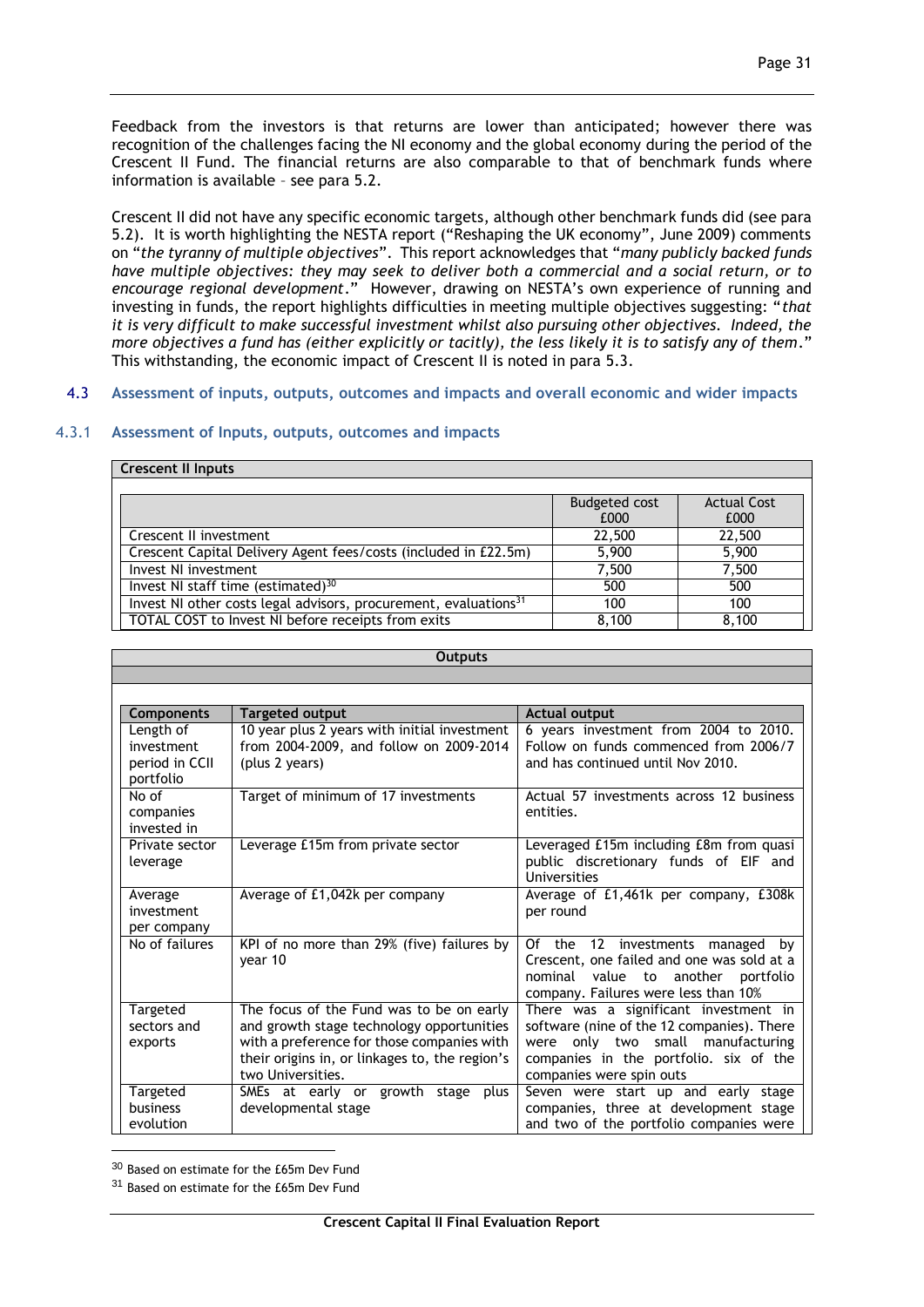|                                                                                                                                                                                                     |                                                                                                                                                                                                                     |                           | MBO/MBIs. With a split of 50%/42% early<br>stage to growth/development companies,<br>as well as a focus on technology led<br>companies, this is likely to have impacted<br>employment<br>upon the<br>arising from                                                                                                                                                                 |
|-----------------------------------------------------------------------------------------------------------------------------------------------------------------------------------------------------|---------------------------------------------------------------------------------------------------------------------------------------------------------------------------------------------------------------------|---------------------------|-----------------------------------------------------------------------------------------------------------------------------------------------------------------------------------------------------------------------------------------------------------------------------------------------------------------------------------------------------------------------------------|
|                                                                                                                                                                                                     |                                                                                                                                                                                                                     |                           | Crescent II.                                                                                                                                                                                                                                                                                                                                                                      |
|                                                                                                                                                                                                     |                                                                                                                                                                                                                     | <b>Outcomes</b>           |                                                                                                                                                                                                                                                                                                                                                                                   |
| Stimulate the VC industry in Northern Ireland,<br>helping to accelerate the quality and quantity of<br>venture capital available to local SMEs                                                      |                                                                                                                                                                                                                     | funding.                  | 12 companies received funding totalling £17.5m -<br>£9.1m in initial investment and £8.3m in follow on<br>Attracted £15m of private and quasi private funding<br>including international funds via New York State<br>Common Retirement Fund.<br>There is estimated to have been at least £22m<br>additional investment in these 12 companies<br>(alongside or after Crescent II). |
| Operate a cost-effective fund which would<br>achieve returns for investors, primarily through<br>capital growth - Achieve a net Internal Rate of<br>return "IRR" of 10% over the life of the funds. |                                                                                                                                                                                                                     | investment.<br>realistic. | Returned £19.2m from investment realisations,<br>equating to approximately 85% of the initial<br>A minimum of a further £5.8m is<br>anticipated although this is not certain. The IRR KPI<br>will not be achieved but the target may not have been                                                                                                                                |
| To support entrepreneurship in NI leading to high<br>growth potential, innovative, export focused<br>companies                                                                                      |                                                                                                                                                                                                                     | funding                   | Seven start ups or early stage companies receiving                                                                                                                                                                                                                                                                                                                                |
|                                                                                                                                                                                                     |                                                                                                                                                                                                                     | Impact                    |                                                                                                                                                                                                                                                                                                                                                                                   |
|                                                                                                                                                                                                     |                                                                                                                                                                                                                     |                           |                                                                                                                                                                                                                                                                                                                                                                                   |
| Growth in gross sales/external sales<br>of beneficiary SMEs                                                                                                                                         | The 2009 Interim Evaluation notes the turnover and employees at<br>investment for the companies then in the portfolio (9 of the 12),<br>with turnover having grown from £6.2m at investment to £23.8m<br>by 2008/9. |                           |                                                                                                                                                                                                                                                                                                                                                                                   |
|                                                                                                                                                                                                     | For the companies where information is available, turnover is<br>estimated to have increased from £7.2m to £31m at exit or current,<br>with export sales of £30.8m                                                  |                           |                                                                                                                                                                                                                                                                                                                                                                                   |
| Number of new gross jobs<br>created/safeguarded in investee<br>companies                                                                                                                            | Total employment has grown from 166 to 421, an increase of 255.<br>NI employment has grown from 153 to 366, an increase of 213. 153<br>FTE jobs in NI have been safeguarded.                                        |                           |                                                                                                                                                                                                                                                                                                                                                                                   |
| <b>GVA</b> impact                                                                                                                                                                                   | The GVA impact associated with investee companies to date (net<br>of deadweight, displacement etc.) amounts to £74 million.                                                                                         |                           |                                                                                                                                                                                                                                                                                                                                                                                   |
| Wider impacts                                                                                                                                                                                       | As at 4.3.7                                                                                                                                                                                                         |                           |                                                                                                                                                                                                                                                                                                                                                                                   |

## 4.3.2 **Financial Management and Output Monitoring arrangements**

The Crescent Capital initial gross annual management fee proposed for managing the fund was 2.5% per annum of the total commitments of the fund (i.e. £22.5 million) for the first six years. Thereafter, the fee reduced by 0.25% per annum. Each year, the fee was increased by the RPI for inflation starting on the third anniversary. This included Crescent's costs for time on deal flow generation and assessment 'at the front end', making new investments, and managing existing investments 'at the back end' helping value to be built and to then achieve exits from the investment portfolio.

The total fee for Crescent II was £5.17m made up as follows:

- c£5m as due under the ten year LPA.
- £95k extension fee for Year 11 (approved by Private Investors and Invest NI).
- £70k extension fee for Year 12 (approved by Private Investors and Invest NI).

No fees were paid or due during Years 13, 14, 15 and 16.

Total fees paid of £5.17m represented 22.9% of Fund. With further set up costs etc, the total cost for managing the fund was £5.9m.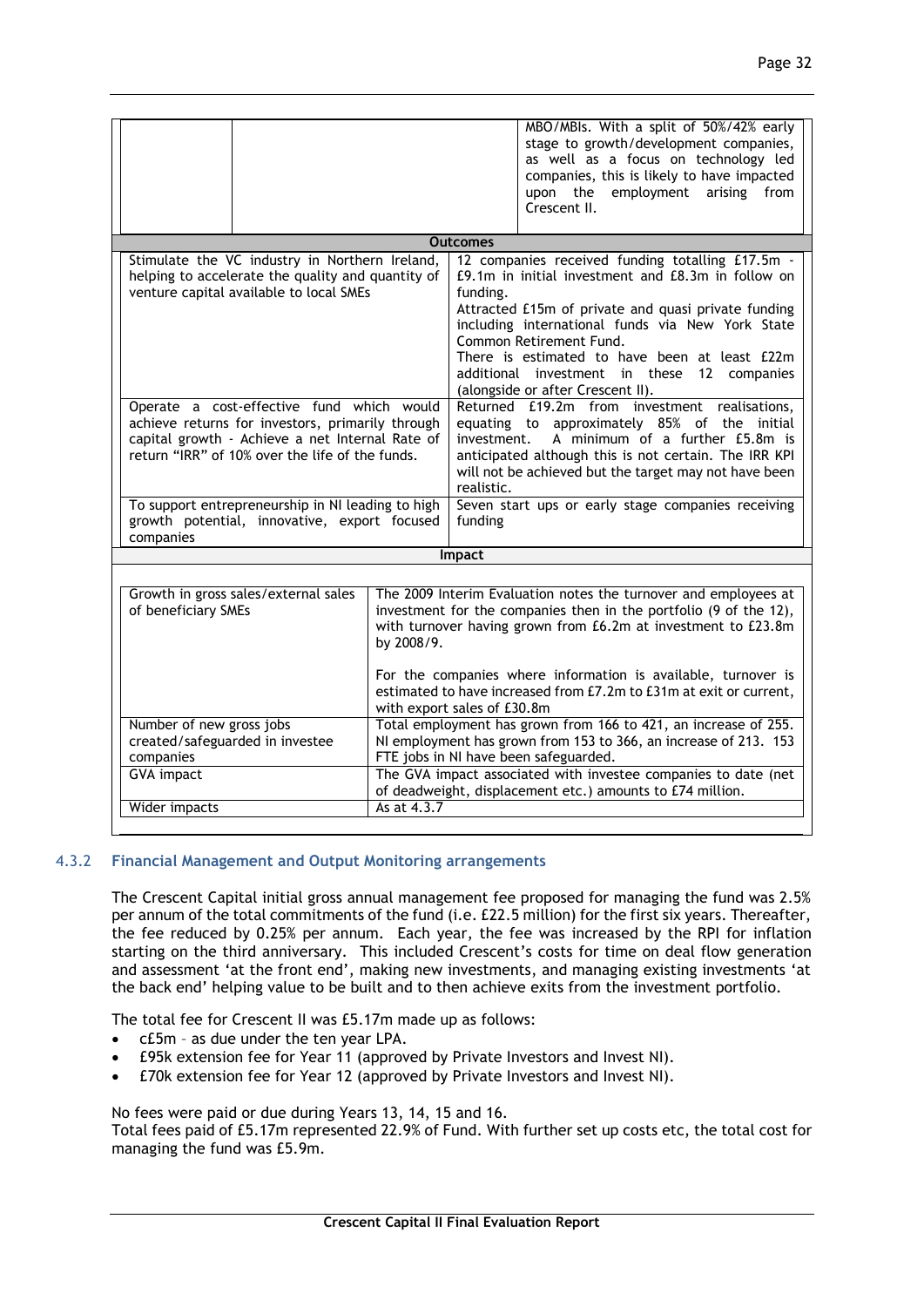Within the VC industry, benchmarks for management fees at the time of the Interim Evaluation, suggest a typical level of between 2% and 5%. Benchmarking in 2018 suggested that fees range from 1.5% - 4% pa of total Fund value, however standard at 2%-2.25% pa. The Crescent II arrangement (i.e. fee as a percentage of committed funds) for management fees is regarded as industry standard, noting also that Crescent II was a small fund and the fee percentage might therefore be on the higher side.

From a NI perspective:

- In Crescent I, fees of £3.6m were paid to Crescent Capital over the lifetime period of the £14m fund (1995 – 2007) (25.7% of the total fund).
- Fees in Crescent III and Kernel (as part of Development Funds) were 19.5/19% of the total fund (with a cap of 22.5%), namely £5.85m for Crescent III and £5.7m for Kernel (each on a £30m fund).

Including other out of pocket costs (for legals, evaluations etc), the total cost to date for Crescent II is £8.1m including estimated INI monitoring costs, although a net cost to Invest NI to date of £7.32m and an anticipated cost to Invest NI of c£1.5m:

|                                                          | <b>Total Crescent II</b><br>Less actual<br>realisations | Crescent II INI cost<br>Less actual realisations<br>£000 | Crescent II INI cost less<br>anticipated realisations<br>£000 |
|----------------------------------------------------------|---------------------------------------------------------|----------------------------------------------------------|---------------------------------------------------------------|
| Crescent II                                              | £000                                                    |                                                          |                                                               |
| Investment                                               | 22,500                                                  | 7,500                                                    | 7,500                                                         |
| delivery<br>Including<br>Crescent<br>agent fee and costs | 5,900                                                   | 2,950                                                    | 2,950                                                         |
| Invest NI fully loaded cost                              | 500                                                     | 500                                                      | 500                                                           |
| Other INI costs                                          | 100                                                     | 100                                                      | 100                                                           |
| <b>Total Costs</b>                                       | 23,100                                                  | 8,100                                                    | 8,100                                                         |
| Less Realisations                                        | $-19,200$                                               | -780                                                     | $-6,606$                                                      |
| Cost to INI                                              |                                                         | 7,320                                                    | 1,494                                                         |
| Shortfall to INI on capital                              |                                                         | 6,720                                                    | 894                                                           |

## 4.3.3 **Financial Performance**

Assessment is made of the financial impact (financial return) of Crescent II.

Of the 12 investments, nine are divested off (seven resulted in profitable trade sales, one failed and one sold for a nominal value to a portfolio company). Company loans were also repaid. To date, Crescent II has realised £19.8m on a £12.6m investment. Sales includes:

- Company L (invested £1.4m and realised £4.2m);
- Company I: (invested £950k and realised £2.8m);
- Company G (invested £1.15m and realised £4.5m on \$18.5m sale);
- Company A (invested £1.3m and realised £3.0m on sale); and
- Company F (invested £1.23m and realised £1.544m on \$4.5m sale).

Of the two companies that failed, both (Companies J and K) had investment into each of c£2.2m.

There are three investments yet to exit (investment cost of £4m) including two (Companies D and H) at an investment of circa £3m which have secured additional funds of £1.6m from Crescent III.

Crescent II had an overall valuation of £24.944m at March 2019 (the date of the Fund's 56<sup>th</sup> report). This includes a £723k write down on Company D, with this shareholding having decreased in value since the AIM flotation in Dec 2017 (floated at £18.5m). As noted, its share price was 28.50p at end March 2019, and 69.50p at 24th October 2019 (peaked at 85p at May 2019).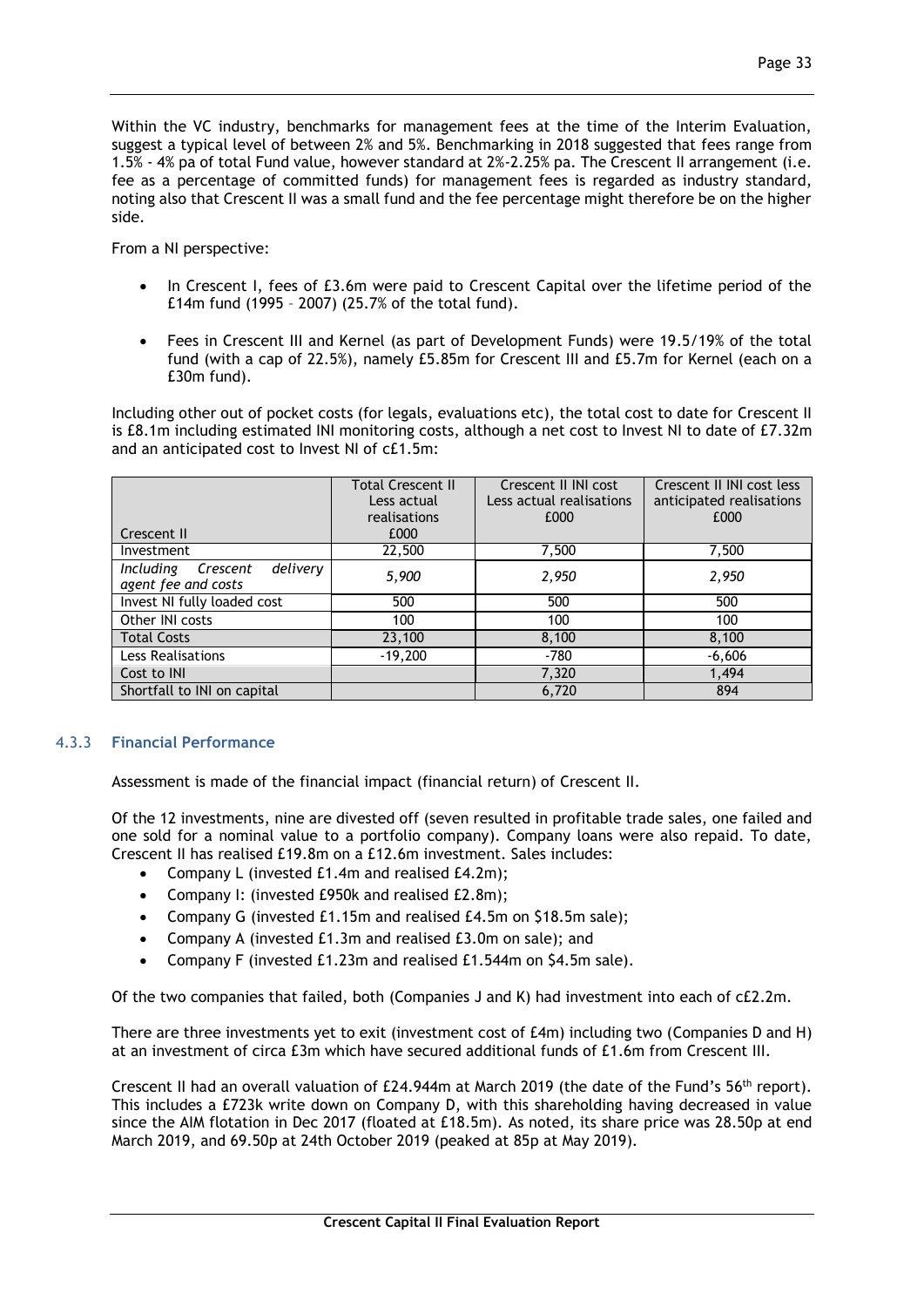| Actual and Anticipated out-turn CC II | Crescent II (£000)<br>Actual | Crescent II (£000)<br>Forecast |
|---------------------------------------|------------------------------|--------------------------------|
| Privates                              | £15,000                      | £15,000                        |
| Privates preferred return             | £3,400                       | £3,400                         |
| Invest NI                             | £780                         | £6,606                         |
| Total Actual/forecast                 | £19,180                      | £25,006                        |
| Current/forecast shortfall to INI     | £6,720                       | £894                           |
| Total                                 | £25,900                      | £25,900                        |

The overall Crescent II fund IRR is anticipated to be 1% (>£22.5m). As noted, the target of a net IRR of 10% was not realistic.

### 4.3.4 **Baseline of Economic Performance**

The economic impact analysis for Invest NI evaluations generally consider gross and net impacts, considering gross GVA and employment, taking account of deadweight and displacement.

The 2009 Interim Evaluation notes the turnover and employees at investment for the companies then in the portfolio (nine of the 12), with turnover having grown from £6.2m at investment to £23.8m by 2008/9:

|         |                        | Turnover at<br>investment $32$ | Turnover at  | Employees at | Employees at |
|---------|------------------------|--------------------------------|--------------|--------------|--------------|
| Company | Maturity               | £000                           | 2008/9 £000  | Investment   | 2008/9       |
| А       | Development            | 1,294                          | 15,008       | 31           | 198          |
| В       | MBO/Development        | 2,195                          | 5,749        | 21           | 54           |
| C       | Early                  | 433                            | 235          | 4            | 4            |
| D       | Early                  | 348                            | 453          | 15           | 33           |
| E       | Start Up               | 5                              | 51           | າ            | 12           |
| F       | Early                  | 49                             | 270          | ำ            | 12           |
| G       | Start Up               | 30                             | 123          |              | 12           |
| н       | MBI/Development        | 1,766                          | 1,659        | 21           | 30           |
|         | Early                  | 85                             | 261          | 6            | 12           |
|         |                        | 6,205                          | 23,809       | 105          | 367          |
|         |                        |                                |              |              |              |
|         | Development            |                                | $522^{33}$   | 9            | 37           |
| ĸ       | Development            |                                | 98334        | 31           | 15           |
|         | Start Up <sup>35</sup> |                                | $2,175^{36}$ | 21           | 24           |
|         |                        |                                | 27,489       | 166          | 443          |

For this Final Evaluation, there have been difficulties in determining the employment figures in the Crescent II companies, prior to investment, during investment and at exit. This arises as Crescent Capital was not required to monitor employment within their portfolio companies. Crescent Capital also had no dealings with companies post exit, and hence details on employment post exit have been requested of Invest NI, supplemented by any knowledge of the original founders (all of whom have exited the companies). {Note that all three of the existing companies<sup>37</sup> responded to a survey in relation to this Evaluation, and five of the nine companies sold, excluding the two failures}.

<sup>&</sup>lt;u>.</u> <sup>32</sup> Refers to dates between 2004 and 2009

<sup>&</sup>lt;sup>33</sup> Year to March 2009

<sup>&</sup>lt;sup>34</sup> Year to March 2012

<sup>&</sup>lt;sup>35</sup> This was a spin out of an established spin out and the company had a revenue stream on establishment

<sup>&</sup>lt;sup>36</sup> Year to March 2012

<sup>&</sup>lt;sup>37</sup> INI agreed that Datactics should be excluded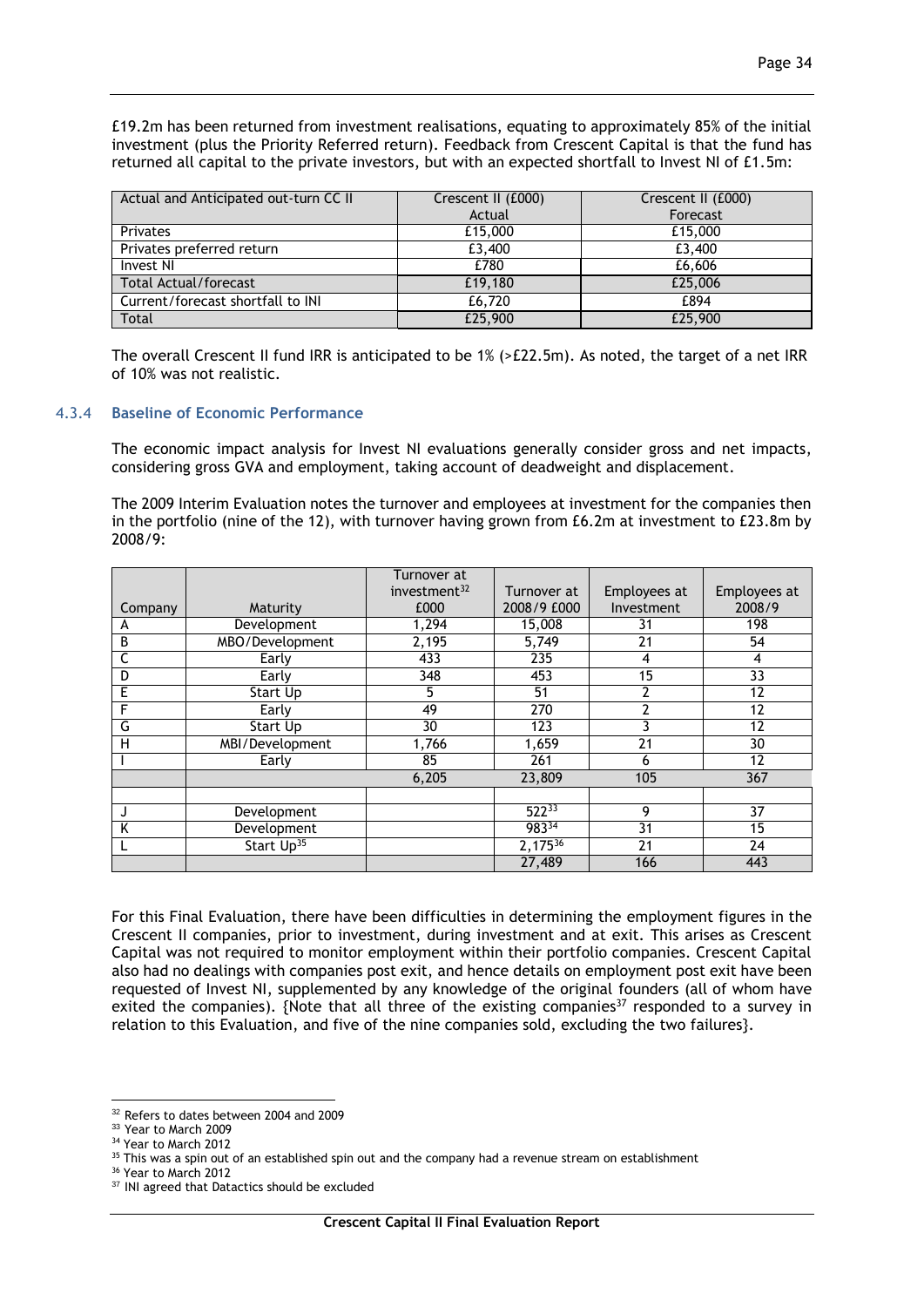Difficulties have also arisen in estimating NI employees to establish economic impact. A best estimate is included below based again on feedback from the founders on the level of NI employees in the business, as well as the Evaluators' knowledge of the companies (for those not responding to the survey). There has, through necessity, been an element of approximation of employment in each individual year and the detail below has not been validated by Invest NI or the Evaluator.

Details on employment at base is therefore estimated:

| Investee Company data    | Investment<br>Amount | FTE employees pre<br>investment | <b>FTE NI employees</b><br>pre investment |
|--------------------------|----------------------|---------------------------------|-------------------------------------------|
|                          | £'000                |                                 |                                           |
| Companies not yet exited | 4.969                |                                 |                                           |
| Companies exited         | 12.563               | 128                             | 115                                       |
| Companies                | 17,532               | 166                             |                                           |

## 4.3.5 **Estimated Economic Impact - Employment**

Details of the actual (estimated) employment in each of the years is as set out in Appendix IV. As agreed with Invest NI, employment has been included at current levels for companies still in the portfolio and three years post exit for those companies no longer in the portfolio. An approximation has been made for NI employment as per para 4.3.4.

Details on employment at base is therefore estimated:

| Investee Company data                | Investment<br>Amount | FTE employees post<br>investment | FTE NI employees<br>post investment |  |
|--------------------------------------|----------------------|----------------------------------|-------------------------------------|--|
|                                      | £'000                |                                  |                                     |  |
| Companies not yet exited             | 4.969                | 99                               |                                     |  |
| Companies exited - 3 years post exit | 12,563               | 322                              | 289                                 |  |
| Total                                | 17,532               |                                  | 366                                 |  |

Note that employee totals have fluctuated – employment in 2008/9 was estimated at 443. In terms of the 12 companies, total employment is noted currently for those companies not yet exited or three years post exit for these no longer in the portfolio. The detail below is in respect of total employment, including NI employment:

| Company | <b>Employees at</b><br>Investment | <b>Employees at</b><br>2008/938 | Current<br><b>Employment in</b><br>companies not<br>exited | <b>Employment in</b><br>companies exited -<br>3 years post exit | <b>Total</b><br>employment |
|---------|-----------------------------------|---------------------------------|------------------------------------------------------------|-----------------------------------------------------------------|----------------------------|
| A       | 31                                | 198                             |                                                            | 133                                                             | 133                        |
| В       | 21                                | 54                              |                                                            | 10                                                              | 10                         |
|         | 4                                 | 4                               |                                                            | 0                                                               | 0                          |
| D       | $\overline{15}$                   | $\overline{33}$                 | 40                                                         |                                                                 | 40                         |
| E       | $\mathbf{2}$                      | 12                              | 5                                                          |                                                                 | 5                          |
| F       | 2                                 | 12                              |                                                            | 72                                                              | 72                         |
| G       | ٦                                 | 12                              |                                                            | $\overline{22}$                                                 | $\overline{22}$            |
| Н       | 21                                | 30                              | 54                                                         |                                                                 | 54                         |
|         | 6                                 | 12                              |                                                            | 65                                                              | 65                         |
|         | 9                                 | $\overline{37}$                 |                                                            | $\Omega$                                                        | $\mathbf 0$                |
| K       | 31                                | 15                              |                                                            |                                                                 | 0                          |
|         | 21                                | 24                              |                                                            | 20                                                              | 20                         |
|         | 166                               | 443                             | 99                                                         | 322                                                             | 421                        |

<sup>38</sup> Employment is shown at 2010 for Companies J, K and L

<u>.</u>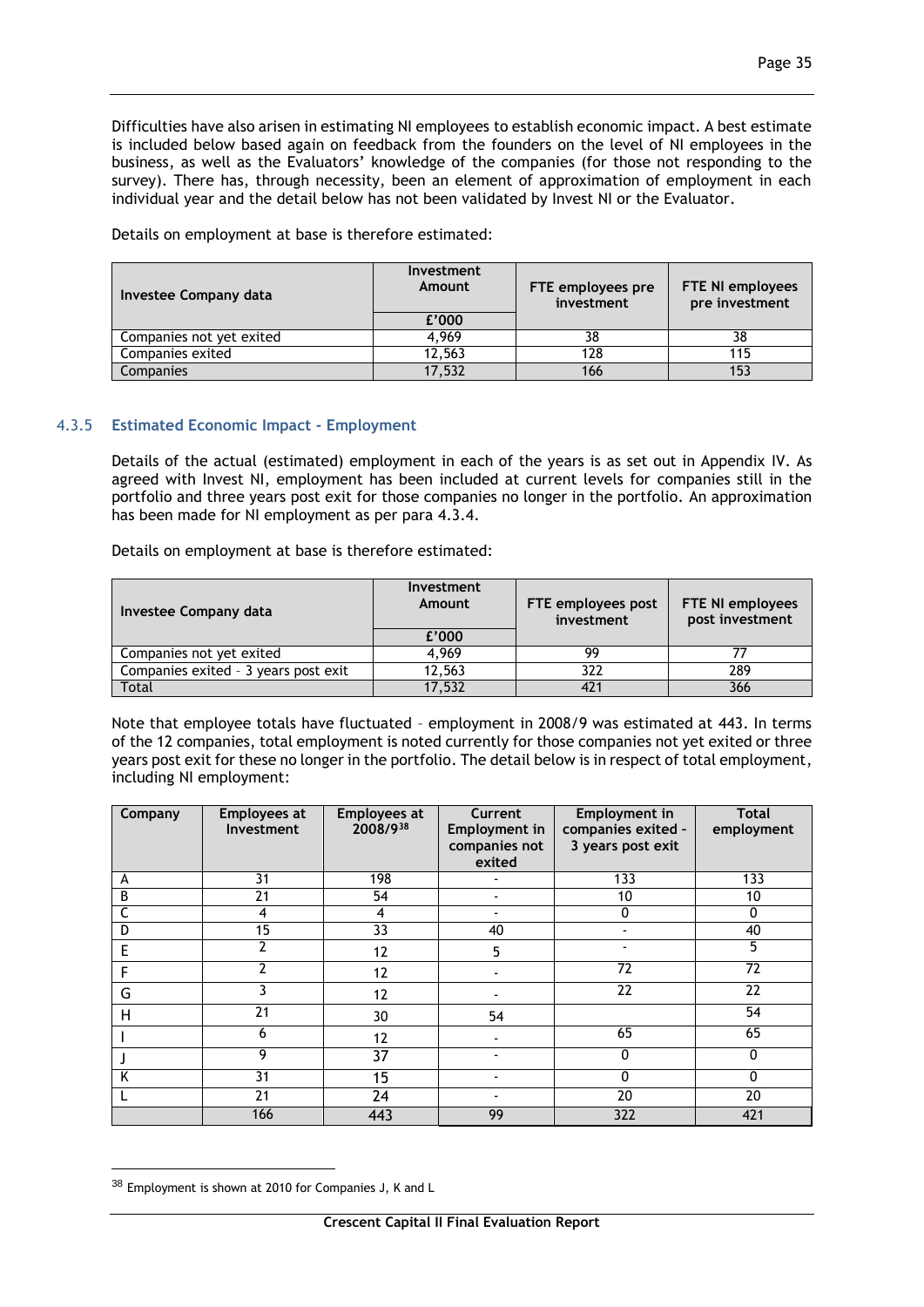- Of the three existing companies, two have increased their employees, whilst employment has fallen in one company
- Of the seven exited companies with positive valuations, four had increased employment, one had no employees three years after exit, and two had seen a reduction in employment.

It is noted however from the case studies, that for two companies with 205 FTEs recorded above, their employment has increased since they were acquired and they are now employing, or forecast to employ, 250 in NI. Three of the acquired companies have NI employment, actual and forecast, of between 100 and 150 in NI.

One previous founder noted that more could have been done by Invest NI to maintain turnover, postacquisition:

Invest NI have not taken advantage of the impact of the acquisition. The acquisition attracted one of the largest privately held software companies in Silicon Valley to Belfast – post acquisition there was practically no engagement to attract them to further invest and grow a major footprint in NI. As a consequence, the team has dwindled and an acquisition 18 months later in Republic of Ireland has now turned into a major development and investment centre for the US company in Europe. This was a huge missed opportunity for Invest NI/NI govt.

*Source: company founder*

The increase in employment (total and in NI) was:

| Investee Company data                | <b>Investment</b><br>Amount | <b>FTE</b> employees<br>increase | FTE NI employees<br>increase |
|--------------------------------------|-----------------------------|----------------------------------|------------------------------|
|                                      | f'000                       |                                  |                              |
| Companies not yet exited             | 4.969                       |                                  |                              |
| Companies exited - 3 years post exit | 12,563                      | 194                              | 174                          |
| <b>Total</b>                         | 17,532                      | 255                              | 213                          |

Total employment has grown from 166 to 421, an increase of 255. NI employment has grown from 153 to 366, an increase of 213. 153 FTE jobs in NI have been safeguarded. Note that employment has been lower than in Crescent I (see para 5.2) although there were no economic targets.

## 4.3.6 **Estimated Economic Impact - Turnover**

Consideration is given to turnover within the Crescent II companies. Note that many companies became cost centres post their acquisitions and turnover has therefore been difficult to determine. Some information is incomplete and based on eight companies responding to the survey:

| Company                  | Investment<br>excl Loan<br><b>Notes</b><br>£000 | Turnover at<br>investment <sup>39</sup><br>£000 | <b>Turnover</b><br>at 2008/9<br>£000 | Annual<br><b>Turnover</b><br>Current/at<br>exit | Annual<br><b>Export</b><br><b>Turnover</b><br>Current/at<br>exit | Forecast<br><b>Export</b><br>Turnover 3<br>years |
|--------------------------|-------------------------------------------------|-------------------------------------------------|--------------------------------------|-------------------------------------------------|------------------------------------------------------------------|--------------------------------------------------|
| D                        | 1,479                                           | 348                                             | 453                                  | 2,200                                           | 2,100                                                            | 4,500                                            |
| E                        | 2,040                                           | 5                                               | 51                                   | 155                                             | 155                                                              | 2,000                                            |
| н                        | 1,450                                           | 1,766                                           | 1,659                                | 4,200                                           | 4,000                                                            | 6,300                                            |
| Total<br>Existing        | 4,969                                           | 2,119                                           | 2,163                                | 6,555                                           | 6,255                                                            | 12,800                                           |
| A                        | 1.366                                           | 1,294                                           | 15,008                               | 19,000                                          | 19,000                                                           |                                                  |
| B                        | 1,276                                           | 2,195                                           | 5,749                                | 7,000                                           | 7,000                                                            |                                                  |
| G                        | 1,150                                           | 30                                              | 123                                  | 1,500                                           | 1,500                                                            |                                                  |
|                          | 950                                             | 85                                              | 261                                  | 1,300                                           | 1,200                                                            |                                                  |
|                          | 1,431                                           | $1,088^{40}$                                    | 2,175                                | 2,900                                           | 2,900                                                            |                                                  |
| Exited with<br>responses | 6,173                                           | 4,692                                           | 23,316                               | 24,700                                          | 24,600                                                           |                                                  |

<sup>&</sup>lt;sup>39</sup> Refers to dates between 2004 and 2009

<u>.</u>

<sup>40</sup> Estimation per consultation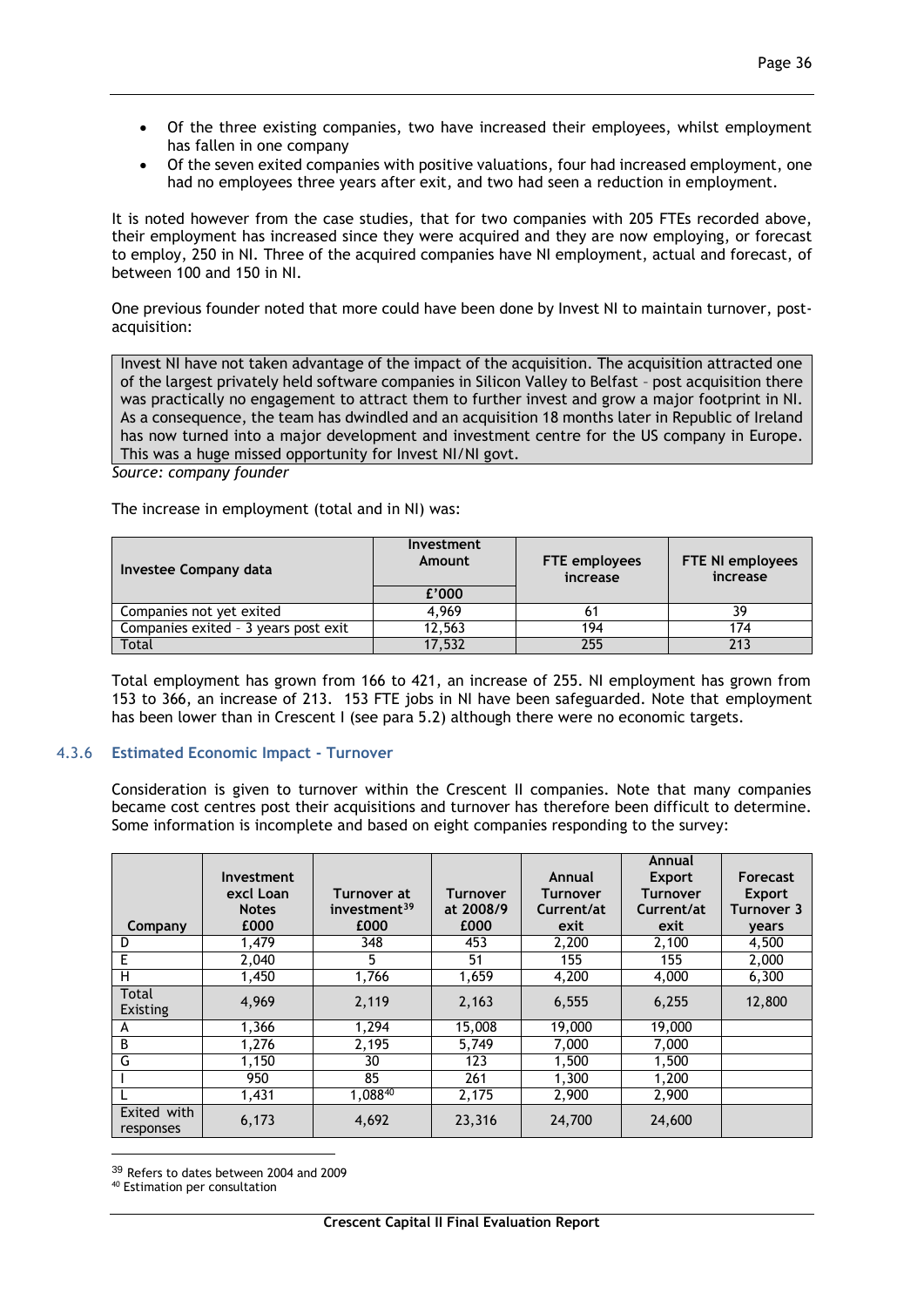| Company | Investment<br>excl Loan<br><b>Notes</b><br>£000 | Turnover at<br>investment <sup>39</sup><br>£000 | <b>Turnover</b><br>at 2008/9<br>£000 | Annual<br><b>Turnover</b><br>Current/at<br>exit | Annual<br><b>Export</b><br><b>Turnover</b><br>Current/at<br>exit | Forecast<br><b>Export</b><br>Turnover 3<br><b>vears</b> |
|---------|-------------------------------------------------|-------------------------------------------------|--------------------------------------|-------------------------------------------------|------------------------------------------------------------------|---------------------------------------------------------|
|         | 350                                             | 433                                             | 235                                  | n/a                                             | n/a                                                              |                                                         |
|         | 1,230                                           | 49                                              | 270                                  | n/a                                             | n/a                                                              |                                                         |
|         | 2,240                                           | n/a                                             | 522                                  | Failed                                          | Failed                                                           |                                                         |
| K       | 2,225                                           | n/a                                             | 983                                  | Sold at min                                     | Sold at min                                                      |                                                         |
|         |                                                 |                                                 |                                      | value                                           | value                                                            |                                                         |
|         | 17, 18741                                       | 7,293                                           | 27,489                               | 31,255                                          | 30,855                                                           | 12,800                                                  |

In summary:

- For the companies where information is available, turnover is estimated to have increased from £7.2m at investment to £31m at exit or current, an increase of £24.4m, with export sales of £30.8m.
- For the existing companies on the portfolio, turnover increased from £2.1m to £6.6m with £6.3m of this export sales.
- For five exited companies with information available, turnover increased from £6.1m at investment to £24.7m at exit, with almost all being export sales. Note that additionality and displacement is considered in para 5.3.1.

## 4.3.7 **Economic Benefits of exits**

The financial impact of exits to date (and potential) is noted in para 3.2.2. The exits (actual and planned) can be assessed in terms of their benefit to the NI economy and/or to the Fund:

|                        | Investment | Surplus/<br>(deficit) | <b>Benefit to</b> | <b>Current NI</b> | <b>Growth in NI</b><br>employment<br>from | <b>Benefit to</b><br><b>NI</b> |
|------------------------|------------|-----------------------|-------------------|-------------------|-------------------------------------------|--------------------------------|
| Company                | £000       | £000                  | Fund              | Employment        | investment                                | economy                        |
| D                      | 1,479      | (723)                 | Potentially       | 31                | 16                                        | Yes                            |
| E                      | 2,040      | (2,040)               | No                | 5                 | 3                                         | Yes                            |
| Н                      | 1,450      | 2,897                 | Yes               | 41                | 20                                        | Yes                            |
|                        |            |                       |                   |                   |                                           |                                |
| A                      | 1,366      | 1,680                 | Yes               | 107               | 82                                        | Yes                            |
| B                      | 1,276      | 447                   | Yes               | 9                 | $-10$                                     | Partially                      |
| С                      | 350        | 162                   | Yes               | 0                 | -4                                        | No                             |
| F                      | 1,230      | 314                   | Yes               | 150               | 148                                       | Yes                            |
| G                      | 1,150      | 3,385                 | Yes               | 21                | 18                                        | Yes                            |
|                        | 950        | 1,897                 | Yes               | 62                | 56                                        | Yes                            |
| J                      | 2,240      | $-2,240$              | No.               | 0                 | -29                                       | No                             |
| K                      | 2,225      | $-2,144$              | No.               | 0                 | -8                                        | No                             |
|                        | 1,431      | 2,842                 | Yes               | 18                | $-1$                                      | Yes                            |
| of<br>Total<br>benefit |            |                       | 9 of 12           |                   |                                           | 9 of 12                        |

Overall, it is considered that:

- Nine of the 12 investments (62% by investment cost) resulted in a benefit to the Fund (or a benefit is anticipated); and
- Nine of the 12 investee companies (72% by investment cost) resulted in a benefit to the NI economy in terms of NI jobs created (343) or NI jobs safeguarded  $(27)^{42}$ . Two of the investee companies, with investment of £1,626k, surplus of £609k and NI employment at investment of 23, were acquired by FDI companies. The technology and employment of these two companies were fully or mainly exited from NI.

1

<sup>41</sup> £17.532m incl loan notes

<sup>42</sup> Note that these reflect current employment where known.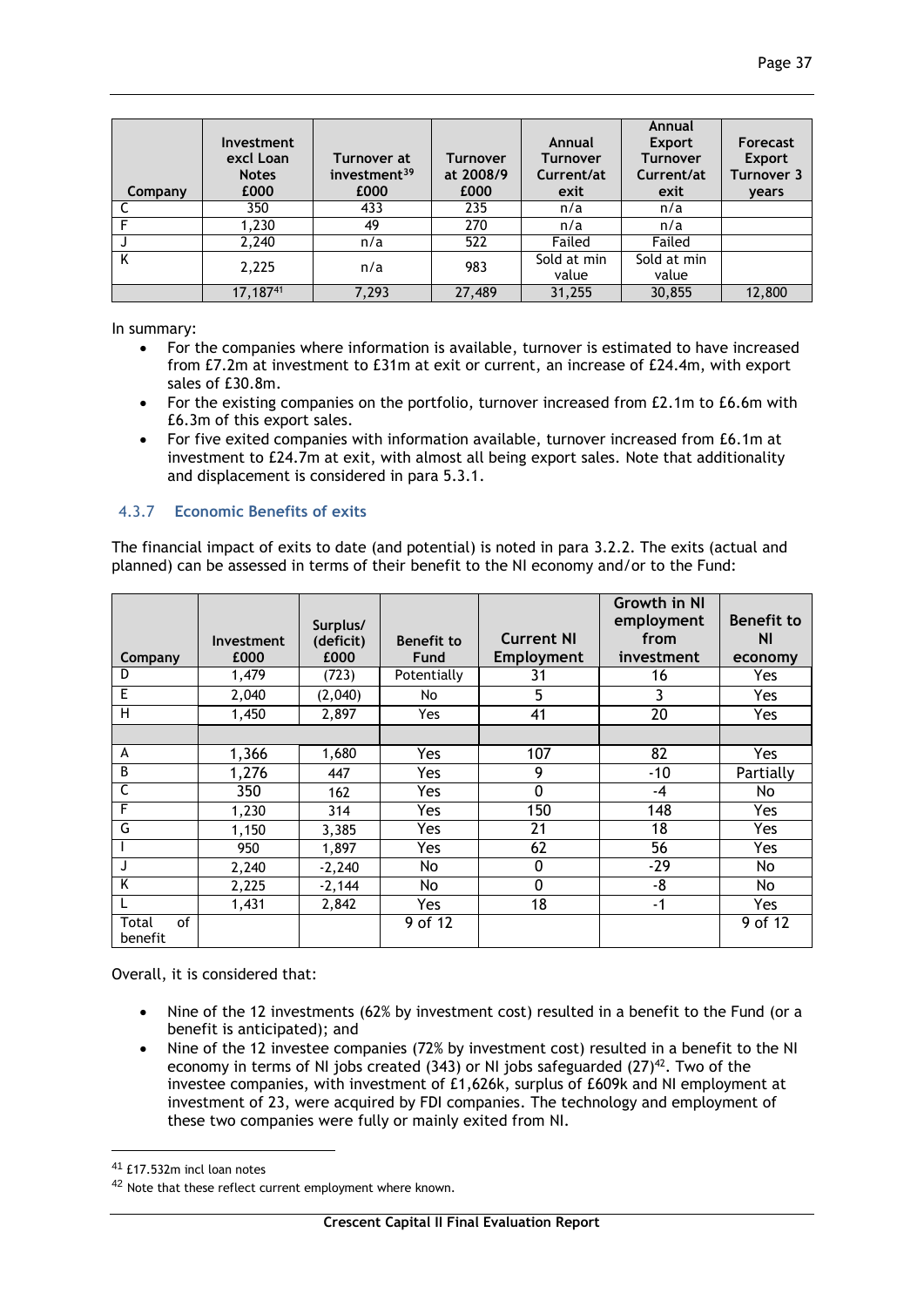### 4.3.8 **Wider Impact**

Consideration is given to the wider impacts achieved from Crescent II. The following is considered:

**Role of Crescent II in addressing gaps in the availability of early stage and development capital and increase the number of visible and sustainable sources of finance for SMEs including external investment into Northern Ireland.** 

Invest NI's focus in 2002 was encouraging and providing targeted financial support to raise the level of investment by business in strategic research, product development and industrial design as well as developing a process for equity investment in suitable start-up companies with promising technologies and good business prospects.

There was evidence of market failure at the time of the establishment of Crescent II with the fund filling one element of the VC infrastructure for which there is a demonstrable need – providing a follow on from NITECH/Viridian (see para 2.2.2) (which could invest up to £250k/£300k respectively), and a deal flow for larger / later deals and at a time when the level of VC investment in NI represented 0.7% of the UK total VC investment as compared with NI's share of UK GDP of 2.2%.

At the time of Crescent II's launched, Enterprise Equity was the only NI VC house capable of meeting demand for deal sizes £250k plus. Other UK/ROI VC houses were unwilling to invest in NI: the geographical location and the proliferation of smaller deals (e.g. less than £1 million) had traditionally deterred further private sector VC activity in Northern Ireland.

Crescent Capital II and Enterprise Equity were the only two funds in NI focused on post start up early stage investments with deal sizes from £250k up to £1m, although the focus for Enterprise Equity was increasingly on MBI/ MBOs.

The £1m plus development funding level has been historically challenging for NI companies. There was limited evidence of external VCs investing in NI (the exception in the portfolio was Company A). There was also a need for a fund with sufficient capital to follow their money to a successful exit in order to demonstrate the potential of such investment to make adequate returns for the private sector. Crescent II's investment in 12 businesses was therefore critical.

**Role in facilitating a sustainable Venture Capital and Fund Management community in NI**

Crescent II was the second VC fund in NI at a time when all regions were investing in VC funds. Stakeholders note the benefits to NI of having a vibrant VC community, with the infrastructure for sustainability. Crescent II assisted in developing / maintaining fund management experience in NI – through employing a locally based Fund Manager.

#### **Role in attracting FDI**

The general experience of Crescent II has been that that trade sales to overseas companies can lead to a FDI growth opportunity, with more jobs created (i.e. where an FDI acquires an INI equity supported company and develops it further in NI). Accordingly, a more active VC environment will indirectly encourage FDI as the types of companies supported can be referenced in the Invest NI sales drive. Various VC exits and other exits by technology led companies have been to overseas companies and FDI has occurred e.g. The US FDI purchase of Company F where NI jobs now total 150 (from 72 jobs three years after exit), although for others (Company L), the NI operation has not expanded.

#### **Role of CC II in scaling companies in NI**

Crescent II had a role in scaling companies including through access to finance and governance. As a condition of their investment the funds often require appointment of non-executive chairs and directors who have industry knowledge and experience on the boards of the investee companies to strengthen the directors' skill sets.

"There were plenty of good pre-revenue projects in the NI market, that are founded on leading research and/or world class technical expertise. The funds should ideally bring "smarts" and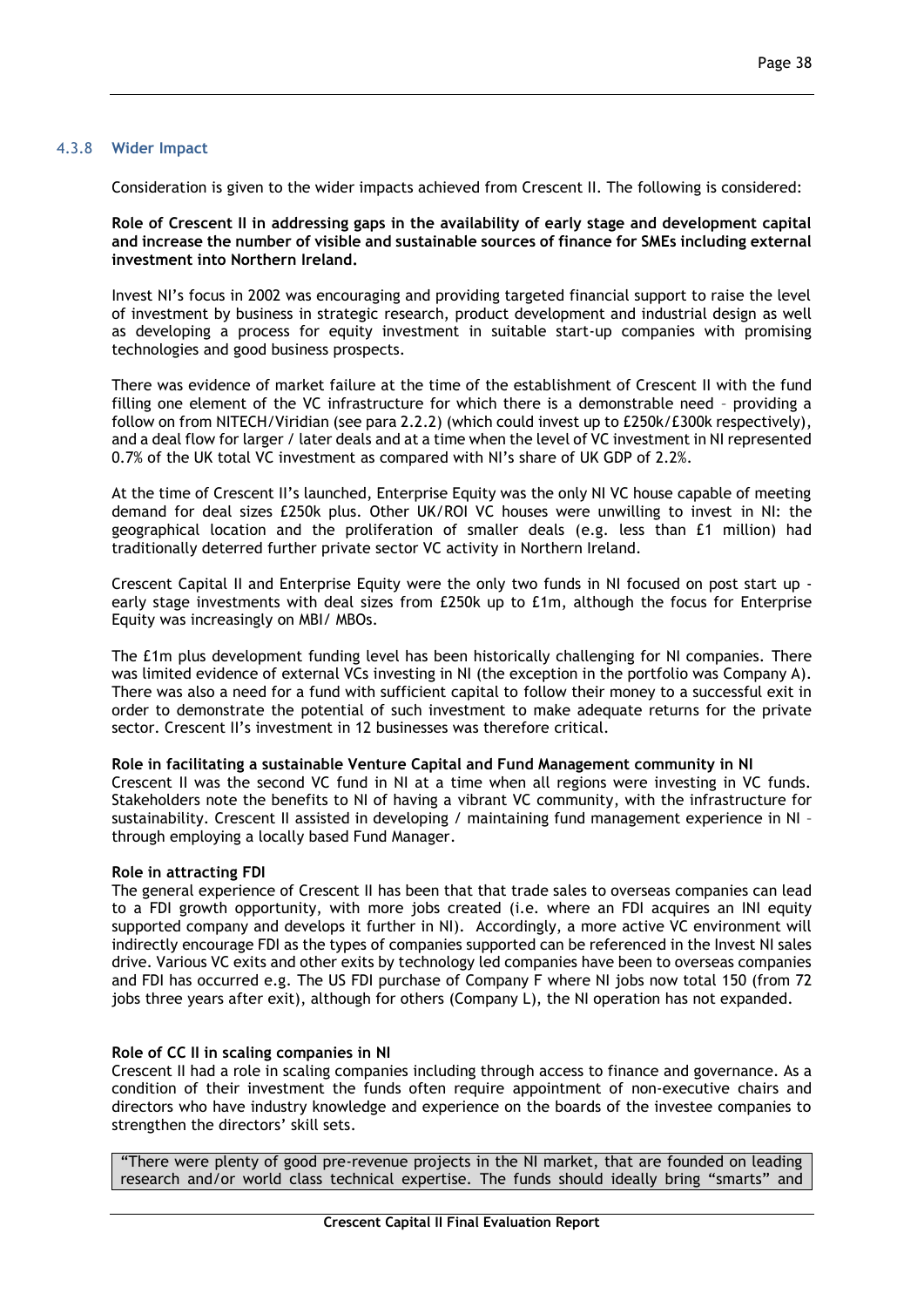contacts/networks as well as money to each project. The issues typically faced by most companies are around not being clear from an early stage on the product/market fit, not having the confidence, ambition and tools to effectively scale projects, a lack of sales skills in management teams and a lack of experienced NEDs". (Solicitor)

"Without the investment, company would have remained on a more conservative strategy, foregoing some growth opportunities". (Company CEO)

## **Role in introducing venture capital as a mainstream funding mechanism**

A key outcome was to increase access to VC funds for NI SMEs. The availability of Crescent II facilitated the education of the NI SME community as to the benefits of venture capital (experienced board representation etc) as a stepping stone to reducing NI's grant culture dependency.

It is difficult to assess the impact of Crescent on the grant culture dependency – however the fact that companies are increasingly exposed to this form of finance – whether successful or not in securing it – has undoubtedly helped to educate businesses about this route to finance.

### **Role in successfully bringing a company to IPO and supporting MBOs**

Company D achieved an IPO in 2017. Its case study is included in para 3.2.2. With this being a significant achievement for the company (from a reduction in staff to 12 in 2012, it pivoted to refocus its efforts on providing services (rather than drug discovery) and achieved a valuation of £18m and cash injected of £5.9m. Since then the Company has grown, and despite a fall in sales in the current year, expects sales to increase over the next three years. The CEO largely attributes this achievement to the Crescent Capital managing partner and notes the mentoring support provided by Crescent Capital.

The role in supporting MBOs and MBIs was also noted. There were two such transactions with Crescent II supporting the MBO of Company B and the MBI of Company H. For the former, this was sold on a multiple of 1.31 times investment. The MBI is still in the Crescent II portfolio and is valued at three times investment cost. The CEO of Company H noted the partnership arrangement with Crescent:

"CC partnered with me in the acquisition. The nature of the professional / commercial relationship fits the profile of the company and our management team". (Company CEO)

## **Role in the development of the skill base in NI**

In Crescent II funding of seven start-ups/early stage companies, the VC fund manager played a role in the development of skills, knowledge, networks and management capabilities (as evidenced by investee company survey responses with regard to non-financial supports). Investment has been made in investor readiness and deal flow generation activities. Crescent Capital notes that often, pipeline firms were not investment-ready when they start discussions with the Fund Manager; their systems, processes, capacity and capabilities were not fit-for-purpose to accommodate growth. Significant changes were needed to achieve the necessary standards for due diligence. To this end, Crescent had sought to work with the potential portfolio companies to put in place optimal governance and management structures, including working with firms to adopt best practice financial systems/processes, board structures, and leadership arrangements, to develop business plans, and to expand management teams. Even for more mature companies, these noted the benefits of regular feedback from the experienced Crescent investment team.

#### **Synergy with existing DETI backed VC funds e.g. Viridian, NITECH**

The £22.5m Crescent Capital II Fund was developed to occupy a specific gap in the NI VC infrastructure with NITECH, Viridian and others including QUBIS and UUTECH providing a pipeline into the fund.

**Impact of CC II on the investment culture in NI, encouraging access to new capital markets and introductions made:** The concept of VC funding was not well known in the local market in 2004, so there was a lot of education to be done on a deal by deal basis, and also in terms of wider awareness of the VC funding model. The VC funds have been well represented at trade events/conferences over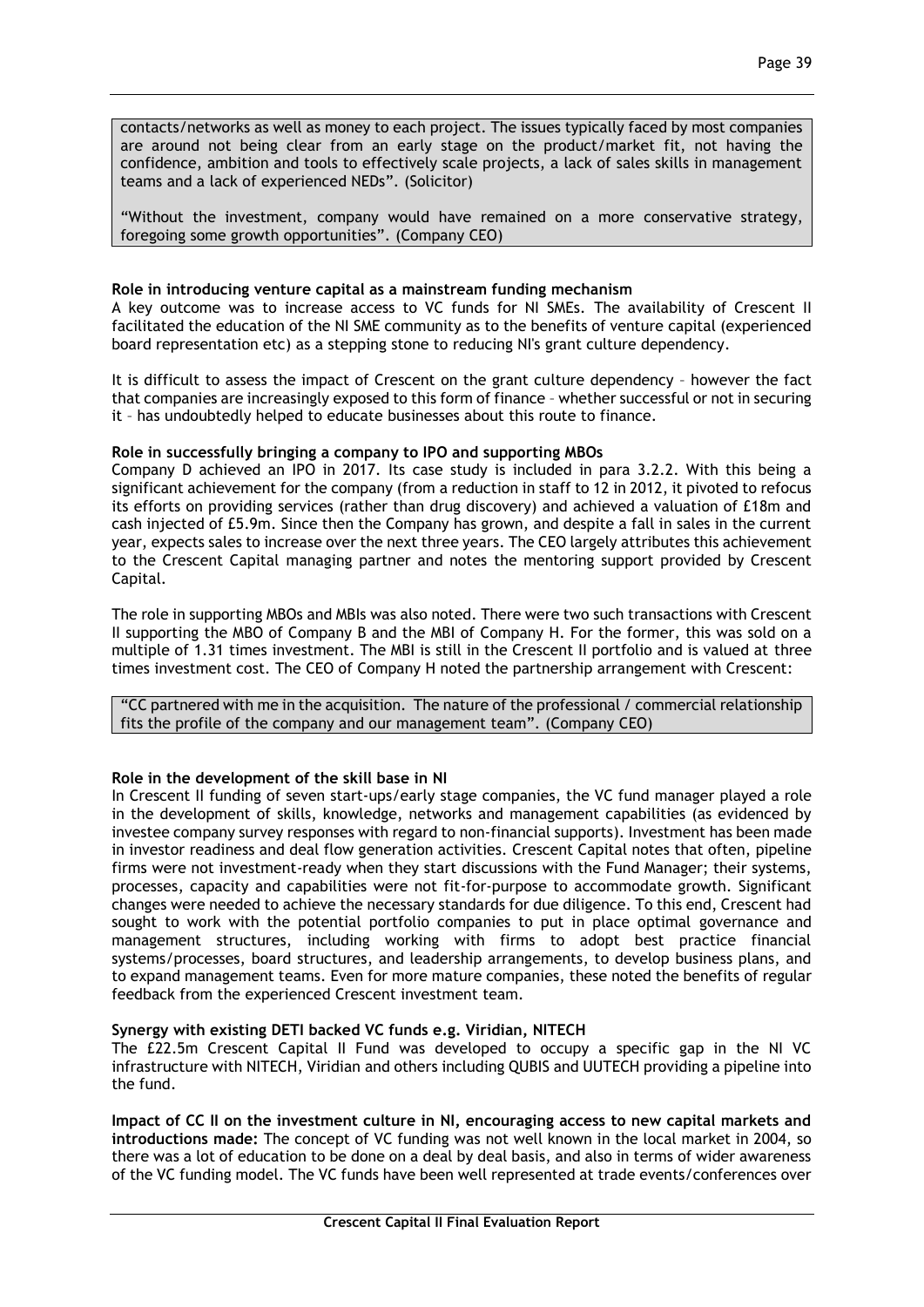the last decade although it does not spend sizable amounts on PR and marketing. Awareness of the existence of these funds could have been greater among those not already plugged into the local VC eco-system of advisors, intermediaries and industry events.

### **Founders supporting growth in further companies.**

Of the successfully exited founders completing the survey, all but one have proceeded to invest in or act as CEO/Chairman in future start-ups as well as investing in multiple start-ups.

### 4.4 **Assessment of the impact of Crescent II in increasing equity investment and addressing barriers to SMEs seeking finance to support growth plans**

CCII had a significant impact in increasing equity/venture capital investment in NI and in attracting new funds to NI.

The fund has been very important in establishing VC as a viable source of funding for early stage local companies. They have been invaluable in attracting external funds to NI.

UK and Irish based funds have taken a much greater interest in NI companies in the last decade. They generally make later stage investments, so often they look for a local investment to have been made in the early stages of growth as an endorsement of the management team and governance standards. Without a thriving local VC market, later stage external money is much harder to attract. Another source of investment comes in the form of external trade buyers acquiring portfolio companies when the funds exit. These buyers have typically been US or European based multi-nationals who have invested further in the NI business post acquisition.

### 4.5 **Conclusion**

This section of the report considered the performance of Crescent II against its specific targets.

Crescent II has achieved two of its stated target KPIs, partially achieved 1, not achieved 1 target and is not anticipated to achieve the outstanding target (although the target of a net IRR of 10% was not realistic).

£19.2m has been returned from investment realisations, equating to approximately 85% of the initial investment (plus the Priority Referred return). Feedback from Crescent Capital is that the fund has returned all capital to the private investors, but with an expected shortfall to Invest NI of £1.5m.

Total employment has grown from 166 to 421, an increase of 255. NI employment has grown from 153 to 366, an increase of 213. 153 FTE jobs in NI have been safeguarded. Note that employment has been lower than in Crescent I (see para 5.2) although there were no economic targets.

For the companies where information is available, turnover is estimated to have increased from £7.2m to £31m at exit or current, with export sales of £30.8m.

There have been wider economic benefits:

- Crescent II has been instrumental in addressing gaps in the availability of early stage and development capital and increased the number of visible and sustainable sources of finance for SMEs including external investment into Northern Ireland.
- It has helped to facilitate a sustainable Venture Capital and Fund Management community in NI
- It has attracted FDI, leading to growth in acquired companies
- Finance and strategic advice, including from NEDs have helped to scale companies in NI
- It has introduced venture capital as a mainstream funding mechanism
- It has successfully brought a company to IPO and supported MBOs
- It has helped to develop the skill base in NI
- It has had a positive impact on the investment culture in NI, encouraging access to new capital markets and introductions made
- Founders have been supporting growth in further companies.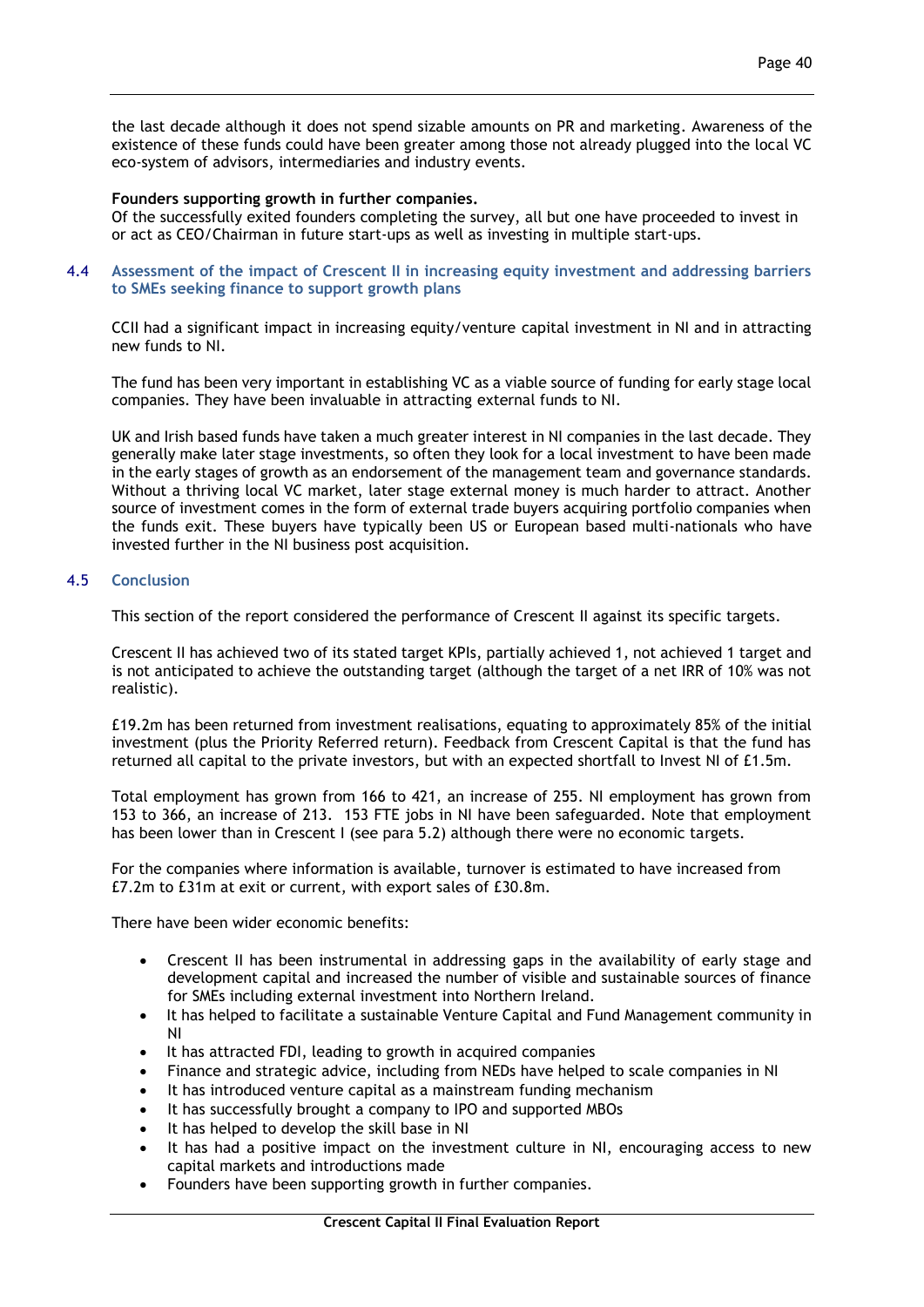## 5 **RETURN ON INVESTMENT & VALUE FOR MONEY**

## 5.1 **Introduction**

Section 5 is concerned with an assessment of the Return on Investment and Value for Money from Crescent II. Section 5 includes the following:

| Para             | <b>Details</b>                                       |
|------------------|------------------------------------------------------|
| $\overline{5.2}$ | Benchmarking                                         |
| 5.3              | Consideration of the Return on investment            |
| 5.4              | Economy, efficiency and effectiveness of Crescent II |
| 5.5              | Assessment of Value for Money                        |
| 5.6              | Equality                                             |

### 5.2 **Benchmarks of Regional Venture Funds**

### 5.2.1 **NI Benchmark funds**

**Pre Crescent II: Crescent Capital I** (the predecessor to Crescent II) was a £14m Venture Capital Fund set up under the terms of the Hambro Northern Ireland Ventures LP Limited Partnership Agreement dated 23 October 1995. The Fund was established as a pilot with £7m provided in the form of a loan from Invest NI, subordinated to a matching £7m from private investors (this being the ongoing arrangement). The Fund sought to make investments in the range £250k to £750k and up to £1m in exceptional circumstances. A total of £10.79 million was invested by the Fund in 12 companies;

- Scale (employees): ranging from around five people to more than 500 people at the time of the investment;
- Scale (turnover): ranging from around £119,000 to in excess of £41.1 million at the time of investment;
- Sector: Eight in the manufacturing sector, three in the tradable services sector and one undefined sector (UP Holdings a property holding company);
- Deal Type: start up (x1), early-stage (x4) or development stage (x7).

This levered further investment of around £15.45 million from the public and private sectors. In addition, management fees of £3.6m were paid to Crescent Capital over the lifetime period of the Fund (1995 – 2007).

The Limited Partnership terminated on 10 November 2007 and the winding up of the Fund was completed in mid 2008.

In terms of economic performance, total sales increased by £68.576m (98%) from £70.2 million to £138.8 million; and employment levels increased by 413 (53%) from 774 employees to 1,187 employees.

In terms of financial performance, of the twelve investments, three resulted in profitable trade sales, one Initial Public Offering (IPO) was achieved, and two failed. The remaining investments did not provide commercial returns. Overall the Fund achieved an Internal Rate of Return (IRR) of minus 0.9%, there was a shortfall of just over £60k in returns to private investors (with an IRR of 7.8% to the private sector) and the DETI / Invest NI investment of £7m was written off.

**Subordination:** INI has historically invested its money in the Development Funds on the basis of it being subordinate to the private sector. The level of subordination was 50% in Crescent I, 33% in Crescent II, 50% in the Crescent III and Kernel Development Funds and 25% subordination in Crescent IV. This was after the 2011 failed bid (as initially won by Crescent assuming 33% subordination). Changes in EU rules means that there is now an upper level on subordination of 25% - Reference Article 21 GBER 2014.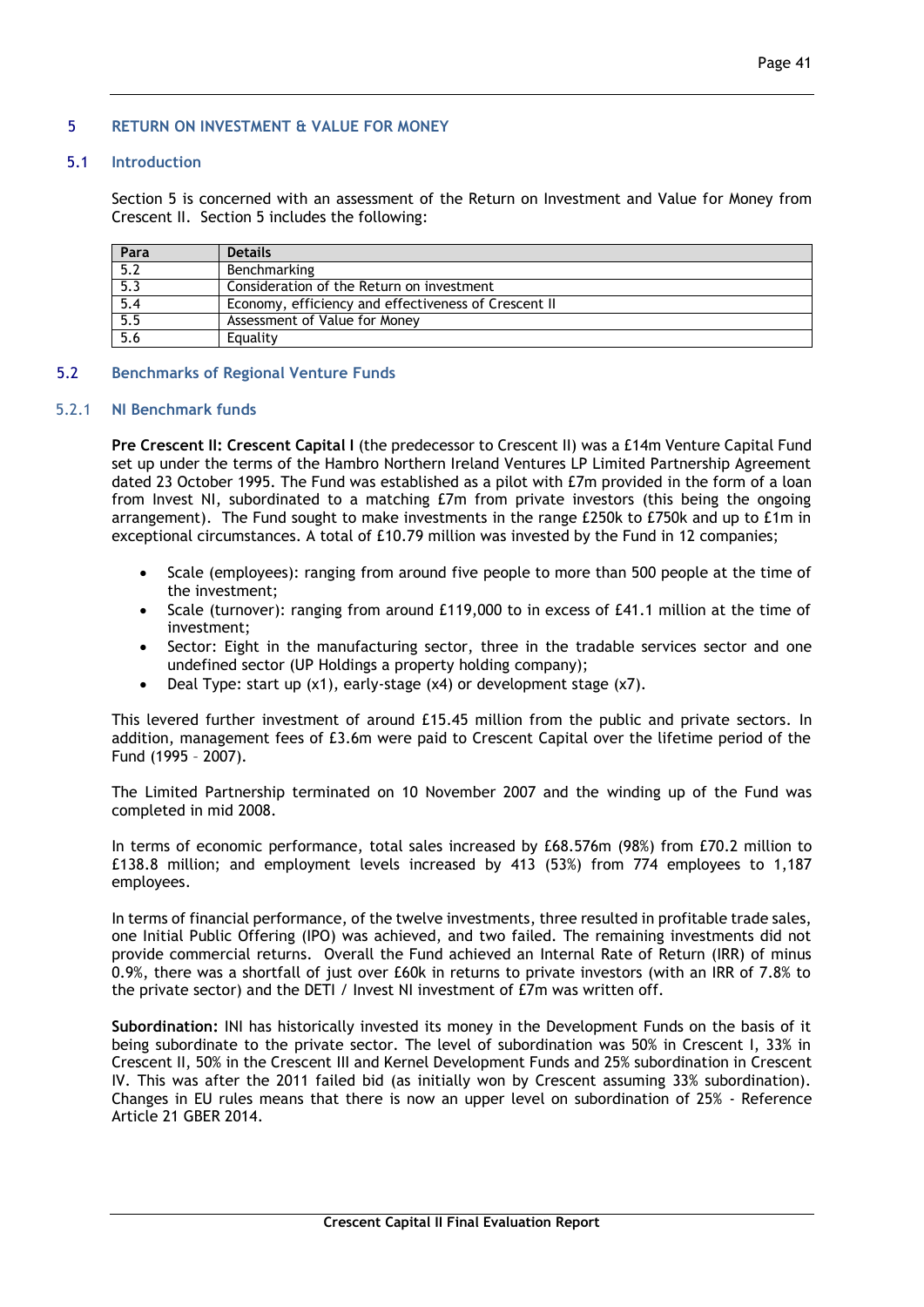#### 5.2.2 **Benchmark funds at launch of Crescent II**

The benchmarking exercise conducted for the Interim Evaluation in 2009 demonstrates the range of investment models that were utilised throughout the UK and Ireland, with benchmarking against the North East Co-Investment Fund (NECOIF); The Scottish Co-Investment Fund (SCF); and The Enterprise Ireland Seed and Venture Capital Programme (EI) as per the Interim Evaluation (2009). There has also been benchmarking across the Northern English JEREMIE Funds (evaluation completed in 2019) and with a review of the Early Assessment of the Impact of BIS Equity Fund Initiatives (2010). The three JEREMIE funds cover the North East, North West and Yorkshire and Humber regions of England and were funded through the 2007-13 English ERDF programme.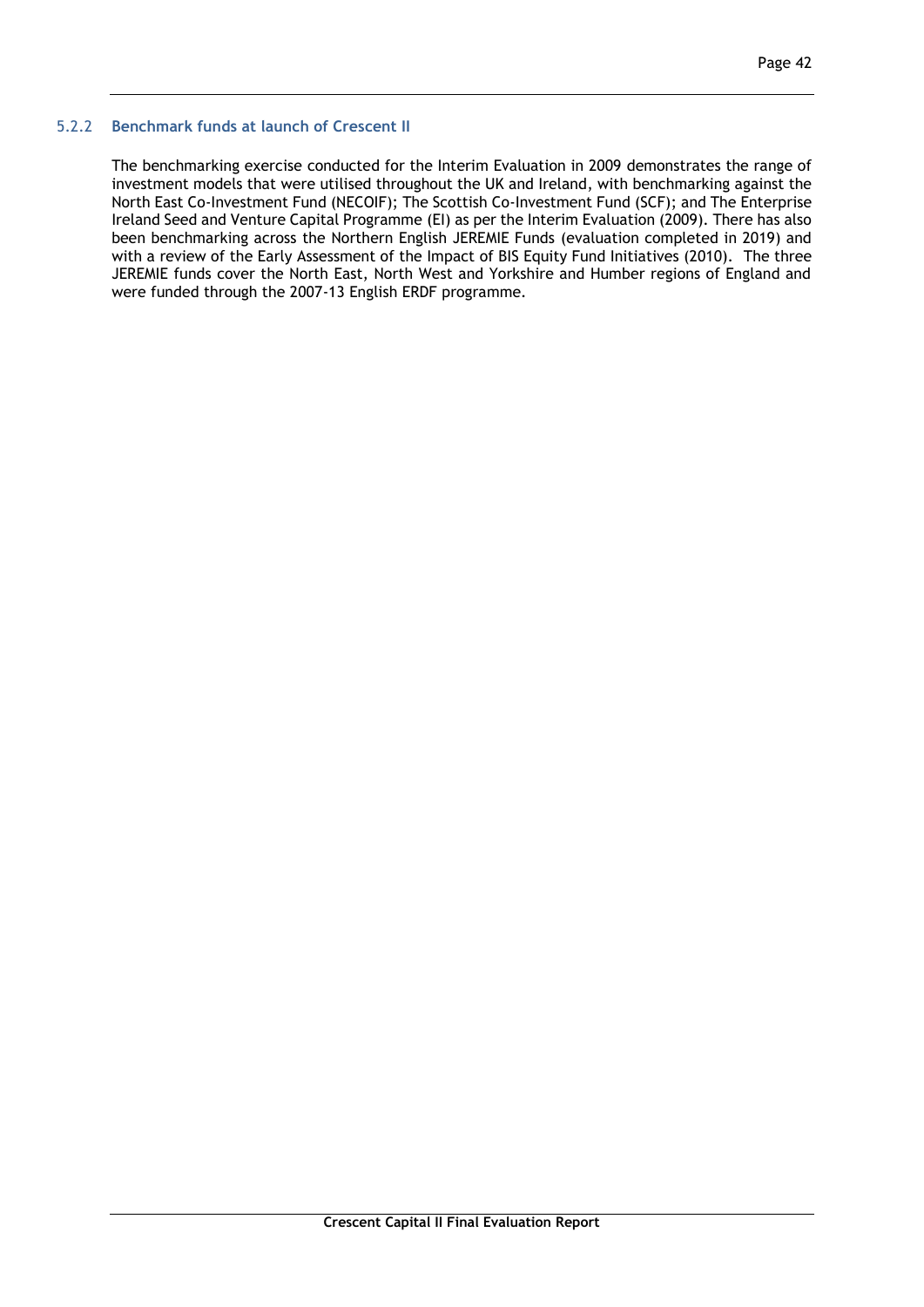Details of benchmark funds are:

| Indicator                                   | <b>Crescent Capital I</b>                                 | <b>Crescent Capital II</b>                                                     | <b>NECOIF</b>                    | <b>SCF</b>                                                       | Northern English<br><b>JEREMIE Funds</b>                               | EI 2000-2006        | EI 1994-1999                        |
|---------------------------------------------|-----------------------------------------------------------|--------------------------------------------------------------------------------|----------------------------------|------------------------------------------------------------------|------------------------------------------------------------------------|---------------------|-------------------------------------|
| Period                                      | 1995-2007                                                 | 2004-2020                                                                      | 2005-2008                        | 2003-                                                            | 2007-2013                                                              | 2000-2006           | 1994-1999                           |
| Type                                        | Equity                                                    | Equity                                                                         | Equity & quasi<br>equity         | Equity                                                           | Equity plus loans                                                      | Equity              | Equity                              |
| <b>Fund Value</b>                           | £14m                                                      | £22.5m                                                                         | E23m                             | £84m                                                             | £600m <sup>43</sup>                                                    | €474m               | €147m                               |
| Source(s)                                   | Invest NI (EU)<br>50%<br>Private 50%                      | Invest NI 33%.<br><b>EIF 27%</b><br>OUB/UU 9%<br>Private 31%                   | <b>ERDF 100%</b>                 | SE/ERDF 52%<br>Other 48%                                         | <b>ERDF Structural</b><br>Fund and the<br>European<br>Investment Bank. | EI 21%<br>Other 79% | <b>ERDF 30%</b><br>Other 70%        |
| Public / Private<br>Investment              | subordinated<br>loan                                      | subordinated<br>loan                                                           | pari passu                       | coinvest on pari<br>passu basis                                  | n/a                                                                    |                     | El 2007-2012 Programme - pari passu |
| Investment range                            | £250k-£1m                                                 | £250k-£1.5m                                                                    | £100k-£1.5m<br>Max NECIOF<br>45% | Up to £0.5m from<br>fund. Max total<br>investment size of<br>E2m | n/a                                                                    | n/a                 | n/a                                 |
| Investments: £                              | £10.8m                                                    | £17.5m                                                                         | E23m                             | £22.95m                                                          | £424m                                                                  | €295m               | €129m                               |
| Investments: No of<br>investments           | 32                                                        | 57                                                                             | 67                               | 162                                                              | n/a                                                                    | 503                 | 506                                 |
| Investments: No of<br>businesses            | 12                                                        | 12                                                                             | 34                               | 100                                                              | 1,869                                                                  | 152                 | 146                                 |
| Average investment                          | £337,253                                                  | £307,579                                                                       | £343,284                         | £141,667                                                         | n/a                                                                    | €586,481            | €254,941                            |
| Average investment<br>per company           | £899,340                                                  | £1,461,000                                                                     | £676,471                         | £229,500                                                         | £226,859                                                               | €1,940,789          | €883,562                            |
| Leverage <sup>44</sup>                      | £8.7m                                                     | £25.6m                                                                         | £40m                             | £54 $m +$                                                        | £891m                                                                  | n/a                 | n/a                                 |
| Impact                                      | 413 jobs created<br>£68.576 m<br>increase in<br>turnover. | 255 jobs created<br>166 iobs<br>safeguarded<br>£24.4m increase<br>in turnover. | n/a                              | 709 jobs created<br>£157m turnover                               | 17,000 created<br>19,000<br>safeguarded                                | n/a                 | n/a                                 |
| $Impact: -E$<br>invested per job<br>created | £26,131<br>£13,065 INI only                               | £68,752 total<br>£22,917 INI only                                              | n/a                              | £32,370                                                          | £25,422                                                                | n/a                 | n/a                                 |
| Financial return                            | $cE13m^{45}$                                              | £25m forecast                                                                  | n/a                              | n/a                                                              | £432m forecast                                                         | n/a                 | n/a                                 |

<sup>43</sup> Based on £424m invested and 28% fees

<u>.</u>

<sup>44</sup> Leverage for Crescent I and II excludes Invest NI grants etc

 $45$  Almost £13m when £7m capital plus 7.8% IRR returned to privates included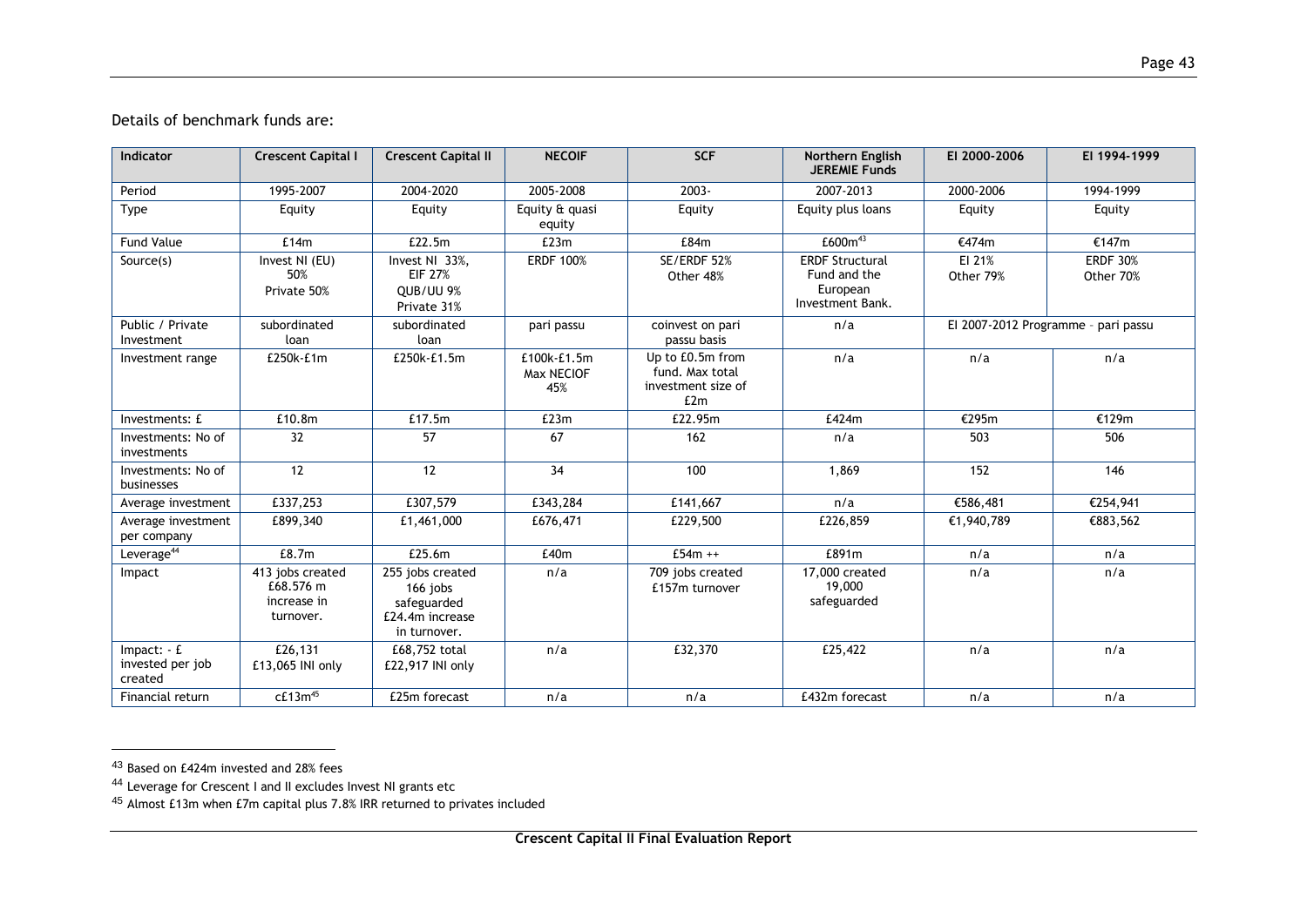European funding is an important contributor to the funds benchmarked, with funding being drawn down from the ERDF and the EIF (and other undefined European monies) by 6 of the 7 funds (including Crescent Capital who drew EIF funds for Crescent II). The ratio of public to private sector monies invested in the funds varies from a minimum of 21% within the EI 2000-2006 fund to 100% of all monies under the NECOIF.

Fund value varies considerably ranging from £10m under Crescent I to £424m in the Northern English JEREMIE Fund and €474m under the EI 2000-2006 Fund. The former will include a range of investment mechanisms including seed, loans etc.

Average investment round size ranges from just over £147k (SCH) to €586k (EI 2000-2006 Programme). The closest average deal size is for NECOIF (£343k) NECOIF: 67 deals, invested £23m.

Average investment per business ranges from £226k (Northern English JEREMIE Fund) to €1.9m (EI 2000-2006 Programme).

Considering impacts of the funds, Northern English JEREMIE Fund had a target of 19,000 jobs created with 17,000 achieved. In terms of cost per job created, this varies from £25.4k (Northern English JEREMIE Fund) to £68.7K (Crescent II). Crescent I fall within this range – the figure for Fund I is £26.1k. The cost per job (CPJ) is significantly higher for Crescent II at £68.7k per job (based on actual employment for companies still in the portfolio and employment three years post exit for those where exits have been achieved). When the Invest NI capital cost only is taken into account, the cost to Invest NI is £22.9k<sup>46</sup> for Crescent II as compared to £13k for Crescent I.

With at least two exited companies demonstrating NI employment growth, the current CPJ will have declined further (to £47.2k for the full fund and £15.7k for Invest NI).

It is noted that the Northern English JEREMIE Fund includes loans. As a further benchmark, for the Northern English JEREMIE fund, the Mid-Term Review (November 2013) - Pages 81 and 97 indicate loans have a CPJ of c£21k and equity c£55k.

Management fees in Crescent II (excluding costs) account for 23% of the total spend (investment sum/ management fees). This appears to be consistent with other available benchmark information (e.g. NITECH 27%, ERDF VC Funds in England and Wales 22% and 28% for the Northern English JEREMIE fund).

With the exception of funds based in London and the South East of England, there were very few regional, government backed funds during this investment period which achieved a return for government. Research carried out by the Small Business Service of DTI, with input from the British Venture Capital Association (March 2006)<sup>47</sup> concluded that early stage funds achieved a negative IRR during the early 2000s, although there would have been economic benefits arising from the creation of government backed funds during this period. (This research indicated that a five-year rolling Internal Rate of Return to 2004 was -1.2% for Venture Capital Funds in the US and -2.3% for those in Europe. According to BVCA, the UK early stage funds achieved an IRR of -10.3% in 2004 over five years.)

It is noted that for the Northern English JEREMIE fund, the original expectation was that the Funds would return £514m, equivalent to 121% of capital invested. The latest projections indicate that the funds will return a lower amount of £432m, equivalent to 102% of capital invested.

This compares to Crescent II where the expected outturn for capital is £25m, or 142% of fund invested.

In summary:

-

• The average investment per round was comparable to other funds, with average investment per company similar to EI.

<sup>46</sup> 1/3 of £17.532m divided by total increase in employment of 255

<sup>47</sup> <https://pdfs.semanticscholar.org/2cc2/5160ae928613287a2b9a85baed06af6cf749.pdf>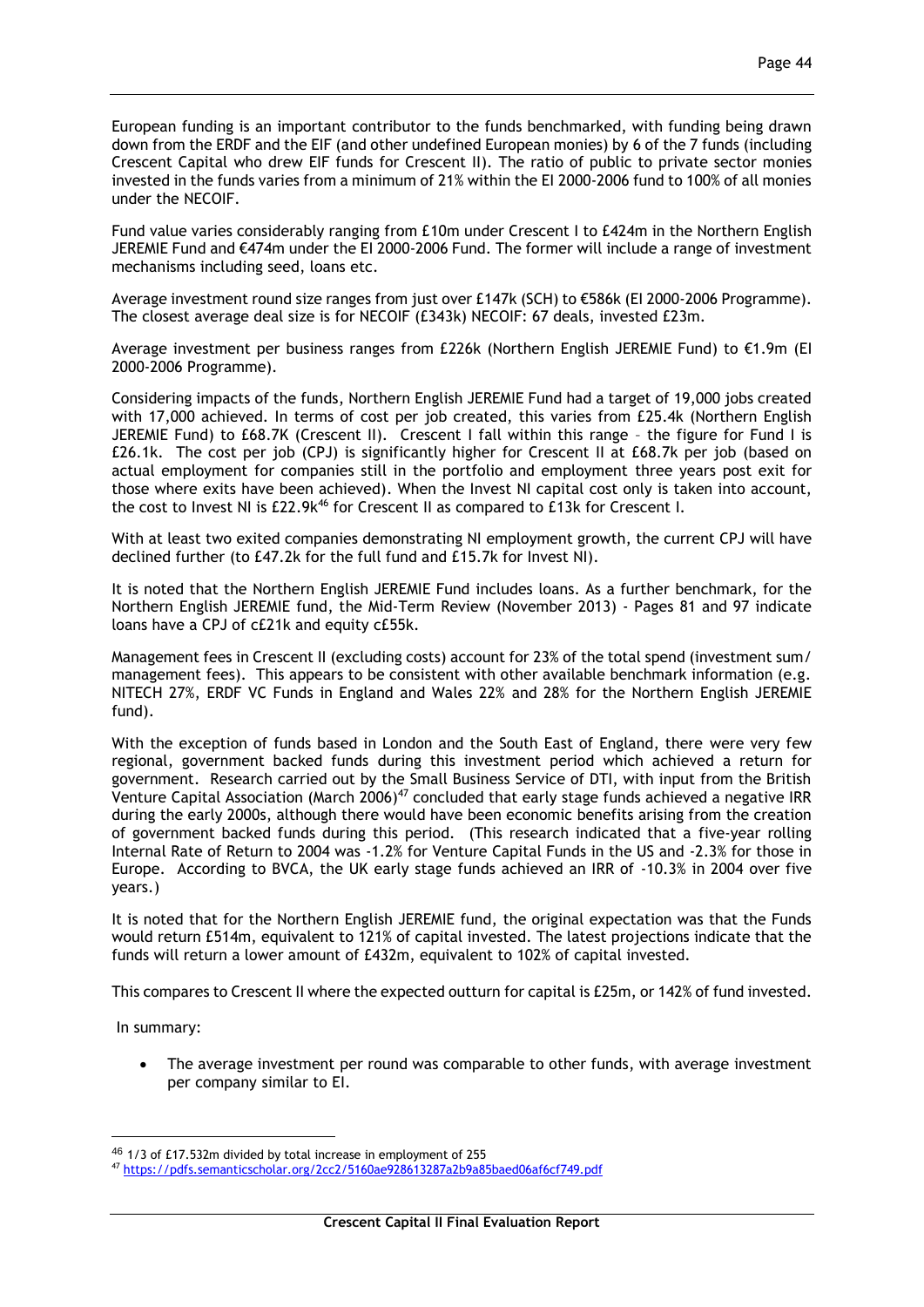- There was a lower number of jobs created as compared to other funds, with CPJ being higher – although comparable when INI funding only is considered and considering the equity portion only of benchmark funds.
- The financial return appears more favourably than that of the benchmarked Northern English JEREMIE fund.

## 5.3 **Consideration of the GVA return on investment**

## 5.3.1 **Economic impact of the Crescent II investment**

Consideration has been given to the economic impact of the investment made by the Crescent II Fund.

The impact assessment has focused on the overall GVA contribution brought about as a result of jobs in the portfolio companies, currently for existing companies in the portfolio and for 3 years post exit for companies no longer in the portfolio. Details are as per Appendix IV.

We have taken the self-assessment of additionality by the companies at 89% and applied the displacement/leakage/substitution calculations as the previous Development Fund Interim evaluation. For example, for the Development Funds (Crescent III & Kernel) the company assessment of additionality was 76% and this was reduced to 42% factoring in displacement/leakage/substitution. We have applied a similar reduction for Crescent II with overall additionality estimated at 49%.

Based on GVA per sector<sup>48</sup> for the period 2006 to 2019 and NI jobs as per para 4.3.5, total gross GVA arising is £133.842m and Net GVA is £73.602m.

The above GVA, at £73.602m is based on total GVA (not incremental) reflecting the overall value added contributed by funded companies in the CC II period up to current. We also note that for the 12 companies in the Crescent II portfolio, there has been £25.616m invested from other sources, including NITECH/Viridian, and CoFund for two of the companies.

The £72.602m is therefore attributed to all investments made.

It is not possible to determine the impact of individual investments, i.e. some monies were invested pre-Crescent II and the companies were not performing, and hence the value of these investments may have been diminished.

Equally, the Crescent II monies were instrumental in many cases in leveraging in the additional investment, or supported companies during difficult trading or funding periods, prior to them securing additional monies.

Apportionment for Invest NI's investment in Crescent II and assuming no apportionment, indicates the following:

|                            | <b>Total Net GVA</b><br>generated at 49%<br>additionality £000 | Investment £000 | GVA per<br>investment |
|----------------------------|----------------------------------------------------------------|-----------------|-----------------------|
| All investment             | £73,602                                                        | £42,69349       | £1.72                 |
| INI investment (all costs) | £73,602                                                        | £8,100          | £9.08                 |

The above is indicative only – The total Net GVA generated across all investments is £9.08 per £1 INI investment in Crescent II and £1.72 GVA per £1 from all investment – Crescent II and others.

## 5.4 **Economy, efficiency and effectiveness of Crescent II**

<sup>&</sup>lt;u>.</u> <sup>48</sup> This has been based on GVA per FTE (workplace FTE estimated by evaluator)

<sup>49</sup> £25,161k plus £17,532k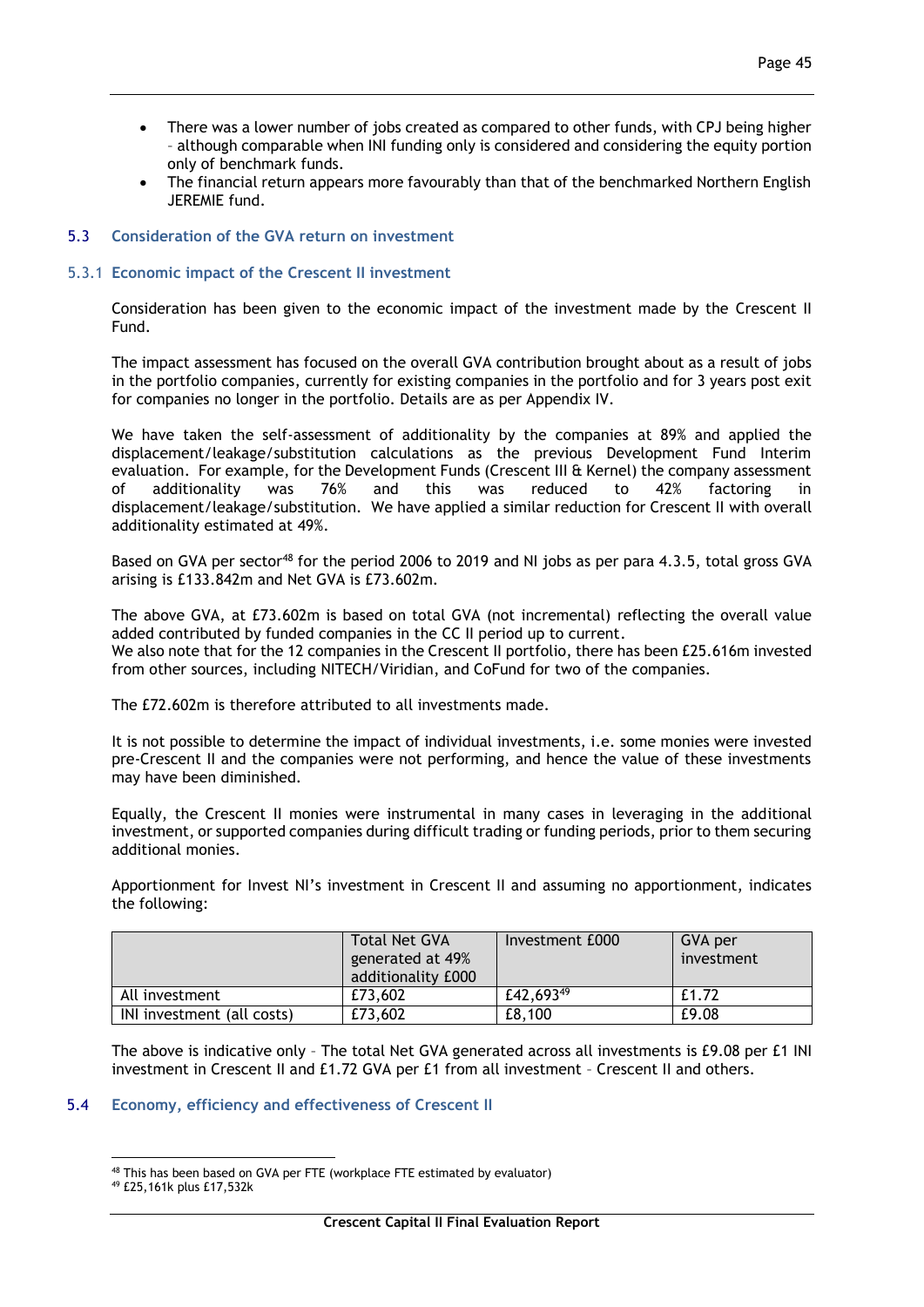Consideration is given to the economy, efficiency and effectiveness with which public funds have been used on Crescent II.

**In terms of economy** – ('doing things at the right cost'), Invest NI had implemented a robust Economic appraisal process to assess, amongst other things, the reasonableness of cost components. There was an open and competitive tendering process for the appointment of the Fund Manager. The level of Invest NI subordination had been set at a maximum of 50% in order to maximise the return on investment to Invest NI and reduce the overall net cost. Management fees were comparable to benchmarks at 23% of the total fund. Private investors were paid their Priority Preferred Return in line with the tender documents. Crescent Capital has continued to manage existing portfolio companies since 2016 at no additional cost to Invest NI, albeit that two of these are now part of the Crescent III portfolio.

As such, it is the Evaluation Team's view that Invest NI had made appropriate efforts to ensure that the fund was delivered at least cost to Invest NI.

**In terms of efficiency**, ('doing things the right way'), there was one experienced fund manager responsible for the Fund. There were targets set for the number of companies invested in.

- Average VC investment per deal is comparable with benchmark funds which illustrate similar activity levels;
- Average VC investment per investee company is at the high end of the average investments per investee company from the benchmark organisations but comparable to EI [noting that not all benchmark investments are in equity]

**With regard to effectiveness** ('doing the right things'), Crescent II had two main aims: (i) to stimulate the VC industry in Northern Ireland, helping to accelerate the quality and quantity of venture capital available to local SMEs and (ii) to operate a cost effective fund which would achieve returns for investors, primarily through capital growth - with the Fund Manager seeking to realise investments by way of trade sales, flotations etc. A number of SMART objectives were set, i.e. there were targets set for the raising of private investment, the number of investments, and timing of such investments, the number of failures, the number and timing of exits and the IRR. Of the five targets set, Crescent II has achieved two of its stated target KPIs, partially achieved one, not achieved one target and is not anticipated to achieve the outstanding target.

Not all of the targets were clear, i.e. there is ambiguity if the number of investments relate to the number of portfolio companies or the number of funding rounds. Delays in exiting two of the existing portfolio companies is likely to have increased the value of the Fund and therefore been advantageous for the investors, namely Invest NI, with there being an expectation that Invest NI will receive 88% of its investment. Overall:

- Fund Performance (IRR): Crescent II did not achieve the KPI for 10% IRR although this is considered to have been unrealistic
- Commercial Performance of investee companies: at an overall level, there were increases in sales and employment levels during the period of the Crescent II investment.
- For the companies where information is available, turnover is estimated to have increased from £7.2m to £31m at exit or current, an increase of c£24m, with export sales of £30.8m.
- NI employment increased from 153 to 366, an increase of 213. 153 FTE jobs in NI have been safeguarded.
- The CPJ is higher than the benchmark funds for Crescent II at £68.7k per job. When the Invest NI capital cost only is taken into account, the cost to Invest NI is £22.9k for Crescent II as compared to £13k for Crescent I.
- The financial return (at 142% of fund invested) is higher than for the Northern English Jeremie fund).
- Value Add to investee companies: There is evidence that Crescent II has had a positive impact on investee companies in terms of non-financial supports provided.
- Wider and regional impacts: There is evidence of positive wider and regional impacts due to Crescent II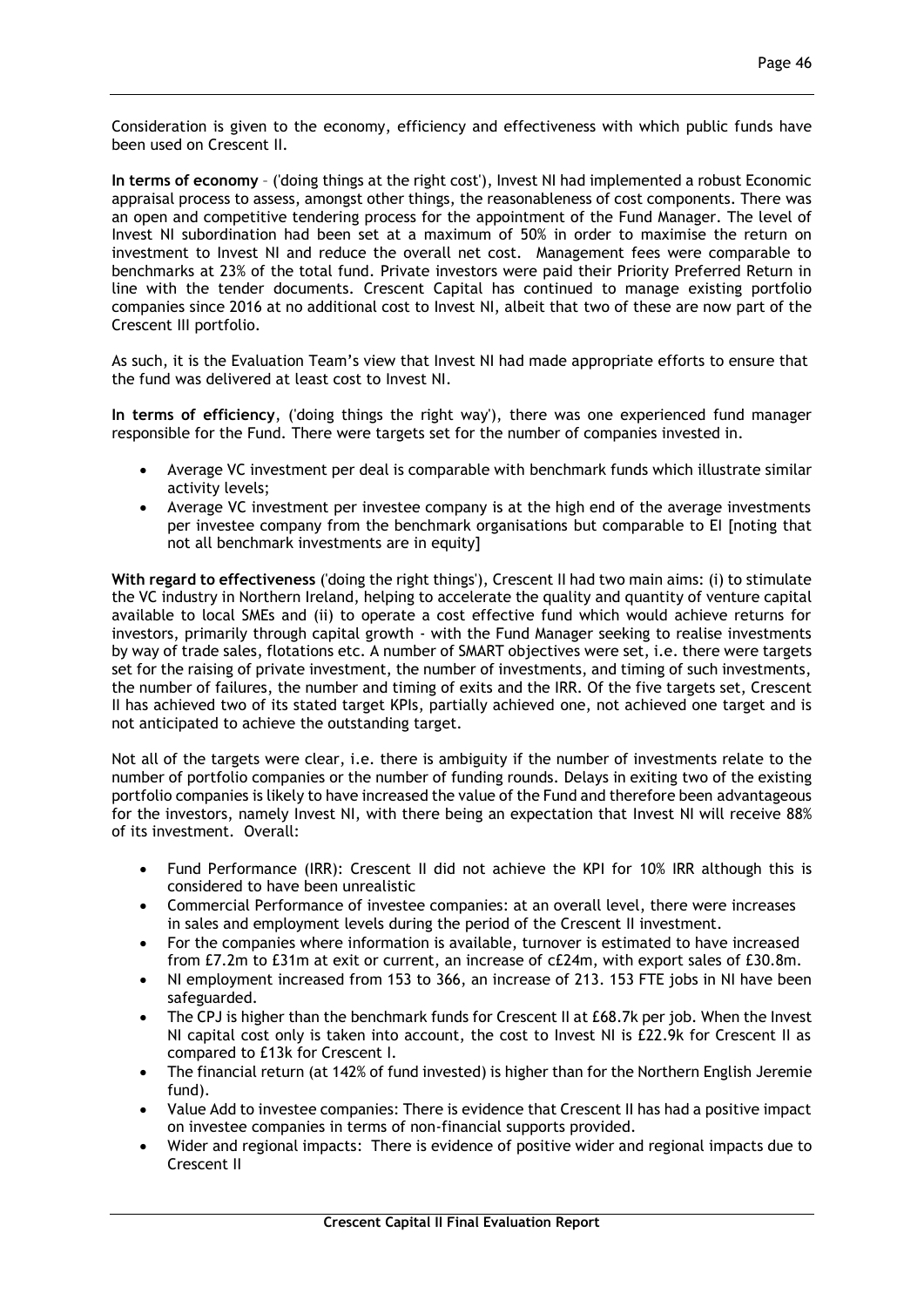Overall, Crescent II has met its aims and objectives. It was the 2<sup>nd</sup> dedicated VC fund in Northern Ireland, attracting private including international funds into NI to support the growth of SMEs. It also successfully resulted in full payment to the private investors, although there is likely to remain a shortfall for Invest NI.

# 5.5 **Assessment of Value for Money**

Consideration is given to the extent to which Crescent II represented good Value for Money (VfM) and appropriate use of public funds across the full spectrum of relevant VFM indicators. Value for money is considered against relevant indicators:

| <b>Summary of Value for Money</b> |                                                                                                                                              |
|-----------------------------------|----------------------------------------------------------------------------------------------------------------------------------------------|
| <b>VFM Indicator</b>              |                                                                                                                                              |
| <b>Strategic Fit</b>              | The focus for the NI Executive was on the economy including "Securing a                                                                      |
|                                   | Competitive Economy".                                                                                                                        |
|                                   | Allied to this, Crescent II was clearly aligned to the focus of addressing funding                                                           |
|                                   | gaps in NI companies seeking to develop and commercialise new technologies<br>and break into growing sectors and export markets.             |
| Need & Market                     | In terms of need and market failure this is noted as follows:                                                                                |
| <b>Failure</b>                    | failure/Equity<br>Considerations<br>$\bullet$                                                                                                |
|                                   | asymmetric<br>Market<br>information/information<br>failures/risk<br>of<br>potential<br>aversion                                              |
|                                   | Institutional and private investors to invest in NI;                                                                                         |
|                                   | NI Economic performance - NI performance on key relevant economic<br>$\bullet$                                                               |
|                                   | indicators and the longstanding structural issues within the NI                                                                              |
|                                   | economy;                                                                                                                                     |
|                                   | The level of demand for Crescent II and the lack of sufficient early<br>$\bullet$                                                            |
|                                   | stage and development finance in NI beyond that provided by INI and                                                                          |
|                                   | including at the £1m level;                                                                                                                  |
|                                   | The opportunity to attract new external funds to NI;<br>$\bullet$                                                                            |
|                                   | The need for Crescent II to follow its money to successful exits and                                                                         |
|                                   | demonstrate commercial returns to investors, encourage reinvestment                                                                          |
|                                   | in NI in future funds, and to facilitate the retention of external VC                                                                        |
|                                   | invested companies (and its employees) in NI.                                                                                                |
| <b>Additionality</b>              | In terms of their ability to access funding in the absence of Crescent II,                                                                   |
|                                   | feedback from company respondents suggests that additionality (after                                                                         |
|                                   | adjustment for displacement, leakage and substitution) is at 49%.<br>Displacement of companies' goods or services is likely to be low or non |
| Displacement<br>and               | existent. Of the companies reporting turnover, less than 3% was within NI.                                                                   |
| complementarity                   |                                                                                                                                              |
|                                   | Crescent II filled a gap in the market after Crescent I, before Co-Fund I and                                                                |
|                                   | when the available public sector funding was limited to Enterprise Equity                                                                    |
|                                   | which focused on larger deals.                                                                                                               |
| Economy                           | Overall findings on the value for money of Crescent Capital Fund II are as                                                                   |
| <b>Efficiency and</b>             | follows:                                                                                                                                     |
| <b>Effectiveness</b>              | The ratio of management fee to total investment is consistent with<br>$\bullet$                                                              |
|                                   | other funds                                                                                                                                  |
|                                   | Average VC investment per deal is comparable with benchmarks                                                                                 |
|                                   | although VC investment per investee company is at the high end of the                                                                        |
|                                   | benchmark organisations but comparable to budgeted levels.                                                                                   |
|                                   | Fund Performance (IRR): Crescent II did not achieve the KPI for 10%                                                                          |
|                                   | IRR. With the 2019 Development Fund having a targeted 3% IRR, the                                                                            |
|                                   | target for Crescent II was unrealistic.                                                                                                      |
|                                   | Commercial Performance of investee companies: at an overall level,<br>$\bullet$                                                              |
|                                   | there were increases in sales and employment levels during the period<br>of the Crescent II investment.                                      |
|                                   | In terms of CPJ created, Crescent II is above benchmark funds.                                                                               |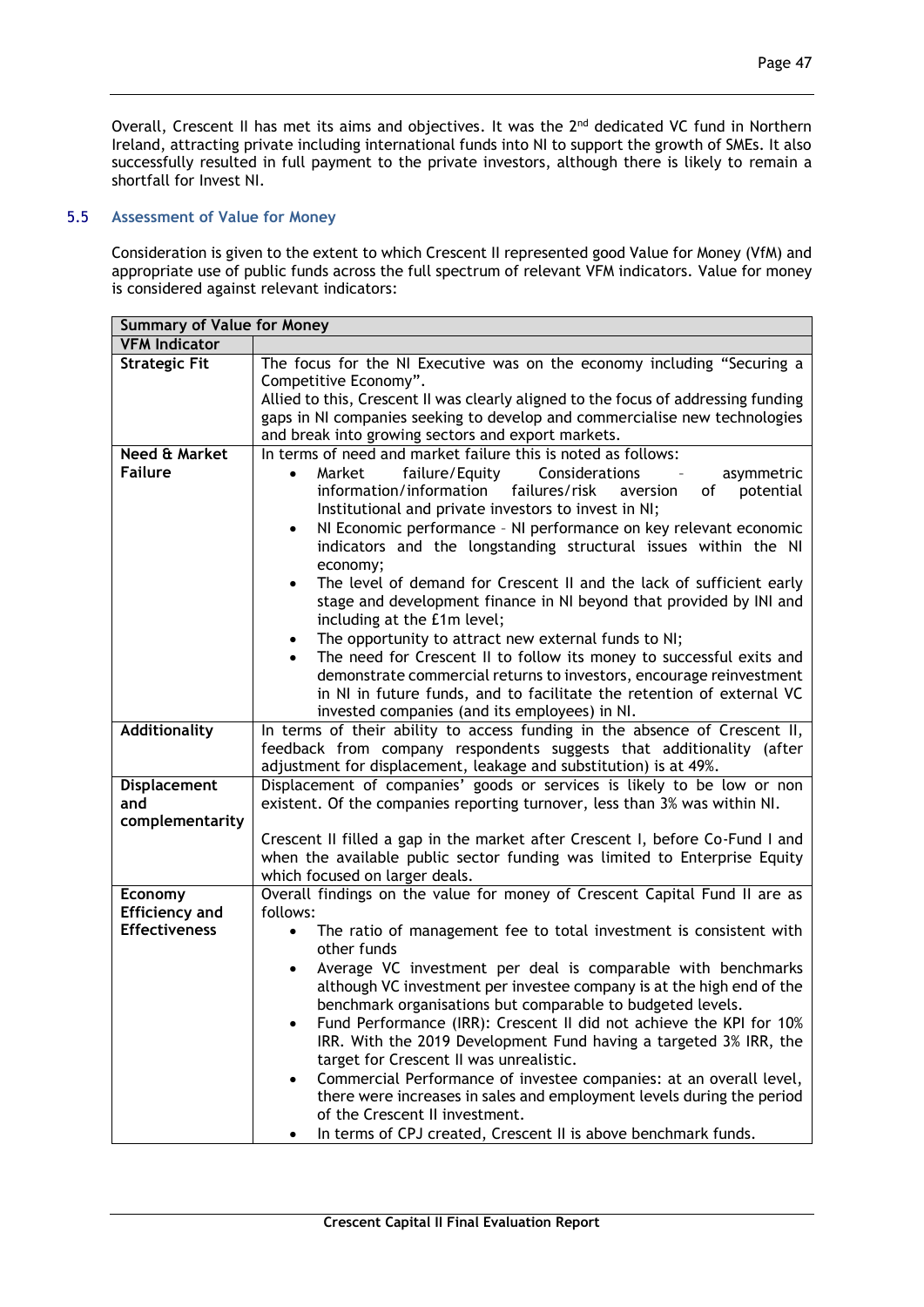| <b>Summary of Value for Money</b> |                                                                                                                                                                                                                                                                                                                                                                                                                                  |
|-----------------------------------|----------------------------------------------------------------------------------------------------------------------------------------------------------------------------------------------------------------------------------------------------------------------------------------------------------------------------------------------------------------------------------------------------------------------------------|
| <b>VFM Indicator</b>              |                                                                                                                                                                                                                                                                                                                                                                                                                                  |
|                                   | Value Add to investee companies: There is evidence that Crescent II<br>has had a positive impact on investee companies in terms of non-<br>financial supports provided.<br>• Wider and regional impacts: There is evidence of wider and regional<br>impacts due to Crescent II<br>Based on GVA per sector for the period 2006 to 2019 and NI jobs as per para<br>4.3.5, total GVA arising is estimated £73.602m.                 |
| Cost<br>effectiveness             | The cost per job (CPJ) is significantly higher for Crescent II at £68.7k per job<br>(as compared to £26.1m for Crescent I). When the Invest NI capital cost only<br>is taken into account, the CPJ for Invest NI is £22.9k for Crescent II as<br>compared to £13k for Crescent I.<br>The total GVA generated is£9.08 per £1 INI investment in Crescent II and £1.72<br>GVA per £1 from all investments - Crescent II and others. |
| EET <sup>50</sup>                 | The average period of investments in the 12 companies is 5.2 years. The<br>financial return (at 142% of fund invested) is higher than for the Northern<br>English Jeremie fund.                                                                                                                                                                                                                                                  |

Overall, dependent on the outcome of the remaining portfolio companies, Crescent II is considered to have demonstrated reasonable impact across all Value for Money indicators.

## 5.6 **Equality**

This section of the report provides an Equality assessment of Crescent II. Invest NI details in its Equality Scheme how it continues to meet its Section 75 responsibilities through its arrangements for monitoring any adverse impact of policies on the promotion or equality of opportunity. The Evaluation Team's review of the programme's activities indicates that the programme is available to all eligible businesses and investors.

<u>.</u>

<sup>50</sup> Economic Efficiency test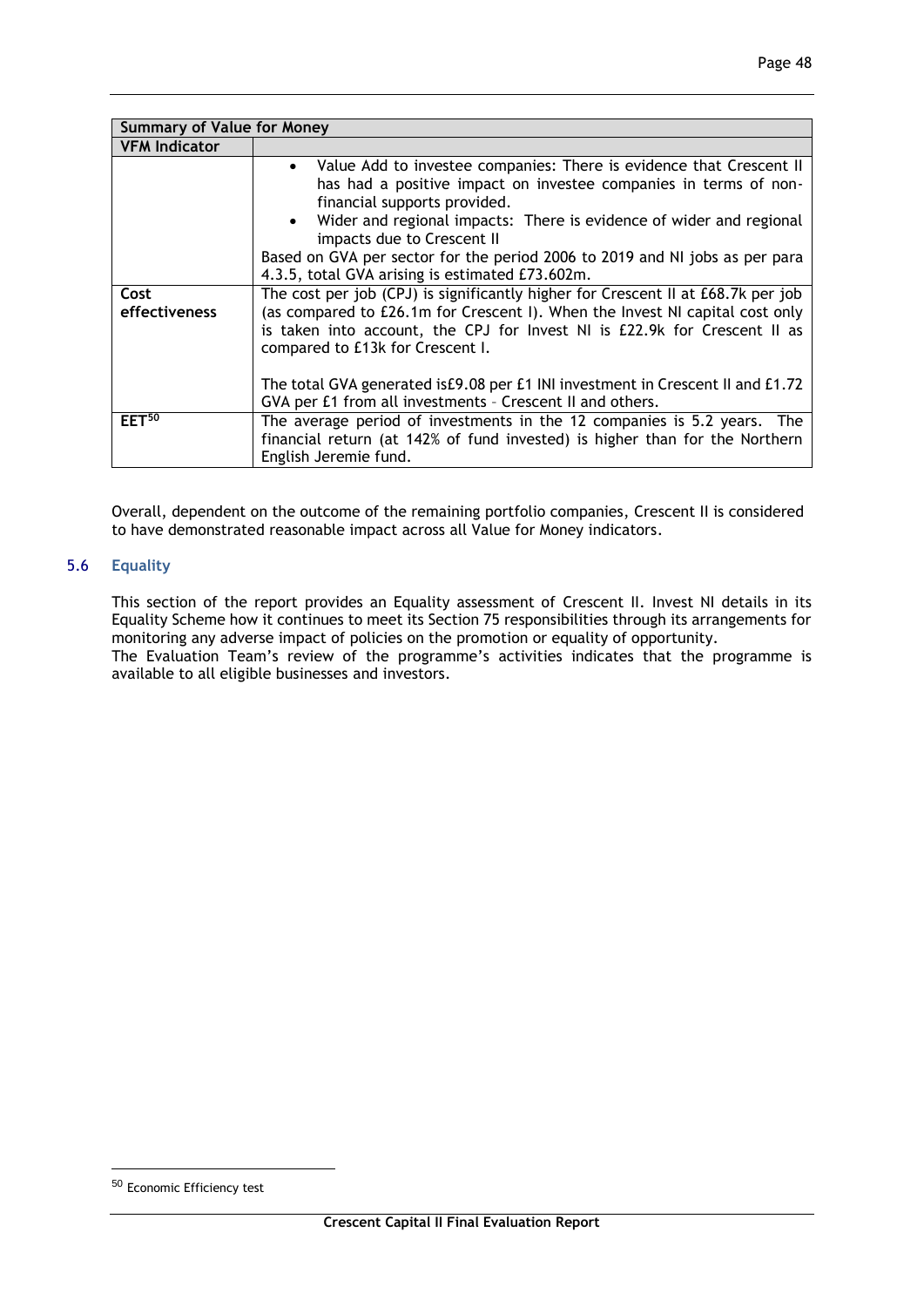#### 6 **OVERALL ASSESSMENT & LESSONS LEARNT**

## 6.1 **Introduction**

A key focus of this Evaluation of Crescent II is the assessment of the outcomes, value for money and wider economic benefits gained from the delivery of Crescent II and the extent to which objectives have been met.

### 6.2 **Conclusion on Crescent II**

Crescent II was established as a 10-year limited partnership, with the option of extending the fund if required. The fund's life has been extended on three occasions to April 2020.

The £22.5m fund was funded one third: two thirds public to private, with Invest NI investing £7.5m (by way of a subordinated loan) and the matching £15m funded by a range of investors including international investors (NY State Retirement Fund), the European Investment Fund, the two NI Universities and other privates. Fees and costs of £5.9m were paid from the £22.5m fund.

The intervention by Invest NI has met its key strategic objectives, meeting the market demand from SMEs for funding, and with additionality deemed to be reasonable at 49%. It has also been successful in achieving returns for investors. While some investors have noted a lower financial return than anticipated, in a period that straddled the financial crisis beginning 2008, the financial return is at least comparable to other regional funds.

| Key Performance Indicator                                                                                                                                | Performance against targets                                                                                                                                                                                                                                                                                                | <b>Status</b>                                                                                                                                                |
|----------------------------------------------------------------------------------------------------------------------------------------------------------|----------------------------------------------------------------------------------------------------------------------------------------------------------------------------------------------------------------------------------------------------------------------------------------------------------------------------|--------------------------------------------------------------------------------------------------------------------------------------------------------------|
| Raise £10m through private<br>investment in the fund of which<br>£5m is to be raised by December<br>2003 and a further £5m from 12<br>months thereafter; | A total of £22.5 million was raised comprising<br>public and private contributions: Invest NI:<br>£7.5m; EIF £6m; QUB: £1m; UU: £1m, New York<br>State Common Retirement Fund: £6m, other<br>Private investors: £1m. EIF, QUB and UU were<br>discretionary funds and could be deemed to be<br>"private".                   | With a minor change<br>timing,<br>this<br>to<br>objective<br>was<br>achieved.                                                                                |
| Make 17 investments by Year 8<br>totaling £15.55m;                                                                                                       | Total investment by year 8 (2012/13) was<br>£17.2m. Investment had been made in 12<br>companies and 51 rounds                                                                                                                                                                                                              | Partially<br>achieved<br>although the<br>target<br>been<br>have<br>may<br>unrealistic given that<br>the Fund was fully<br>invested<br>in<br>12<br>companies. |
| Experience no more than 29%<br>(five) failures by year 10;                                                                                               | Failures were less than 10%                                                                                                                                                                                                                                                                                                | Achieved                                                                                                                                                     |
| Exit from 53% (nine) companies<br>by year 10                                                                                                             | By year 10 (2014/15), 5 of the 12 companies had<br>exited (38%).                                                                                                                                                                                                                                                           | Not achieved                                                                                                                                                 |
| Achieve a net Internal Rate of<br>return "IRR" of 10% over the life<br>of the funds.                                                                     | The privates received capital (£15m) and Priority<br>Preferred Return (£3.4m) and £0.78m has been<br>returned to INI. c£5.8m is anticipated to be<br>realised from the remaining 3 exits. The Fund<br>could return c88% of the Invest NI capital. The<br>overall CCII fund IRR is anticipated to be in the<br>order of 1%. | likely<br>Not<br>to<br>be<br>achieved<br>but<br>not<br>realistic target <sup>51</sup>                                                                        |

Crescent Capital was selected under competitive tender to manage the Fund.

Of the five SMART targets set, Crescent II has achieved two of its stated target KPIs, partially achieved one, not achieved one target and is not anticipated to achieve the outstanding target of an IRR of 10%. This target is not, however, deemed to be realistic.

There is evidence of:

<u>.</u>

<sup>51</sup> The net IRR target for the new Development Fund in 2019 is 3%.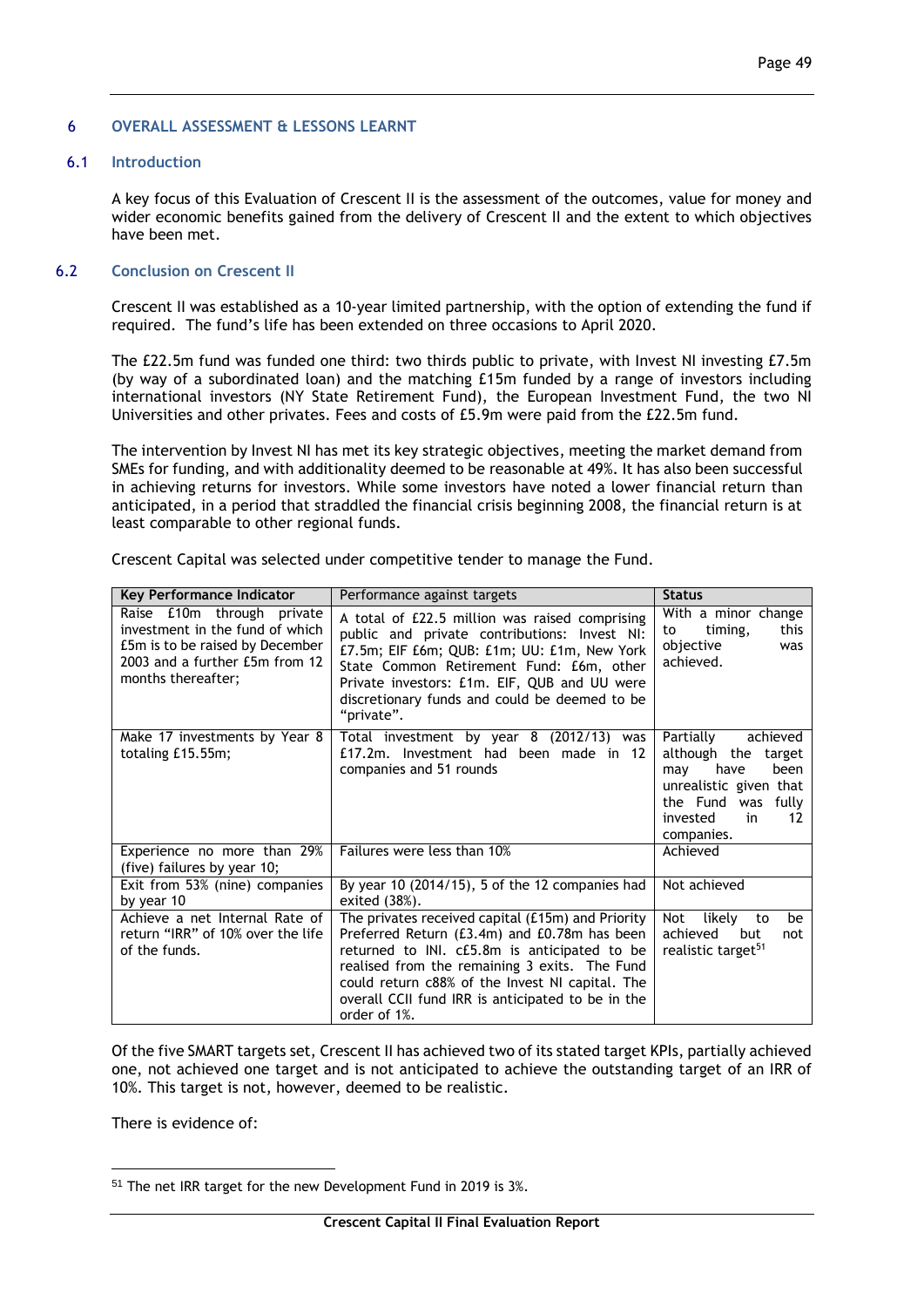- Commercial Performance of investee companies: at an overall level, there were increases in sales and employment levels during the period of the Crescent II investment.
- For the companies where information is available, turnover is estimated to have increased from £7.2m to £31m at exit or current, an increase of c£24m, with export sales of £30.8m.
- NI employment increased from 153 to 366, an increase of 213. 153 FTE jobs in NI have been safeguarded.
- The CPJ under Crescent II (at £68.7k per job) is higher than for the benchmark funds. When considering the benchmark funds, it is noted that some benchmarked funds include loans and in some instances private investors may have invested as a matched deal rather than into the fund. In both such instances the loan and private funds invested may not have been included in the CPJ calculation, resulting in these reporting lower CPJ figures than under the Crescent II calculation. When the Invest NI capital cost only is taken into account, the cost per job to Invest NI is £22.9k for Crescent II as compared to £13k for Crescent I.
- The financial return (at 142% of fund invested) is higher than for the Northern English Jeremie fund).
- The total GVA generated is £9.08 per £1 INI investment in Crescent II and £1.72 GVA per £1 from all investments – Crescent II and others. We note that for the 12 companies in the Crescent II portfolio, there has been £25.616m invested from other sources, including NITECH/Viridian, and Co-Fund for two of the companies.
- Value Add to investee companies: There is evidence that Crescent II has had a positive impact on investee companies in terms of non-financial supports provided.
- Wider and regional impacts: There is evidence of positive wider and regional impact:
	- Crescent II has been instrumental in addressing gaps in the availability of early stage and development capital and increased the number of visible and sustainable sources of finance for SMEs, including external international investment into NI, at a time when there were limited equity sources.
	- $\triangleright$  It has helped to facilitate a sustainable Venture Capital and Fund Management community in NI.
	- $\triangleright$  Seven Crescent II companies have attracted FDI as acquirers, and showcased NI's R&D capabilities. Of the six companies acquired by US firms, three have NI employment, actual and forecast, between 100 and 150.
	- $\triangleright$  Finance and strategic advice, including from NEDs introduced by Crescent, have helped to scale companies in NI
	- $\triangleright$  It has introduced venture capital as a mainstream funding mechanism.
	- $\triangleright$  It has successfully brought a company to IPO and supported MBOs.
	- $\triangleright$  It has helped to develop the skill base in NI.
	- $\triangleright$  It has had a positive impact on the investment culture in NI, encouraging access to new capital markets and introductions have been made.
	- Successful exits have enabled founders to support growth in further companies.

## 6.3 **Findings and Lessons Learnt during the Evaluation of Crescent II**

Overall, this Evaluation concludes the Crescent II intervention in NI has met its aims and in part met it objectives and targets. As noted above, Invest NI has since launched the Development Funds in 2013 (Crescent III and Kernel) and Crescent IV in 2019. A number of observations and lessons learnt from Crescent II have already been identified through the Interim Evaluation of Crescent II and indeed the Interim Evaluation of the 2013 Development Funds, with resultant targets in the 2019 Development Fund. These include:

**Size of companies invested in and sectors:** Crescent II had a high level of investment in software companies and start ups, albeit that investors and stakeholders accepted that Crescent invested in what was available at the time. Crescent II straddled a period of limited sources of funds for high growth start ups, high availability of debt for trading companies and also the financial crisis which may have affected the appetite for more mature companies, especially manufacturing companies, to secure equity investment. Going forward, and with the launch also of techstart II,

there are targets in Crescent IV for a portfolio spread across Invest NI priority sectors as well as limits on investments in start ups. It is recommended that current funds continue to support manufacturing investment opportunities; it is noted that there are targets for investment in manufacturing companies in Crescent IV(in the context of Advanced Manufacturing being an Invest NI priority sector).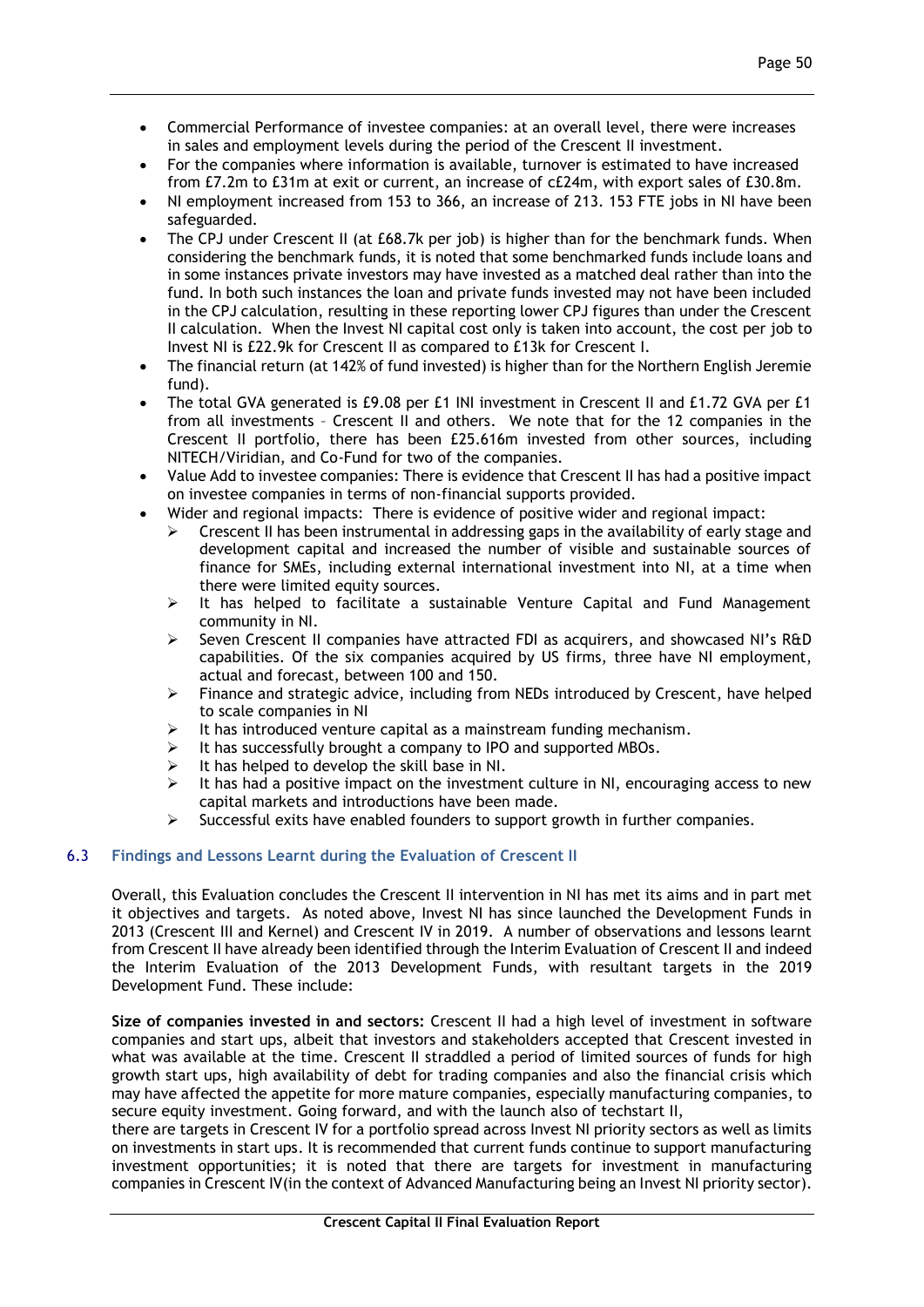**Employment in investee companies**: Employment in Crescent II was low when compared to Crescent I and benchmark funds. This reflected the nature of the companies invested in, although it is noted that NI employment has subsequently grown in two out of the seven successful exits, supported by the new US parent company. Whilst some benchmark funds (i.e. Jeremie) had targets for employment, these were public sector backed funds as compared to Crescent II with two thirds being private funds with commercial objectives. In addition, there is an argument put forward by NESTA that a fund should not have multiple targets, i.e. economic and financial. The Evaluator agrees that employment targets should not be a feature of future funds, although the targets for more mature companies and also a wider portfolio spread, may result in additional economic outcomes, including increased employment.

**Financial Returns to Investors:** There has been disappointment by a number of investors in the financial return from Crescent II. It is noted for Crescent II, that Invest NI had a 33% investment, all of which was subordinated to the privates, and with a priority preferred return to the privates of 4.7%. Changes introduced by Invest NI subsequent to this for the Development Funds in 2012 included a 50% subvention by Invest NI; and the implementation of upper caps (rather than set amounts) on permitted private sector return (maximum 12%).

**IRR targets**: Linked to the issue raised on the financial return, the IRR target set for Crescent II is considered to be unrealistic. It is noted that Invest NI has set a target for a net 3% IRR for the 2019 Development fund (Crescent IV).

**Monitoring of Investee companies**: Crescent Capital did not have a requirement to monitor the performance of investee companies in relation to turnover and employment. This monitoring is now a feature of the successor funds. This should be extended to the monitoring of NI employment. Invest NI should also continue to track the post exit performance of exited companies (where possible) until the final evaluation so that the economic performance of the fund can be fully determined.

**Matched private sector investment**. There was no policy in place to bring in investment partners on a deal by deal basis. Targets for match funding, on a deal by deal basis, is now a feature of the 2019 Development Fund.

**Marketing of the Development Funds**: There was feedback from stakeholders that there could be more visible marketing of Crescent Capital, further engagement with the Universities and a mechanism to ensure good communication across all of the Invest NI funding mechanisms. It was noted that Crescent is not a member of the BVCA. There is evidence that the Crescent III and Kernel Development funds have been jointly investing with other Invest NI funding mechanisms, i.e. alongside techstart ni and Co-Fund. It is recommended that for Crescent IV, that Crescent Capital should include its Marketing as an agenda item in the quarterly monitoring meetings with Invest NI as well as the six-monthly Advisory Board Meetings attended by the Invest NI representatives.

**Engagement and Co-Investment by the Development Fund:** There was considered to be potential for Crescent Capital to be further engaged in the wider investor community and also do more to coinvest. It is noted that Crescent IV has targets for co-investing. There is an opportunity to improve dialogue/communication amongst the fund managers. It is also recommended that Invest NI monitors the level of engagement with the wider investor community and co-investments secured as part of future funds (including Crescent IV).

The Crescent II Action Plan (as per the 2009 Evaluation (see recommendations 2 and 8)) included a recommendation to document the work on investor readiness, the level of deal flow, the risk levels of projects and the wider and regional benefits being achieved. Other feedback from stakeholders was the need for early education of founders as to the terms of an equity deal and standardisation of terms sheets etc. It is noted that Crescent already report on leveraged investment from other sources in their routine reporting, as well on turnover, leverage, GVA, and employment numbers. All portfolio companies including exit plans are listed and discussed at both the quarterly and advisory group meetings. There continues to be a need for the Fund Manager to undertake the following: